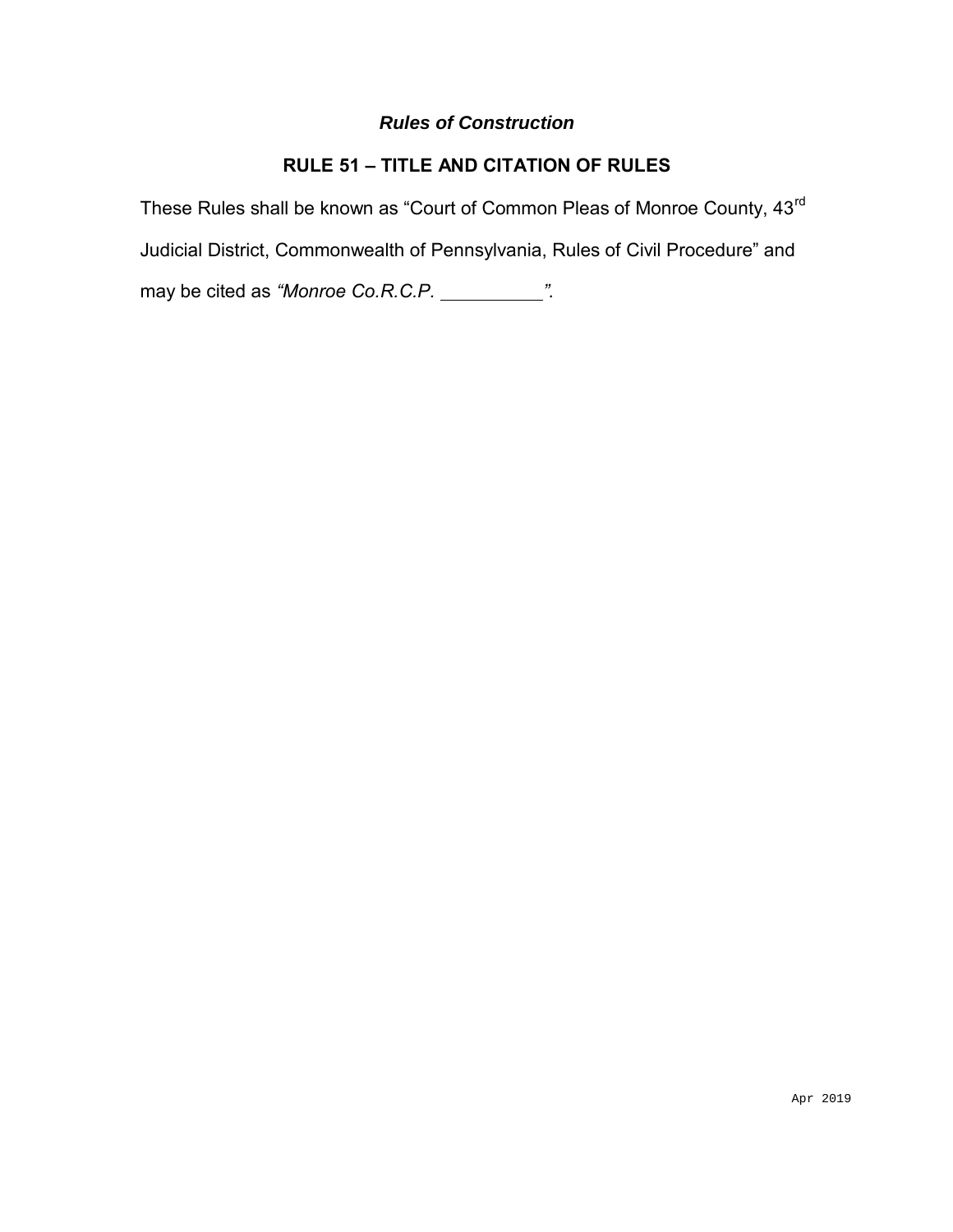# **RULE 52 – EFFECTIVE DATE**

Each Rule adopted by the Court of Common Pleas of Monroe County, 43rd Judicial District, Commonwealth of Pennsylvania shall become effective upon the date specified by the Court in promulgating such Rule.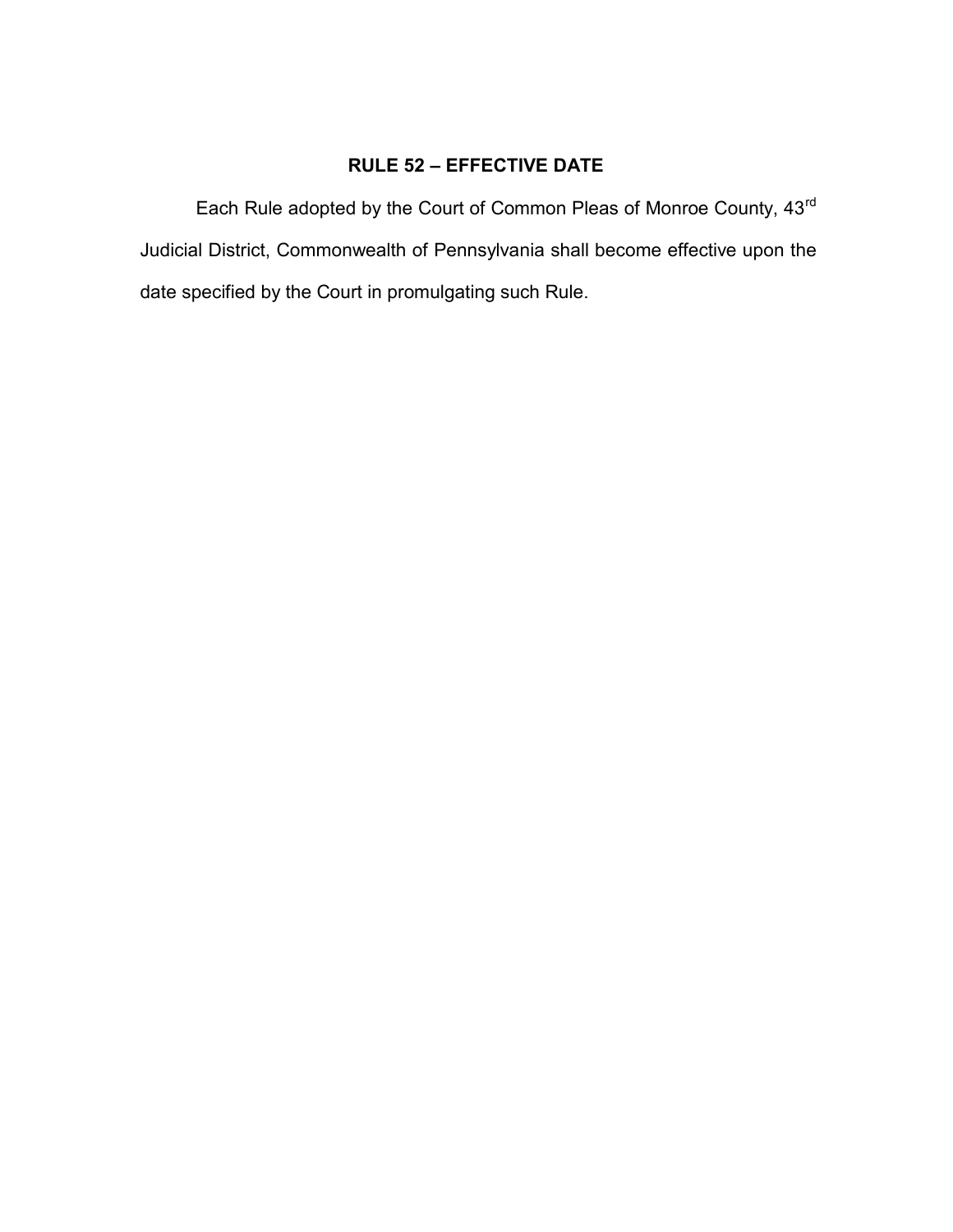#### **RULE 76 – DEFINITIONS**

Unless the context clearly indicates otherwise, each word or phrase set forth in any Rule promulgated by the Court of Common Pleas of Monroe County shall have the same meaning as that word or phrase is given in the Pennsylvania Rules of Civil Procedure with the exception of the following words or phrases:

(a) "Court" shall signify the Court of Common Pleas of Monroe County, 43rd Judicial District, Commonwealth of Pennsylvania.

(b) "Rule" shall signify any Rule promulgated by the Court of Common Pleas of Monroe County, 43rd Judicial District, Commonwealth of Pennsylvania.

(c) "Party" or "Parties" shall signify the party or parties appearing in any action or the attorney or attorneys of record for such party or parties, whichever the context requires;

(d) "Prothonotary" shall signify the Prothonotary of the Court of Common Pleas of Monroe County, 43rd Judicial District, Commonwealth of Pennsylvania.

(e) "Court Administrator" shall mean the person, including assistants, appointed by the Court to facilitate the disposition of court business.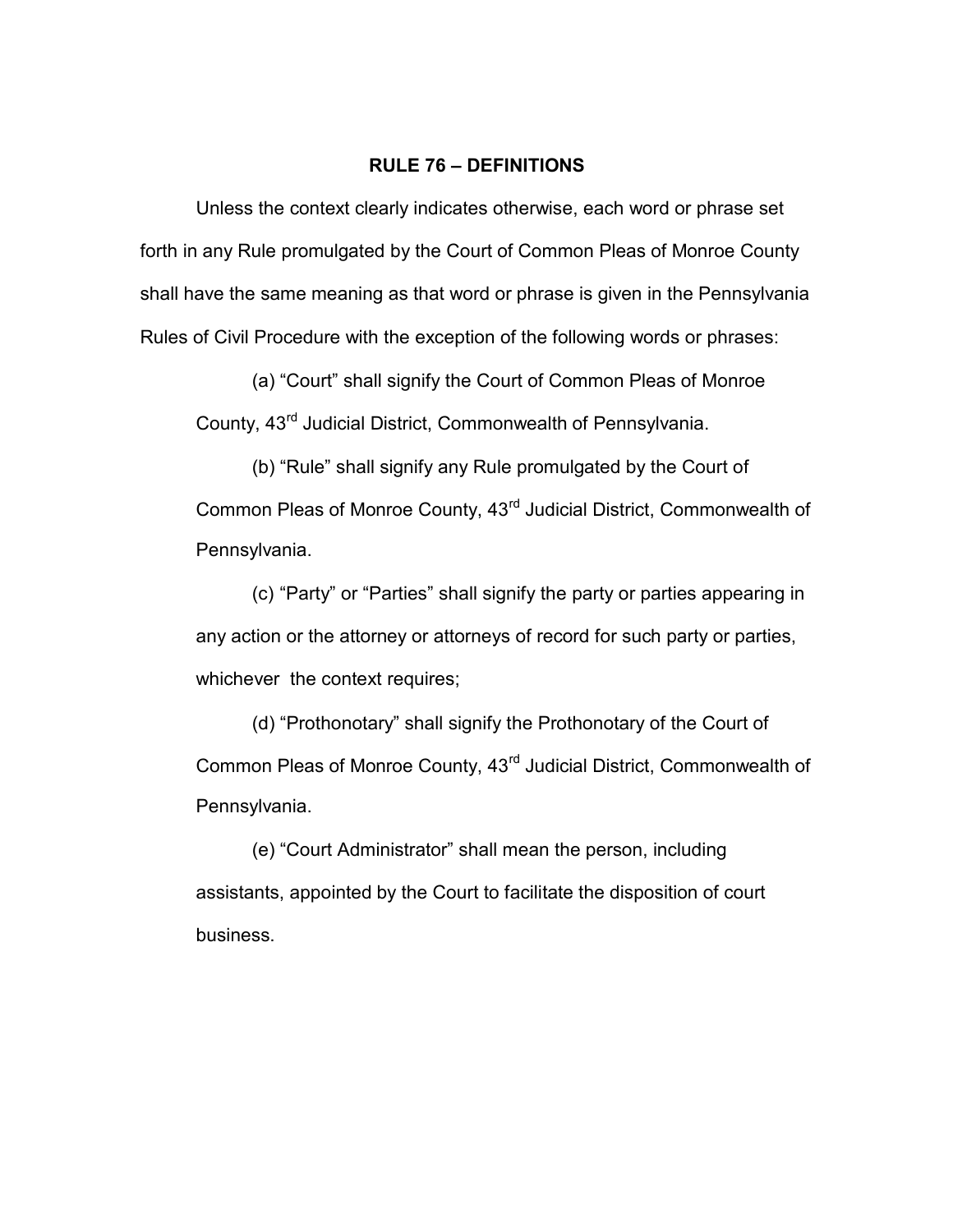# **RULE 101 – PRINCIPLES OF INTERPRETATION**

When interpreting any Rule, the Principles of Interpretation, Rules of Construction, and Presumptions in Ascertaining Intent set forth in the Pennsylvania Rules of Civil Procedure shall be applied.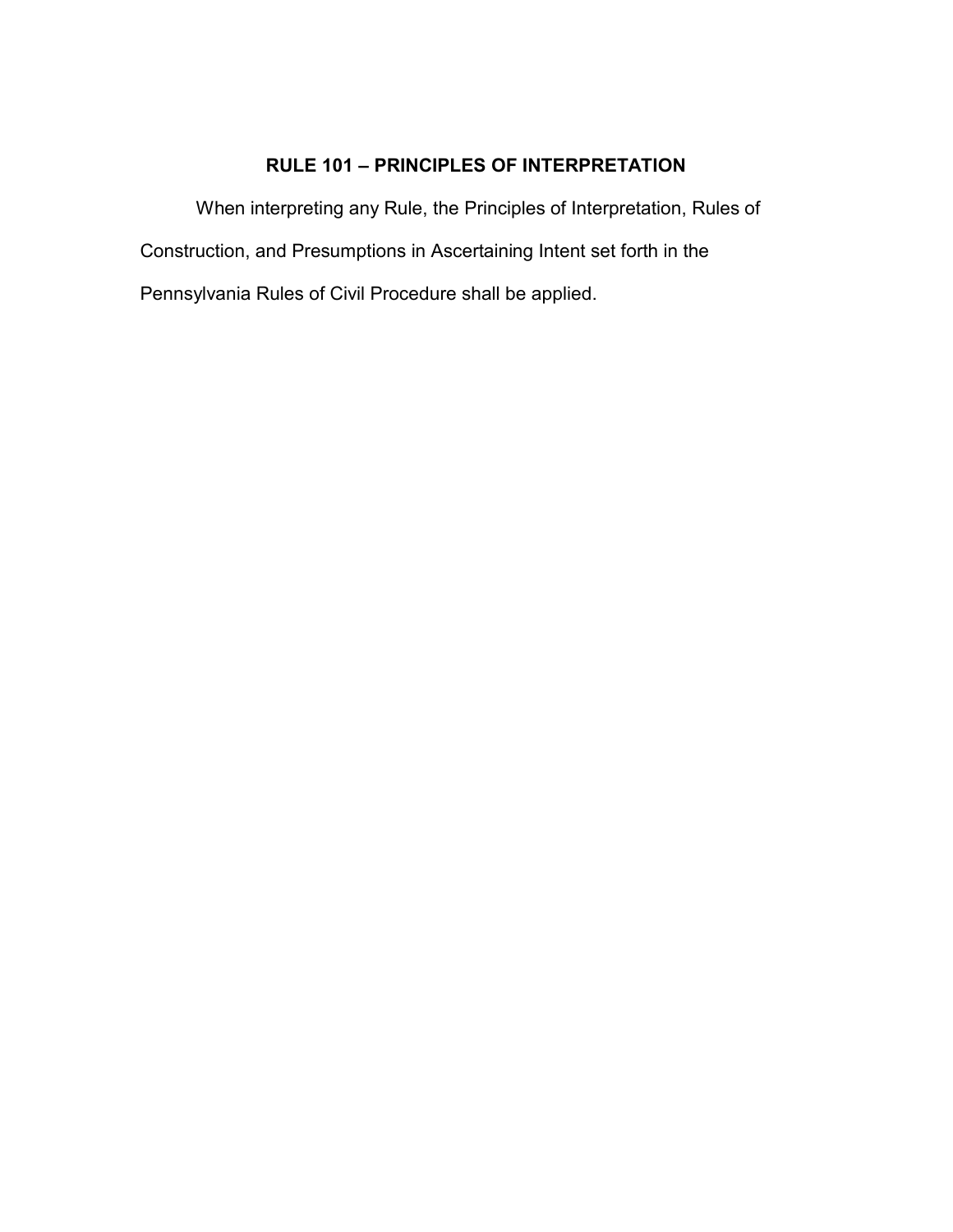### **RULE 201 – COURT SESSIONS**

The Court shall annually promulgate the official judicial calendar for each calendar year. The court calendar shall list all regularly scheduled sessions of the Court to be held during the year and shall be made available to all attorneys practicing in this Court by the Court Administrator. All attorneys practicing in this Court shall be available at the times and dates set forth in the court calendar for all matters in which they are a participant, unless excused by the Court for good cause shown.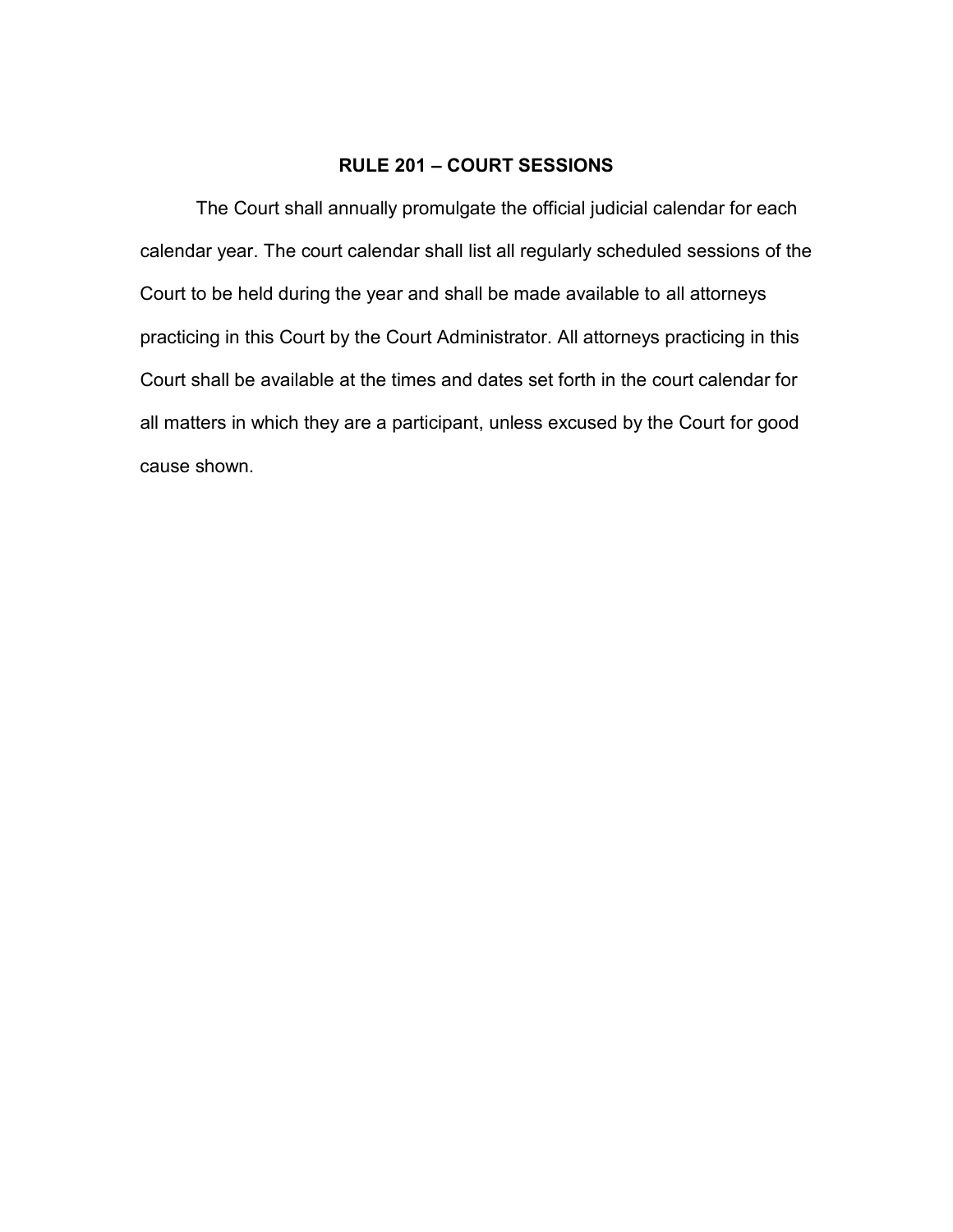#### **RULE 203 – ADMISSION TO THE BAR OF THIS COURT**

1. The Prothonotary shall maintain a record of the dates of admission to the Bar of this Court of all members of this Bar, which record shall be conclusive as to the seniority of the members of this Bar.

2. Admissions to the Bar of this Court shall be by petition of the applicant, presented by a member of this Bar, which petition shall show that the applicant (a) has been admitted to the Bar of the Supreme Court of Pennsylvania; (b) that he or she is a person of good moral character; (c) either that he or she is a bona fide resident of Monroe County or that he or she maintains an office for the practice of law in Monroe County.

3. Nothing contained in this Rule shall prevent any attorney who is in good standing as a member of the Bar of the Supreme Court of Pennsylvania from practicing in this Court.

4. All members of the bar shall participate in the compulsory arbitration process as set forth in 43 J.D.R.C.P. 1302.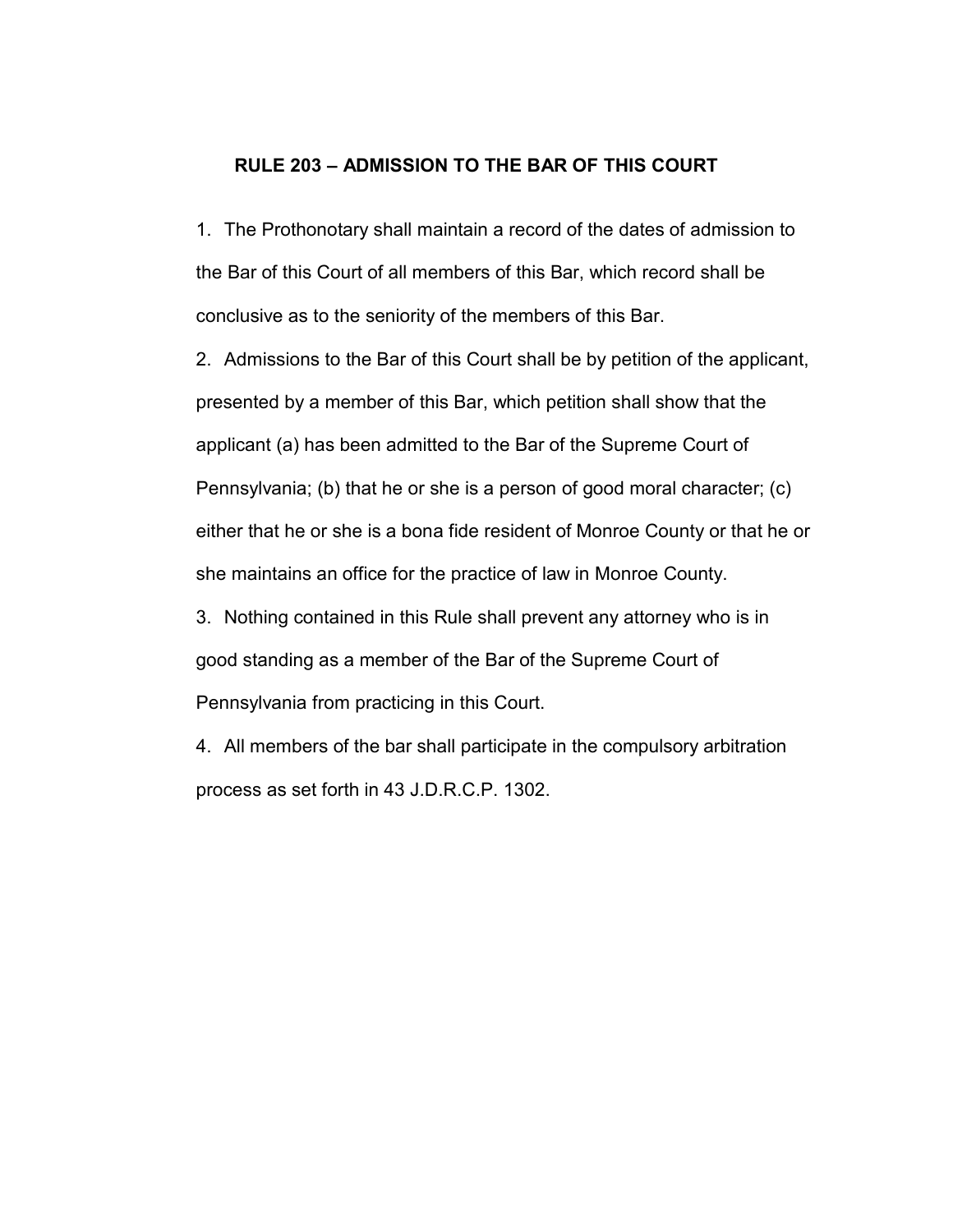# **RULE 204 – COMMUNICATIONS WITH THE COURT**

Ex parte communications with the Court are prohibited. Written

correspondence on matters of substance, other than pleadings, is discouraged.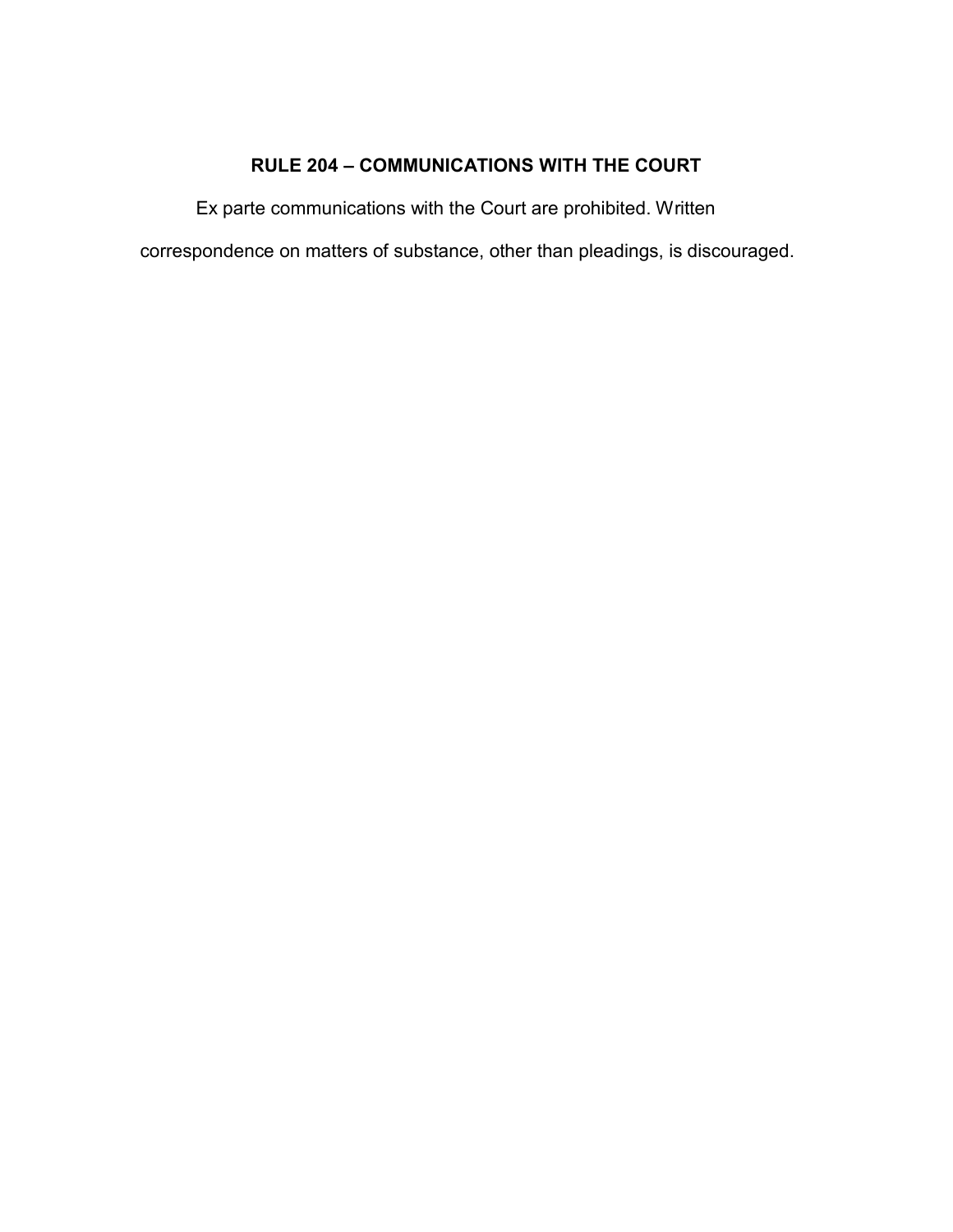### **LOCAL RULE 205.2(a) Filing, Form and Removal of Documents**

Cite Rule As: MonroeCo.R.C.P. 205.2(a)

(1) Filing of Documents:

(i) All documents filed in any office of the Court shall be endorsed with the day and exact time of filing, which endorsement, in the absence of fraud, accident, or mistake shall be conclusive evidence of such date and time of filing.

(ii) A proposed order shall accompany all motions or other requests for relief.

(iii) No original documents shall be faxed to the prothonotary's office without prior leave of court.

(2) Form:

(i) No pleading, papers, affidavits, or other documents may be filed in any office of the Court on paper other than 8 112" x II" in size.

(ii) No paper shall be filed in any office of the Court unless it is written in ink, clearly legible, printed or typewritten in print no smaller than typewriting with lines (except quotations) not closer than typewriting double spacing; contains the caption of the proceeding, including the name and division of the Court, identifying case number, the names of the parties, the title of the proceeding, and the name of the paper.

(iii) In medical malpractice actions, the designation "Medical Malpractice" shall appear beneath

the case number. (This is suggested language and designation).

(iv) All papers filed shall be endorsed with the name, address, telephone number, and I.D. number of the attorney filing it or the name, address and telephone number of the party if there is no attorney. The caption of any paper filed subsequent to a Complaint need only state the name of the first party on each side with an appropriate indication of the other parties.

(v) A filed document in a case shall not contain any of the personal data identifiers listed in this rule unless otherwise required by law or permitted by order of court, or unless redacted in conformity with this rule. The personal data identifiers covered by this rule and the required redactions are as follows:

(a) Social Security numbers- only last four digits of that number shall be

used;

(b) Dates of Birth- only the year shall be used;

(c) Financial Account numbers- only the last four digits shall be used;

(d) A party wishing to file a document containing the personal data identifiers listed above may file, under seal, a summary reference list indicating the redacted information and corresponding complete personal data identifiers;

(e) Responsibility for redacting these personal identifiers rests solely with the parties. Documents will not be reviewed by the Prothonotary for compliance with this Rule.

(vi) While the use of backers is not required, it is strongly encouraged as a means to assist the Court in readily identifying and reviewing filed documents.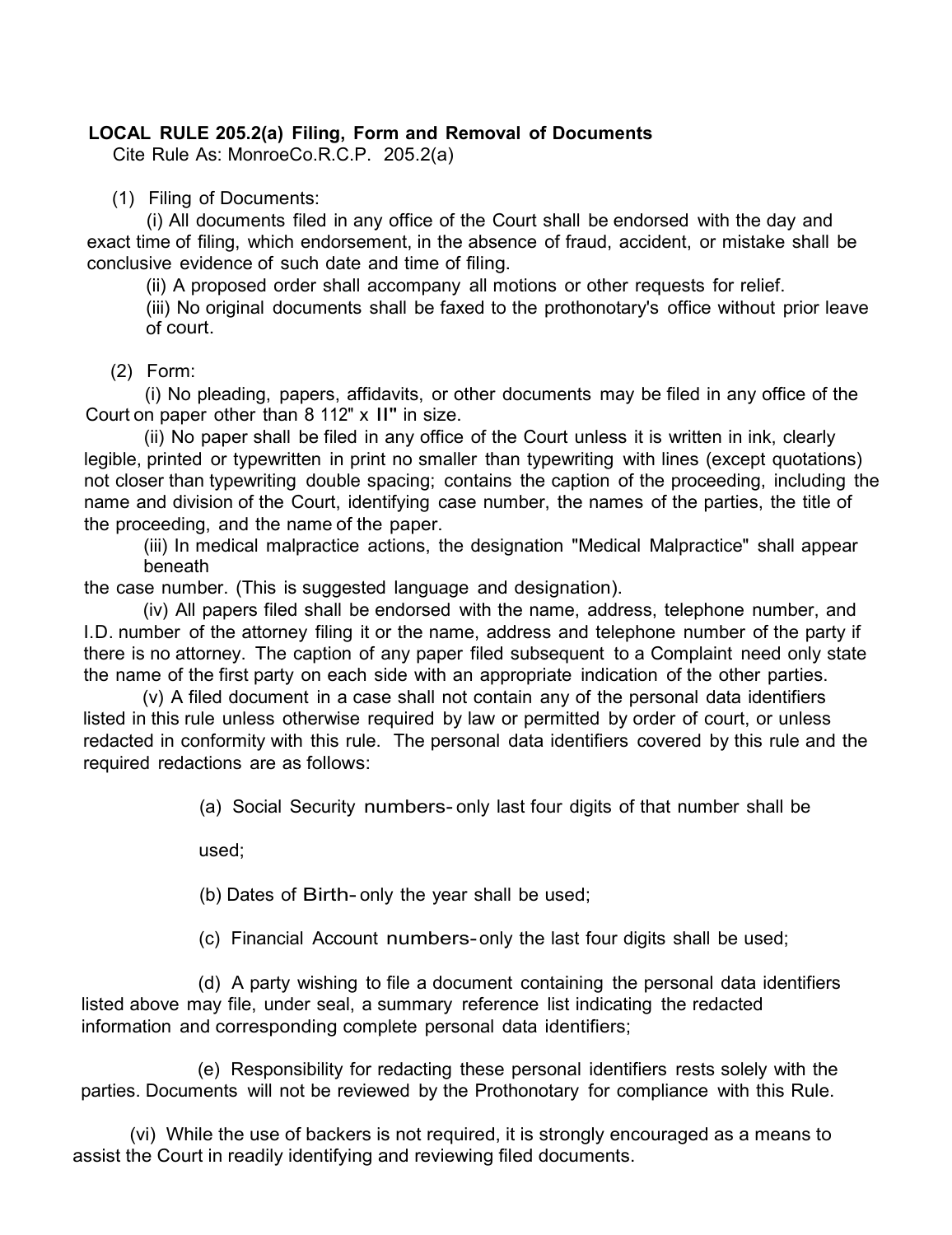(vii) All papers and other documents shall be securely affixed at the top.

### (3) Removing Records and Documents:

(i) Except as hereinafter provided, no record or document shall be taken from the Office of the Prothonotary or staff without a written order signed by the President Judge requiring the return of such record or document within a specified time; provided, however, that under no circumstances shall a bond or recognizance be removed while the same continues in force and effect. In cases where the President Judge authorizes the removal of records or documents, the Prothonotary or staff, as the case may be, shall take a written receipt for the records or documents removed and shall cause the same to be noted in a book maintained for such purpose and filed with the record papers in the case, which receipt shall be cancelled upon return of the records or documents removed.

(ii) In cases pending in the Court or in proceedings held before duly appointed officers of the Court, the Prothonotary or staff may deliver record papers or dockets to the appointed officer of the Court, accepting in return such officer's written receipt which shall be noted and filed as hereinbefore set forth.

(iii) The delivery provisions of this rule do not apply to Judges, Judge's staff, Court Administrator and members of the Court Administrator's staff.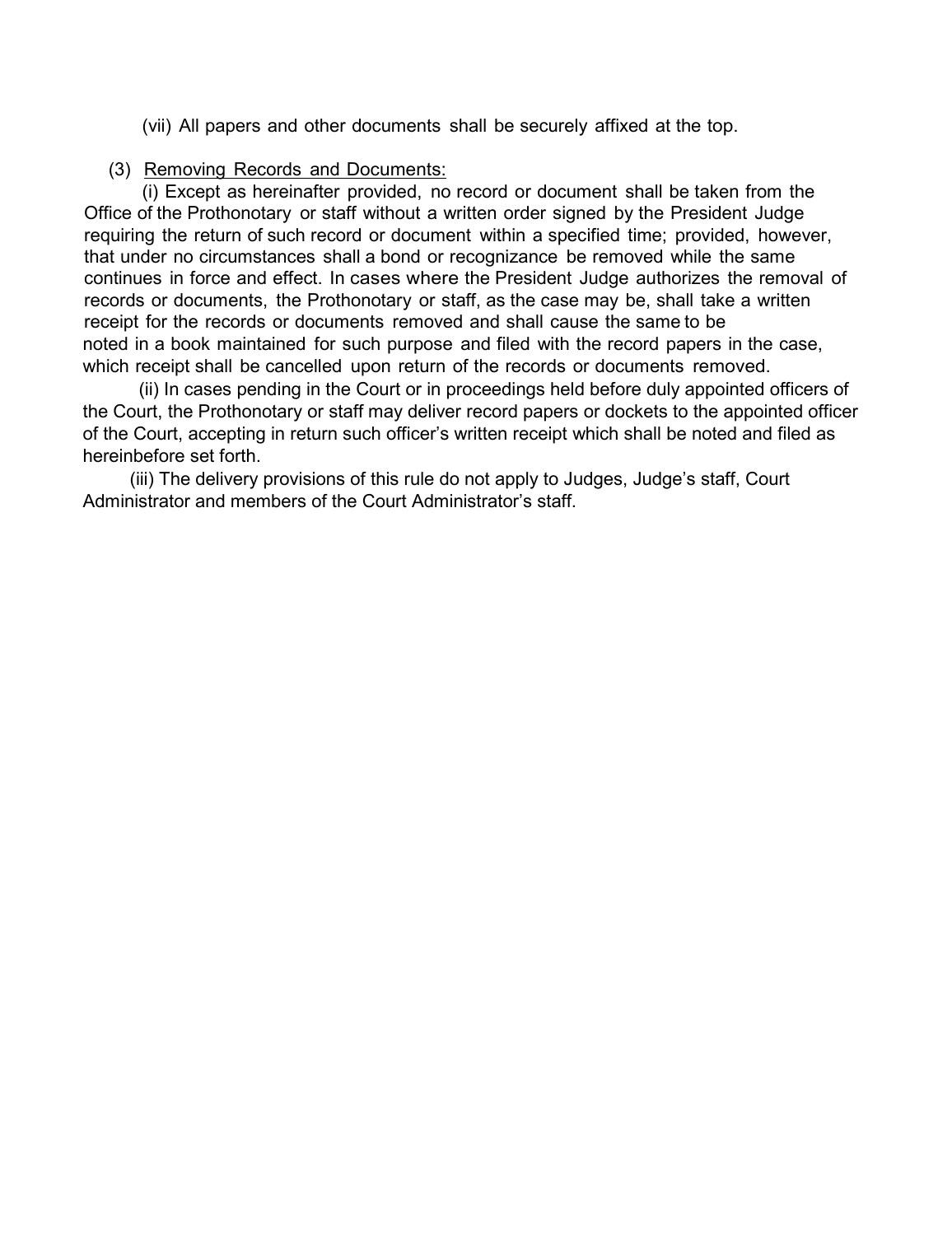### **RULE 205.4 - ELECTRONIC FILING AND SERVICE OF LEGAL PAPERS**

### **(A) 1. Electronic Filing**.

i. The permissive electronic filing of legal papers with the Monroe County Prothonotary for the Court of Common Pleas, 43rd Judicial District, is authorized in accordance with Pa.R.C.P. No. 205.4 and this rule. The applicable general rules of court and court policies that implement the rules shall continue to apply to all filings regardless of the method of filing.

### ii. **Case Types.**

- 1. Electronic filing applies to any legal papers filed in any of the following types of actions:
	- a. Tort
	- b. Mass Tort
	- c. Professional Liability
	- d. Contract
	- e. Real Property
	- f. Custody
	- g. Divorce
	- h. Civil Appeal
	- i. Miscellaneous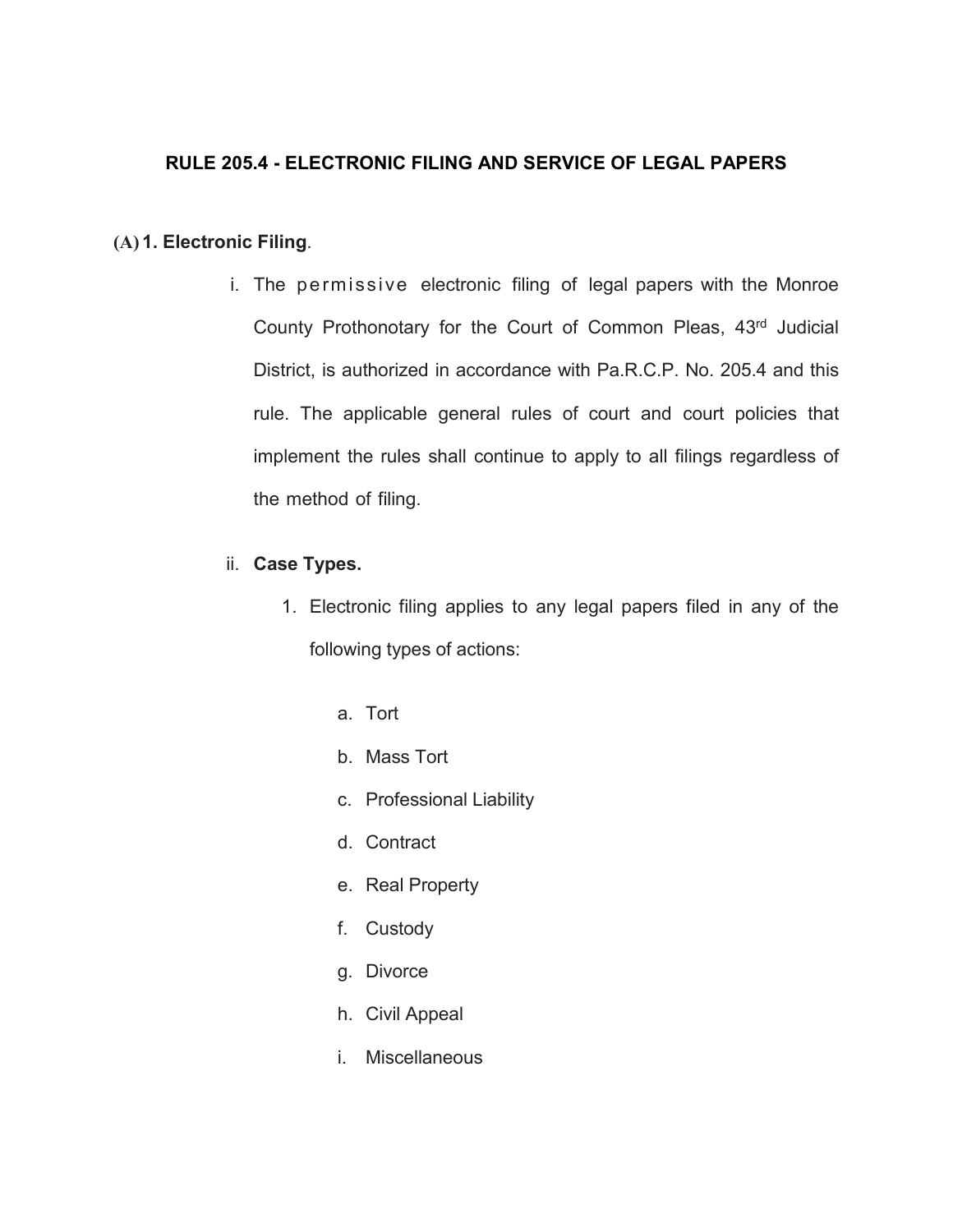- 2. Electronic filing also applies to the following types of nonreportable initial filings:
	- a. Agreement
	- b. Judgment
	- c. Lien
	- d. Municipal Lien
	- e. Writ

#### 2. **Designated Website and Registration**.

- i. The designated website for electronic filing is the Monroe County, Pennsylvania C-Track E-Filing Portal, which can be found by clicking on the "e-File" link on the Court's website (http://www.monroepacourts.us/).
- ii. All electronic filers must register with the C-Track E-Filing Portal by clicking on the "Register as an E-Filer" link at the bottom of the C-Track [E-Filing Portal website.](http://www.monroepacourts.us/)
- iii. Use of the C-Track E-Filing Portal shall be in accordance with the C-Track E-Filing Portal user manual (which can be found by clicking on the "e-File" link on the Court's website), this local rule, and all instructions contained on the C-Track E-Filing Portal website.
- iv. Registered users shall be individuals, and not law firms, agencies, corporations, or other groups.

#### **(B) Form of Documents Electronically Filed**.

1. **Format.** Legal papers shall be presented for filing in portable document format ("PDF"). A paper electronically filed in a format other than a PDF shall be converted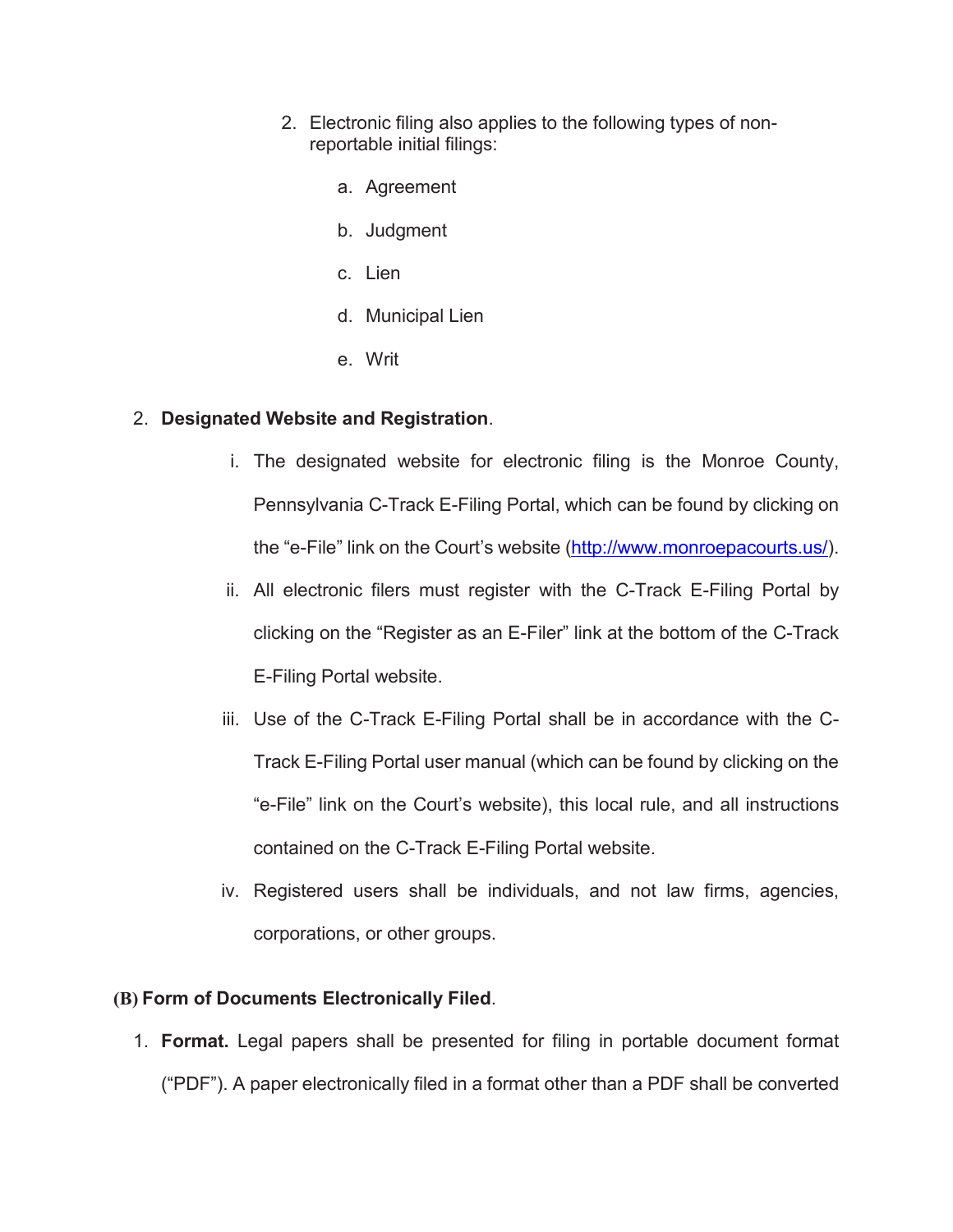to PDF and maintained by the Prothonotary in that format. In the event any legal paper or exhibit is presented in hard copy for filing, the Prothonotary shall convert such legal paper to, and maintain such legal paper as, a PDF and shall return the hard copy to the filing party for retention in accordance with Pa. R.C.P. No. 205.4(b)(4).

### **(C)Public Access to Electronic Filing**.

- 1. The Public may access the C-Track E-Filing Portal by clicking on the "e-File" link on the Court's website (http://www.monroepacourts.us/). All electronic filers, including counsel and self-represented litigants, must register with the C-Track E-Filing Portal by clicking on the "Register as an E-Filer" link at the bottom of the C-Track E-Filing Portal website in order to a[ccess the C-Track E-Filing Porta](http://www.monroepacourts.us/)l.
- 2. Persons who are not attorneys may also submit electronic filings via the C-Track E-Filing Portal pursuant to subsection (C)(1).

### **(D) Filing Fee for Electronic Filings**.

- 1. The Prothonotary will accept payment of all electronic filing fees through PayPal, which accepts all major credit and debit cards. The Prothonotary will not accept alternate payment in advance of filing.
- 2. PayPal is designated as the third party that will accept and process all electronic filing fees for filings submitted through the C-Track E-Filing Portal.

### **(E) Reserved.**

### **(F)** 1. **Filing Status Messages**.

i. Upon receipt of an electronic filing, the Prothonotary's Office shall provide the filing party with an e-mail notification, or automated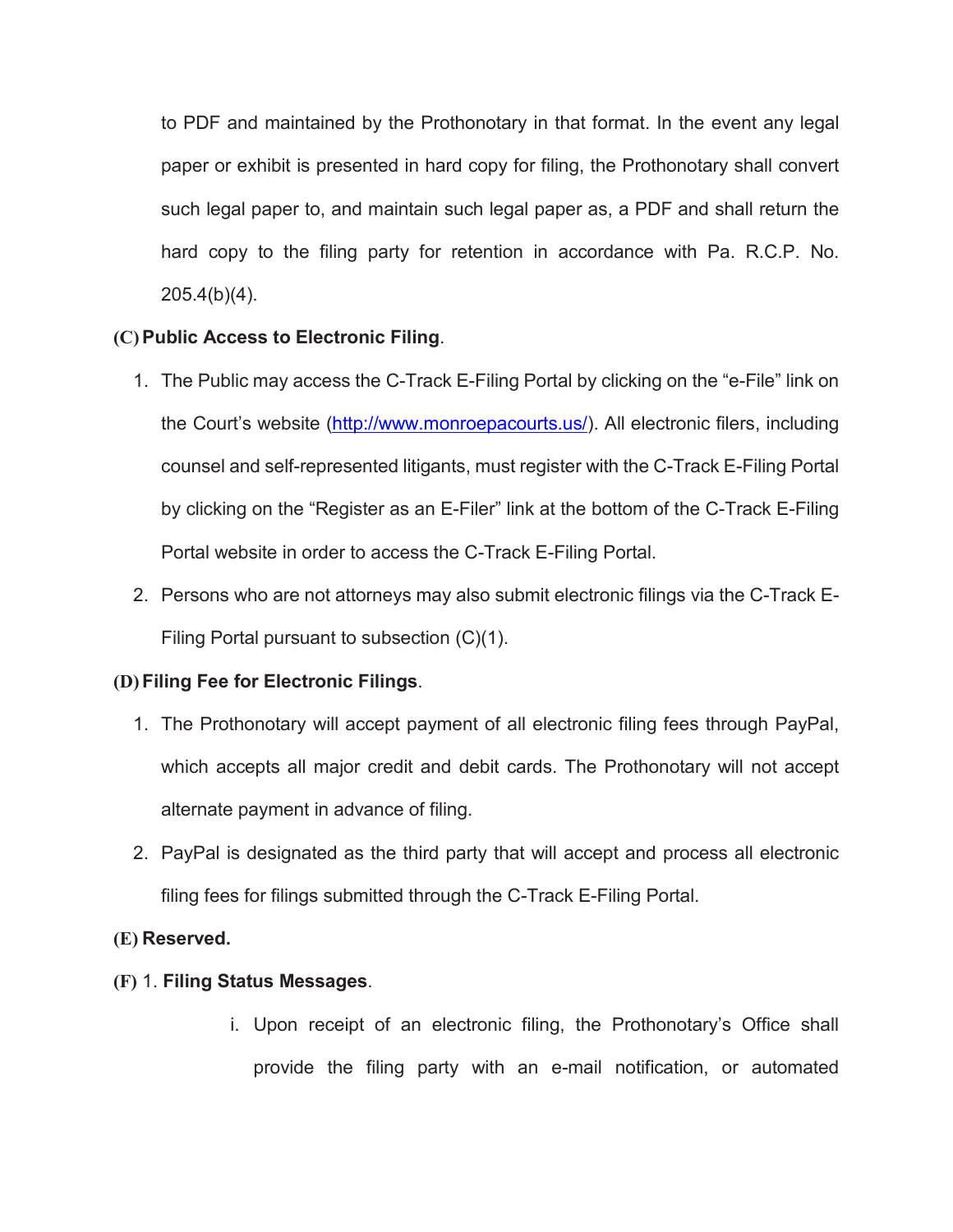notification from the C-Track E-Filing Portal, which includes the date and time the document was received by the C-Track E-Filing Portal.

- ii. After review of the electronic filing, the Prothonotary's Office shall provide the filing party with a second e-mail notification, or automated notification from the C-Track E-Filing Portal, that the document has been accepted for filing ("filed") or refused and not accepted for filing and the reason.
- 2. **Official Record**. When an electronic document is accepted by the Prothonotary's Office, the electronic document is considered part of the official record. The Prothonotary's Office is not required to maintain hard copies of any electronically filed document.
- 3. **Security for Confidential Documents**. When an electronic filer files a document that should be marked "confidential" or otherwise secured, the filer shall indicate such required security at the time of their filing submission through the prompts on the C-Track E-Filing Portal.
- 4. **Fees**. All electronic filing fees and costs shall be submitted and collected according to subsection (D) of this Rule.

#### 5. **Other Procedures Necessary to the Operation of a System of Electronic Filing**.

i. **Acceptance and Service**. If a legal paper is accepted, it shall be deemed to have been filed as of the date and time it was received by the C-Track E-Filing Portal; provided, however, that if a legal paper is submitted without the requisite fee, the legal paper shall be deemed to have been accepted for filing as of the date payment was received. The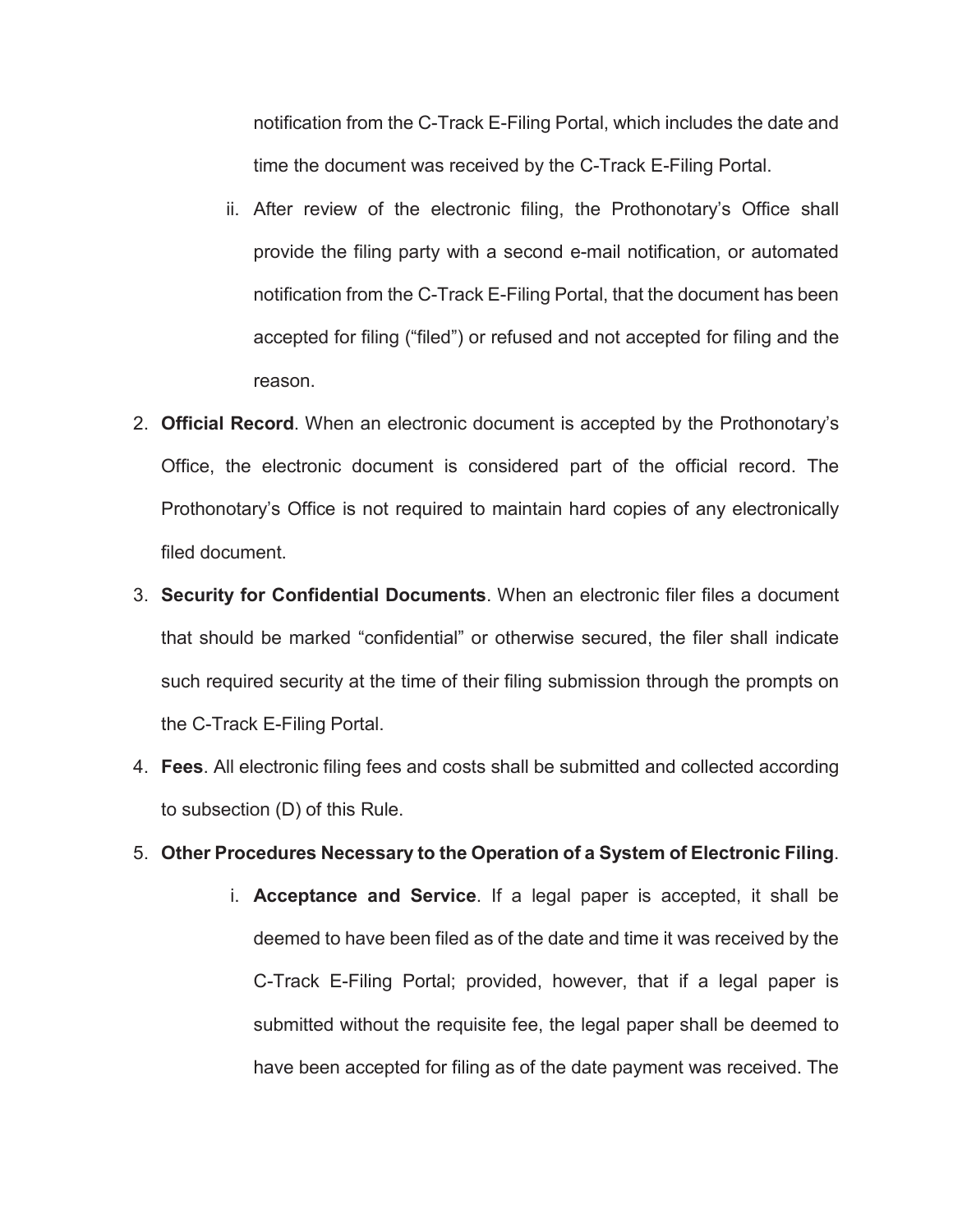Prothonotary is authorized to refuse for filing a legal paper submitted without the requisite payment. If the pleading or legal paper other than original process is accepted for filing, it will be electronically served as authorized by Pa.R.C.P. 205.4(g)(1)(ii) and service shall be effectuated as provided in Pa.R.C.P.  $205.4(q)(2)(ii)$ .

- ii. **Termination Notice**. In addition to the procedures set forth in Pa.R.C.P. 230.2, in cases where a party is a registered user of the C-Track E-Filing Portal, notice of proposed termination may also be electronic.
- iii. **Paper Not Required**. An electronic filer is not required to file any paper copies unless specifically required by the court.
- iv. **Documents and Attachments**. Attachments, including exhibits, that are a required part of any filing, shall be filed electronically at the same time as the legal paper.
	- 1. An attachment or exhibit that exceeds the technical standards for the C-Track E-Filing Portal or is unable to be electronically filed must be filed as ordered by the court. A Notice of Exhibit Attachment shall be filed on the C-Track E-Filing Portal referencing such an exhibit with specificity and stating the reason why the exhibit was not filed electronically.

#### v. **Public Access Policy**.

1. Counsel and unrepresented parties must adhere to the PUBLIC ACCESS POLICY OF THE UNIFIED JUDICIAL SYSTEM OF PENNSYLVANIA and refrain from including confidential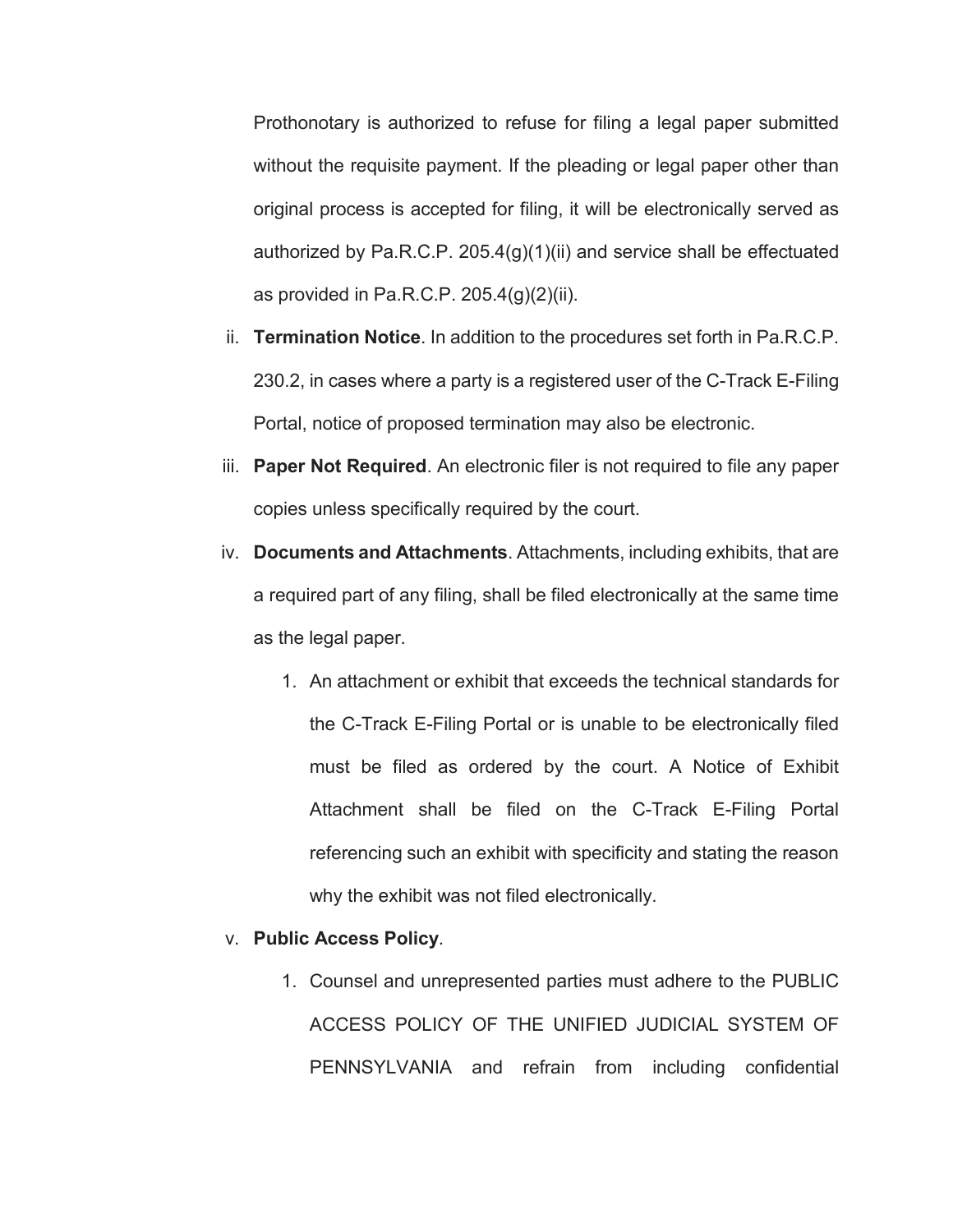information in legal papers filed with the Prothonotary whether filed electronically or in a paper format. Counsel and unrepresented parties must include confidential information relevant to the case on the approved AOPC *Confidential Information Form*. The *Confidential Information Form* shall be served on and made available to the parties to the case, the Court and appropriate Court staff, as provided in the Public Access Policy. The PUBLIC ACCESS POLICY and *Confidential Information Form* can be found at the Administrative Office of Pennsylvania Courts website (www.pacourts.us) as well as the Monroe County Court website (www.monroepacourts.us).

- 2. **Confidential Filings**. Confidential filings may be submitted for electronic filing in a manner that maintains confidentiality under applicable law. Confidential data may be collected on the C-Track E-Filing Portal and may be vie[wed by authorized](http://www.pacourts.us/) personnel while being protected from public vie[w.](http://www.monroepacourts.us/)
- 3. **Sealed Filings**. The court may, on its own motion or for good cause shown, order a filing be made under seal. Filings requested to be made under seal shall be submitted in a paper format to the Prothonotary's Office rather than through the C-Track E-Filing Portal.

#### **(G)Service by Electronic Transmission**.

1. The C-Track E-Filing Portal will automatically distribute a copy of any legal paper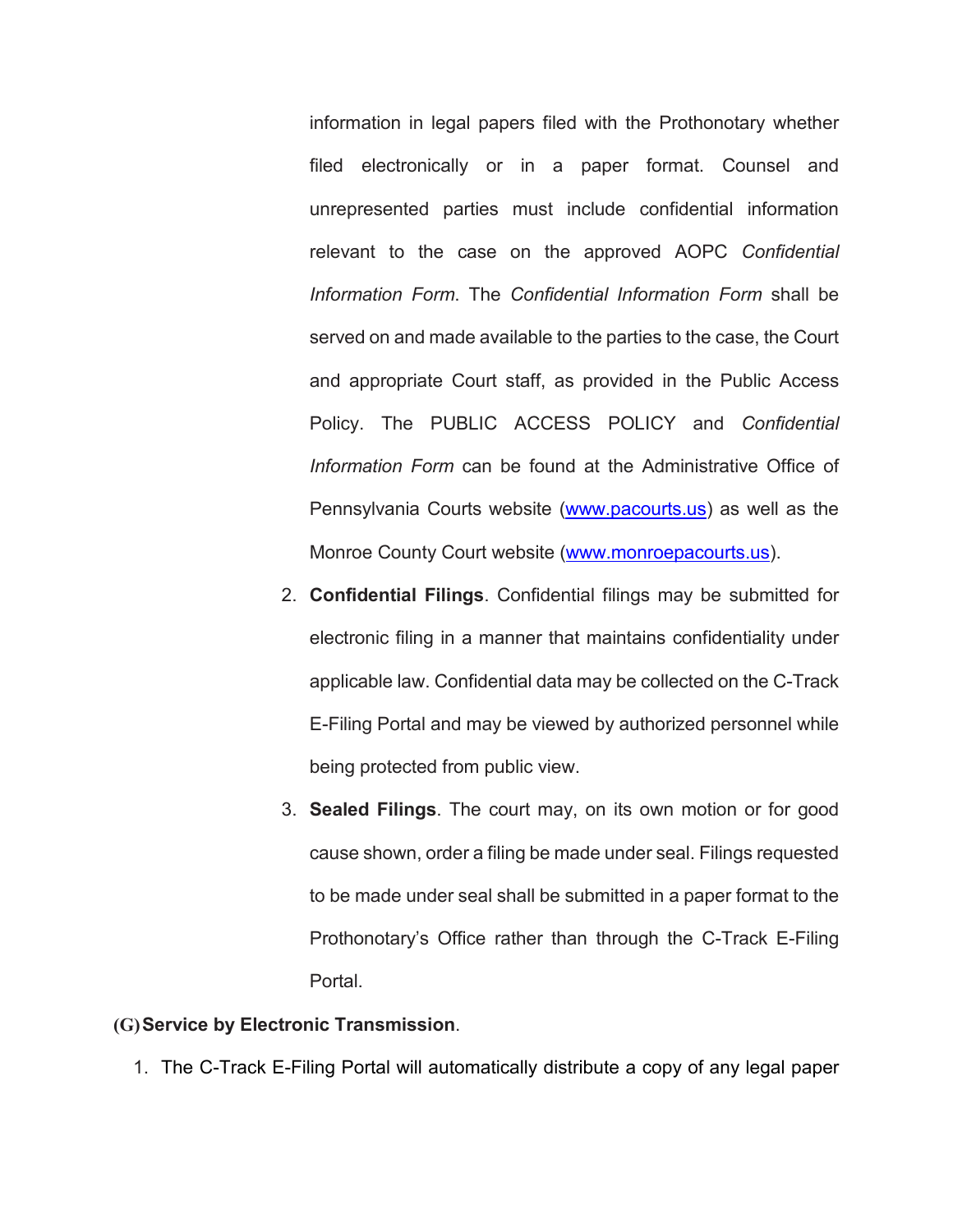filed in a case to each registered C-Track user who has entered his or her appearance in that case and has been selected by the electronic filer to receive electronic service. Such automatic distribution by the C-Track E-Filing Portal of electronically filed legal papers other than original process constitutes service in accordance with the Pennsylvania Rules of Civil Procedure. The electronic filer must serve the electronically filed legal papers upon any opposing parties or attorneys who are not registered users of the C-Track E-Filing Portal in accordance with the Pennsylvania Rules of Civil Procedure.

- 2. Service through the C-Track E-Filing Portal upon transmission on a Saturday, a Sunday, a holiday recognized by Monroe County, or after 5:00 PM EST/EDT, shall be considered complete on the next day that is not a Saturday, Sunday or recognized Monroe County holiday.
- 3. Establishment as a registered user of the C-Track E-Filing Portal constitutes consent to participate in electronic filing, including acceptance of service electronically of any document, other than original process, filed on the C-Track E-Filing Portal in any type of civil proceeding that permits electronic filing.
- **(H) Civil Cover Sheets Not Required**. Civil and Family Court Cover Sheets are not required in the C-Track E-Filing Portal. All required data will be collected through the C-Track E-Filing Portal for transmission to the Administrative Office of Pennsylvania Courts as required by Pa.R.C.P. 205.5.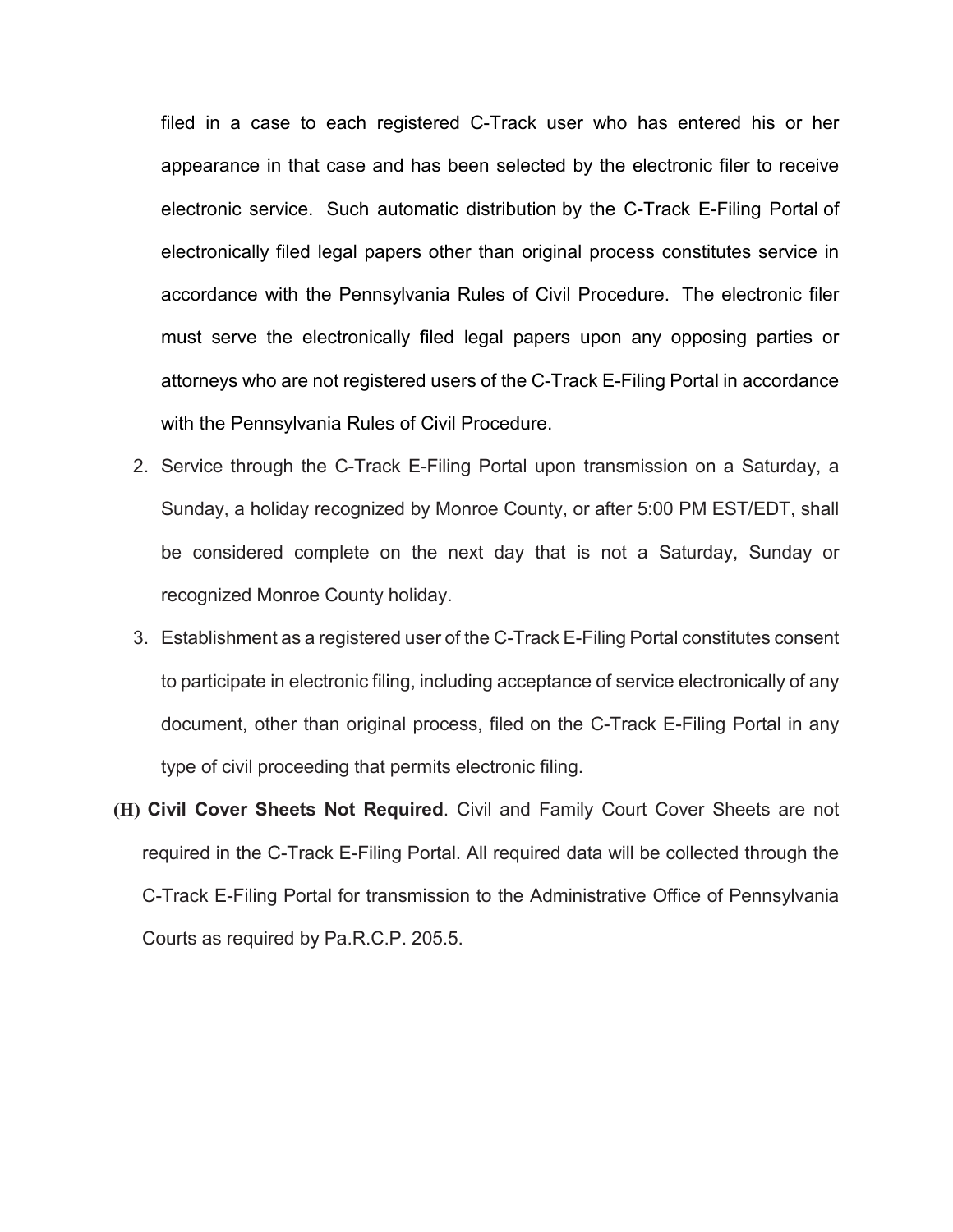**RULE 206.1(a) PETITION PRACTICE – rescinded, effective March 7, 2016**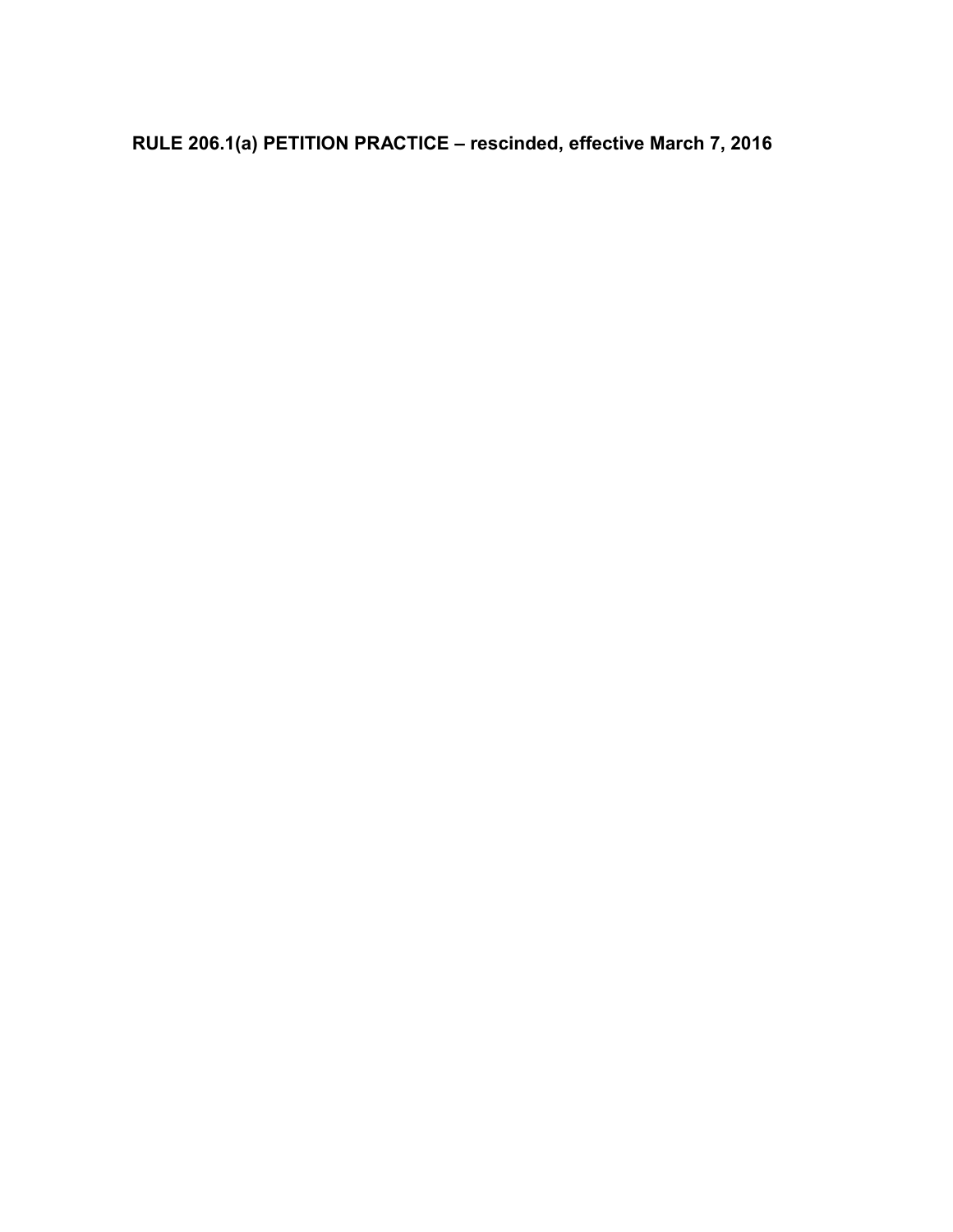### **RULE 206.4(c) RULE TO SHOW CAUSE. DISCRETIONARY.**

(1) A rule to show cause shall be issued at the discretion of a judge of the Court as contemplated by Pa.R.C.P. 206.5. The Court, upon its own initiative, may schedule an evidentiary hearing on disputed issues of material fact and may, in its discretion, provide for disposition of the matter on briefs, without the necessity of oral argument. In such instances, the Court shall establish a briefing schedule in its initial order.

(2) The party obtaining the issuance of a rule to show cause shall forthwith serve a true and correct copy of the court order entering the rule and specifying a return date, along with a copy of the underlying petition upon each attorney of record and unrepresented party in the matter prescribed by Pa.R.C.P. 440. An affidavit of service shall be filed within five (5) days from the date of the order setting the rule with the Prothonotary.

(3) If no answer is filed on or before the return date, the moving party may file a motion to make the rule absolute. A motion to make the rule absolute shall evidence compliance with the service requirements of Pa.R.C.P. 440, setting forth the time, place and nature of service. No rule shall be made absolute without certification that the petition and rule to show cause have been served in compliance with Pa.R.C.P. 440. Counsel or the moving party shall make such certification under oath or in conformance with Pennsylvania Rules of Civil Procedure.

(4) Failure to comply with any provision of this rule may constitute sufficient grounds for the Court to dismiss the petition and/or deny any requested relief.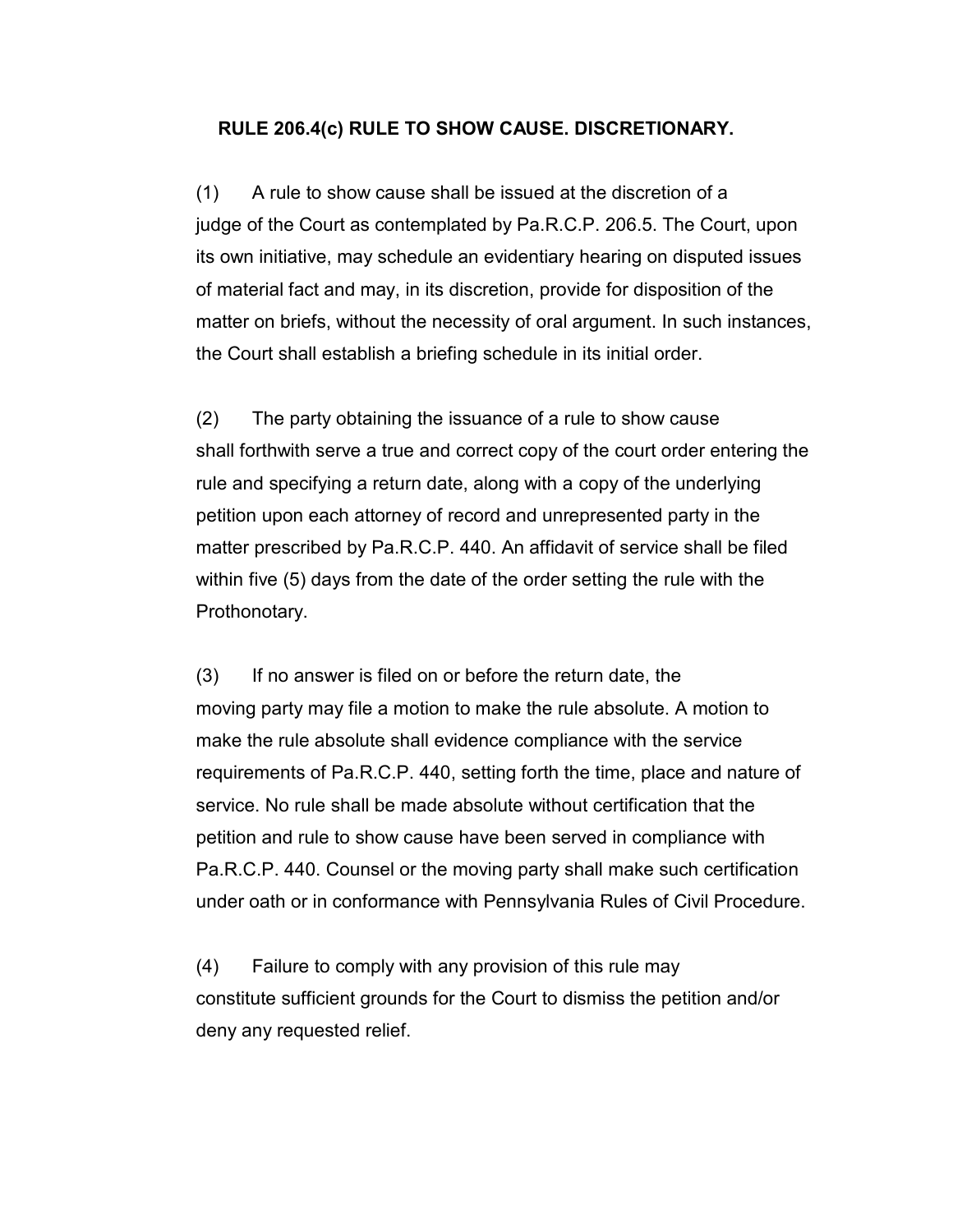### **RULE 206.8(a) – PETITION FOR PRIVATE DETECTIVE AND/OR SECURITY GUARD LICENSE**

(1) Definitions:

(i) "Applicant" – includes any private detective, the business of detective agency, investigator, the business of investigator, security guard, or the business of watch, guard, or patrol agency. (ii) "Private Detective" – includes any person, partnership, association or corporation, engaged in the private detective business, including individual private detectives, private detective agencies, investigators, or the business of investigator, or businesses providing watch, guard or patrol agency services. (Definition derived from The Private Detective Act of 1953, as amended, 22 P.S. § 12.)

(iii) The term "security guard" includes uniformed or non-uniformed security guards, any patrol agency and/or individuals who are employed full time or part time, on a temporary or permanent basis, to patrol, guard, protect, monitor, regulate, secure or watch over persons and/or property, either real or personal. (Definition derived from The Private Detective Act of 1953, as amended. 22 P.S. § 12(e).)

(2) Application for Private Detective License:

(i) An Applicant(s) (or Applicant's counsel, hereafter "Applicant/Attorney"), seeking a private detective or security guard license pursuant to The Private Detective Act of 1953, as amended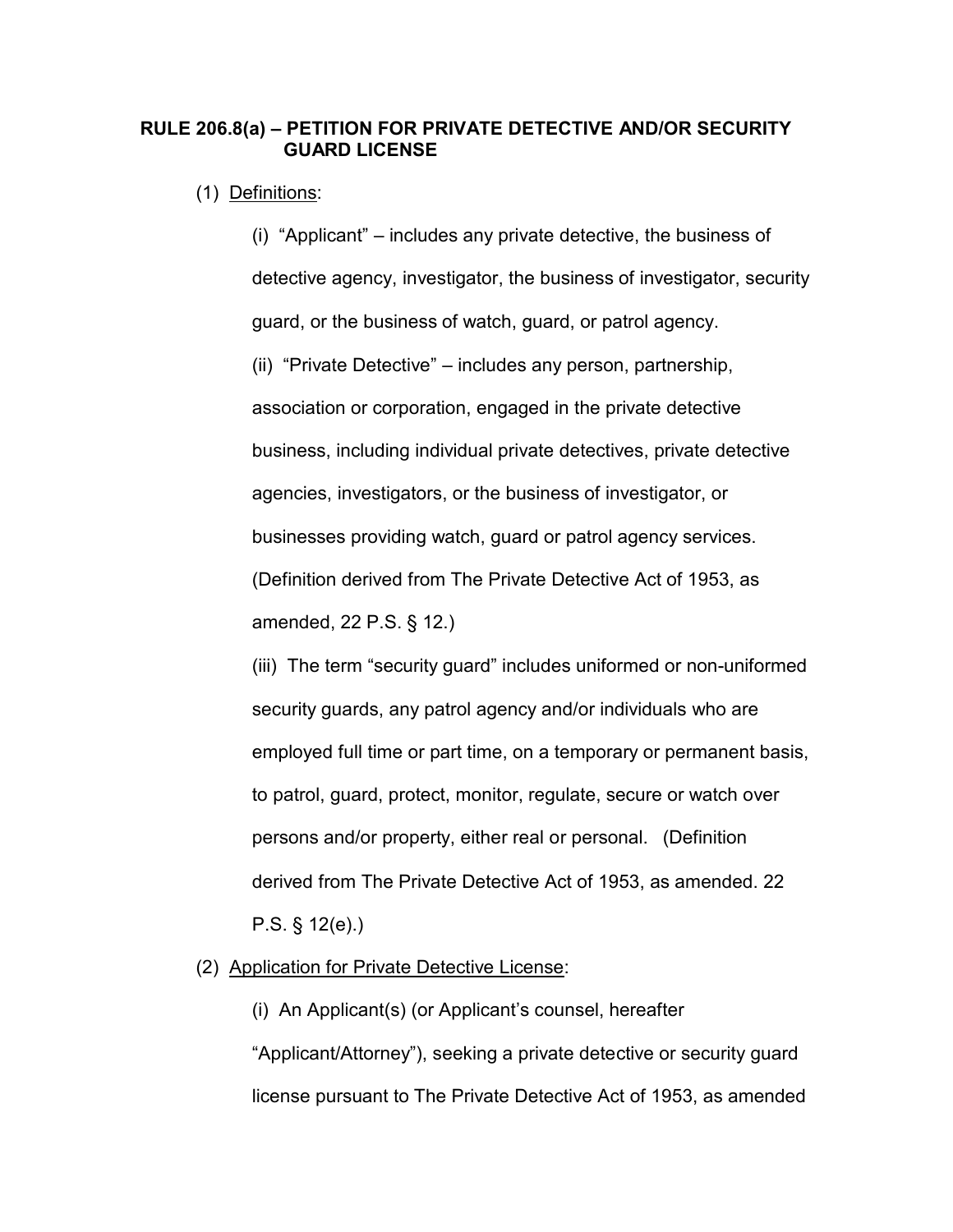(hereafter "The Act"), shall file an original and one copy of a Petition for Private Detective or Security Guard License with the Clerk of Courts.

(ii) Applicant must comply with all requirements set forth in the Act and the Petition shall be accompanied by all documentation required under § 14 of The Act.

(iii) The Clerk of Courts shall forward a copy of the Petition to the Court Administrator.

(3) Applicant/Attorney shall serve a copy of the Petition on the District Attorney of Monroe County and shall file a Certificate of Service with the Clerk of Courts evidencing such service.

(4) Fingerprints of Applicant:

(i) In accordance with the Act, Applicant/Attorney shall submit, along with the Petition, fingerprint order cards to the Clerk of Courts;

(ii) The Clerk of Courts shall copy or make note of the cards submitted and **immediately** forward the original fingerprint order cards to the District Attorney of Monroe County for a fingerprint comparison.

(5) The District Attorney shall:

(i) within five (5) days after the filing of Applicant's fingerprints with the Clerk of Courts, submit the fingerprints to the Pennsylvania State Police Central Repository for purposes of conducting a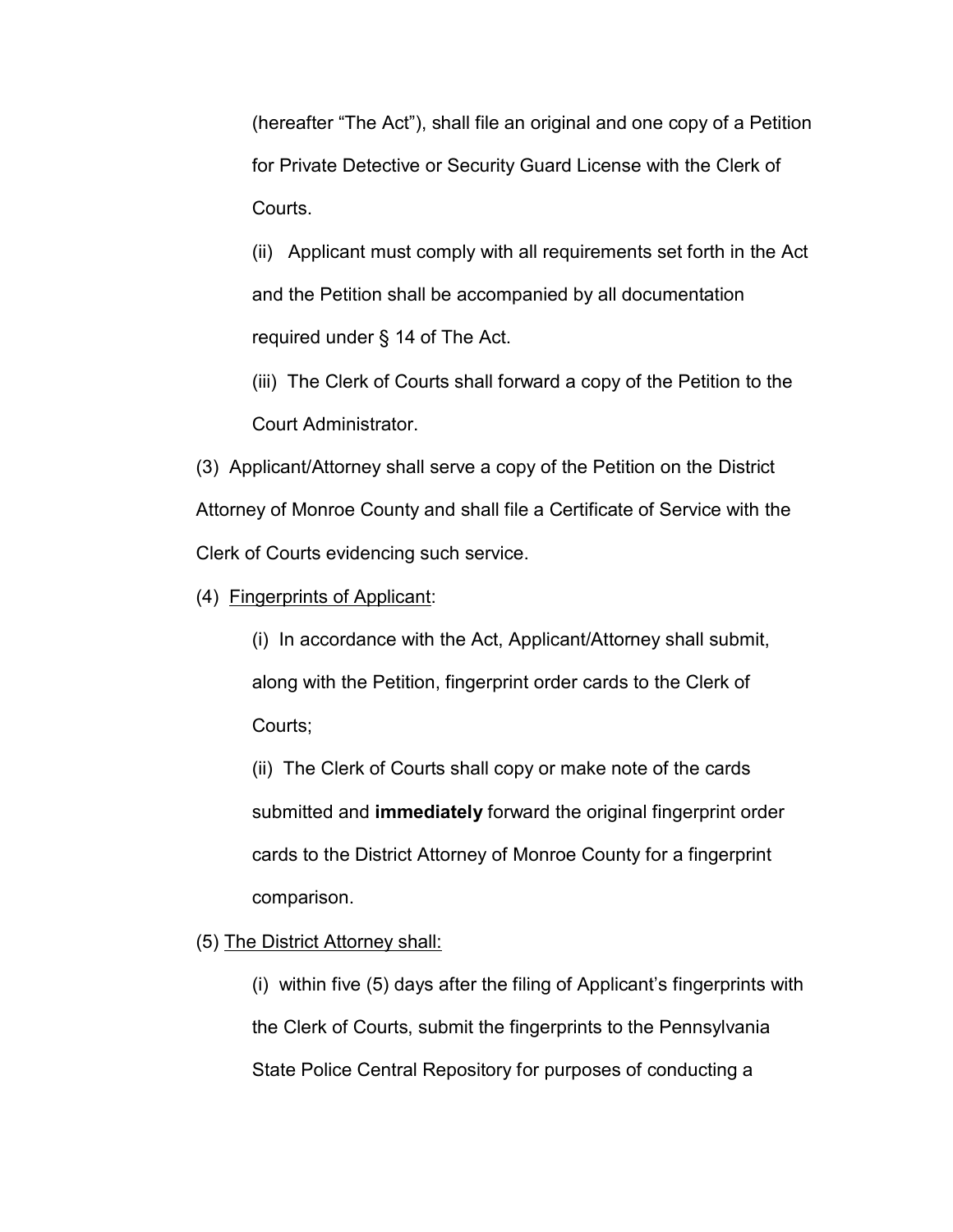fingerprint comparison with the fingerprints of criminals now or hereafter filed in the Pennsylvania State Police data base.

(ii) review the Applicant's Petition;

(iii) conduct a background check on the Applicant; and

(iv) prepare a report and recommendation to the Court. The report and recommendation must be signed by the District Attorney and shall be filed with the Clerk of Courts.

#### (6) Hearing on Petition:

(i) The District Attorney shall notify Applicant/Attorney when it has completed its investigation, at which time, Applicant/Attorney shall submit to the Court a proposed order for hearing in the form set forth below in sub-paragraph (9).

(ii) The Court shall schedule a hearing to consider Applicant's Petition, at which time the District Attorney or designee shall appear and report his/her recommendation.

#### (7) Notice of Hearing:

(i) Applicant/Attorney shall ensure that notice of the hearing date is published once a week for two consecutive weeks in the Monroe Legal Reporter and in one newspaper of general circulation published in Monroe County, the last advertisement to appear not less than three (3) days prior to the scheduled hearing;

(ii) Applicant/Attorney shall file an Affidavit of Publication, together with proofs of advertising, with the Clerk of Courts.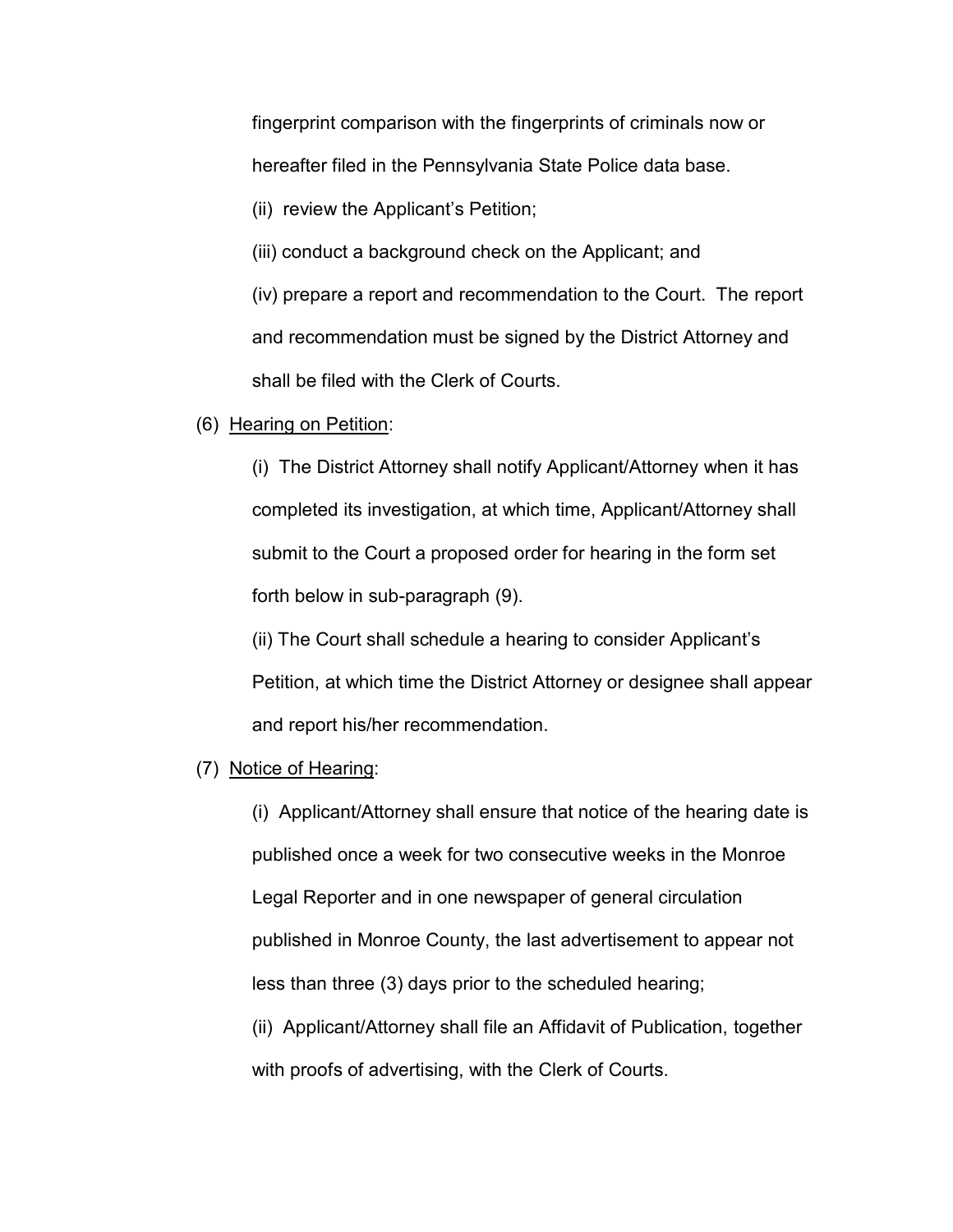(8) Failure to comply with any provision of this rule may constitute sufficient grounds for the Court to dismiss the Petition and deny Applicant's request for a private investigator's license.

(9) Forms: Order for Hearing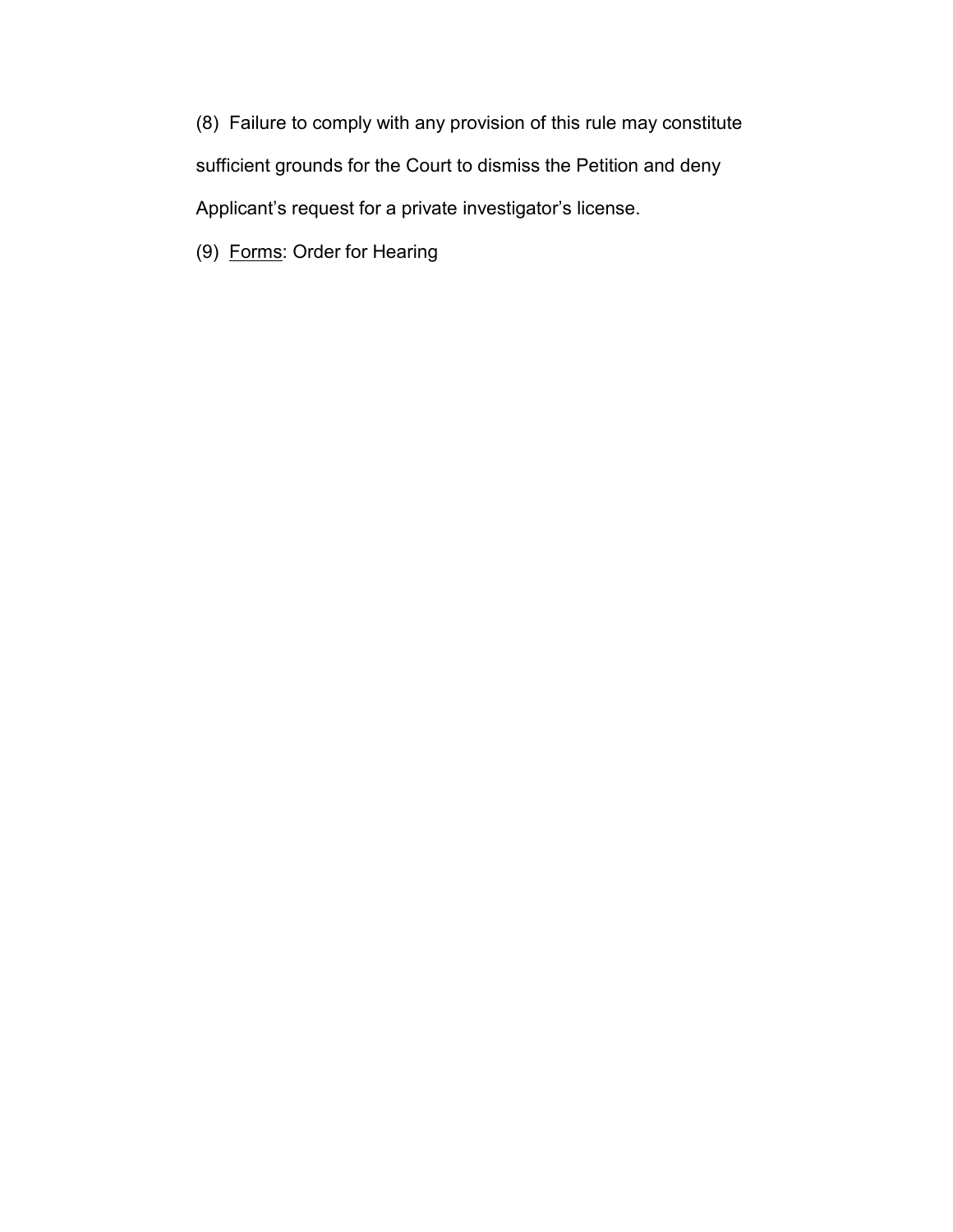### **Form – Order for Hearing – Petition for Private Detective and/or Security Guard License**

### **COURT OF COMMON PLEAS OF MONROE COUNTY FORTY-THIRD JUDICIAL DISTRICT COMMONWEALTH OF PENNSYLVANIA**

| IN RE:             | ٠ | NO. | P.DET. 2 |
|--------------------|---|-----|----------|
| <b>PETITION OF</b> |   |     |          |
|                    |   |     |          |

### **ORDER**

**AND NOW**, this day of , 20 , upon consideration of the within Petition for [Private Detective or Security Guard] License and upon motion of \_\_\_\_\_\_\_\_\_\_\_\_\_\_\_\_\_\_\_\_\_\_, Attorney for Applicant, a hearing is fixed on the application for the  $\_\_\_\_$  day of  $\_\_\_\_\_\_\_\_$ 20 , at m., in Courtroom No. (a) Monroe County Courthouse, Stroudsburg, Pennsylvania.

Applicant or Applicant's attorney shall publish Notice of the Hearing once a week for two consecutive weeks in the Monroe Legal Reporter and in one newspaper of general circulation published in Monroe County, the last advertisement to appear not less than three (3) days prior to the scheduled hearing; and shall file an Affidavit of Publication, together with proofs of advertising, with the Clerk of Courts.

# **BY THE COURT:**

cc: (Applicant/Applicant's Attorney) District Attorney's Office

**J.**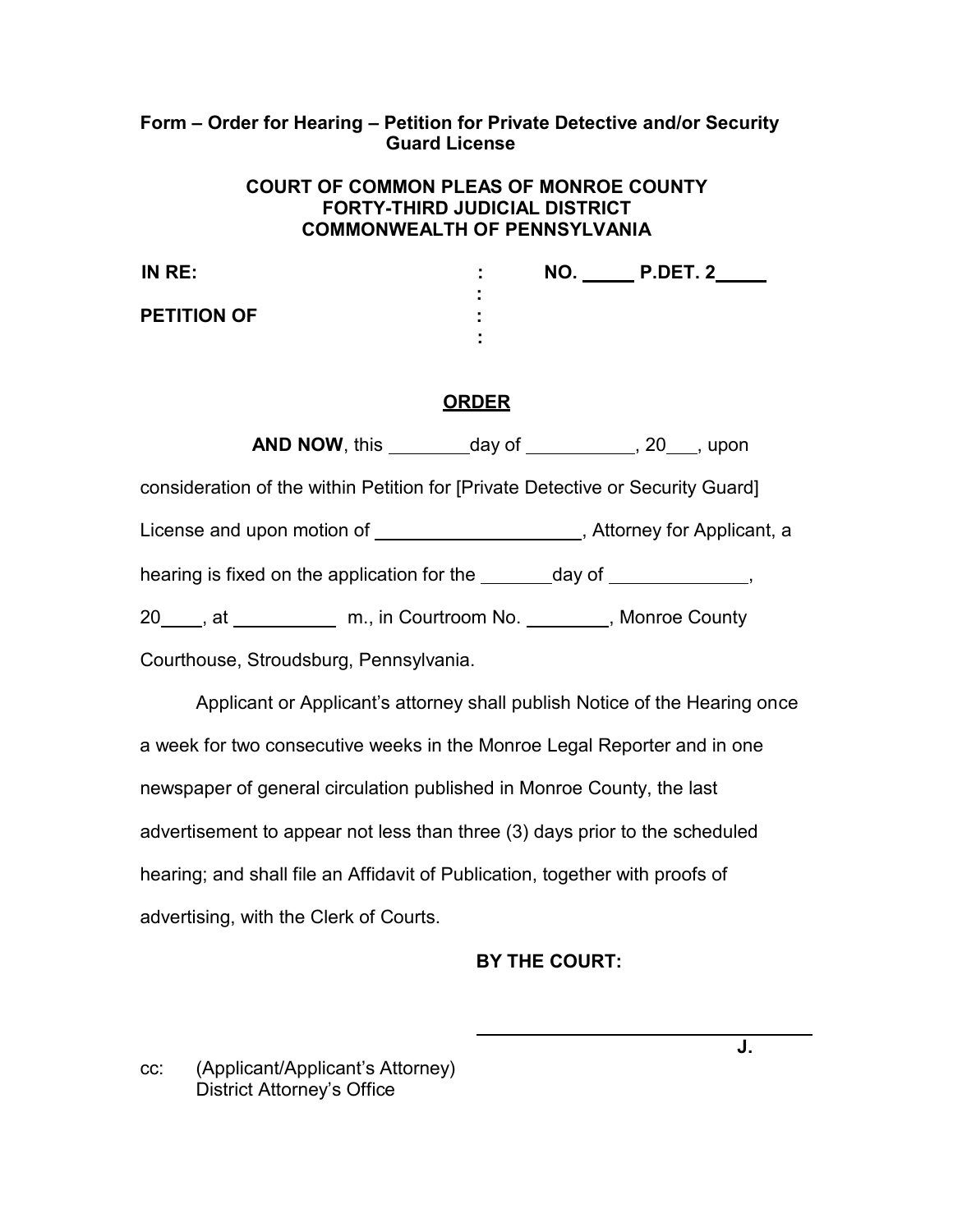### **RULE 206.8(b) – PETITION FOR APPOINTMENT OF SCHOOL POLICE**

(1) Definitions:

(i) "Applicant" – means the Board of School Directors of the school district requesting appointment of school police officers.

(ii) "School Police Officers" – includes any person who is hired by the school district for the purpose of enforcing good order in school buildings, on school buses and on school grounds located within the school district; including protecting the students and controlling large crowds at extracurricular student activities and events. (Definition derived from The Public School Code of 1949, as amended, 24 P.S. § 7-778(c).)

- (iii) "Solicitor" legal counsel for the school district.
- (iv) "Appointee" the person or persons to be employed by the Applicant as a school police officer.
- (2) Application for School Police:

(i) An Applicant or the Solicitor on behalf of Applicant (hereafter "Applicant/Solicitor"), seeking appointment of school police officers pursuant to the Public School Code of 1949, as amended, 24 P.S. § 7-778 (hereafter "The School Code"), shall file an original and one copy of a Petition for Appointment of School Police with the Prothonotary.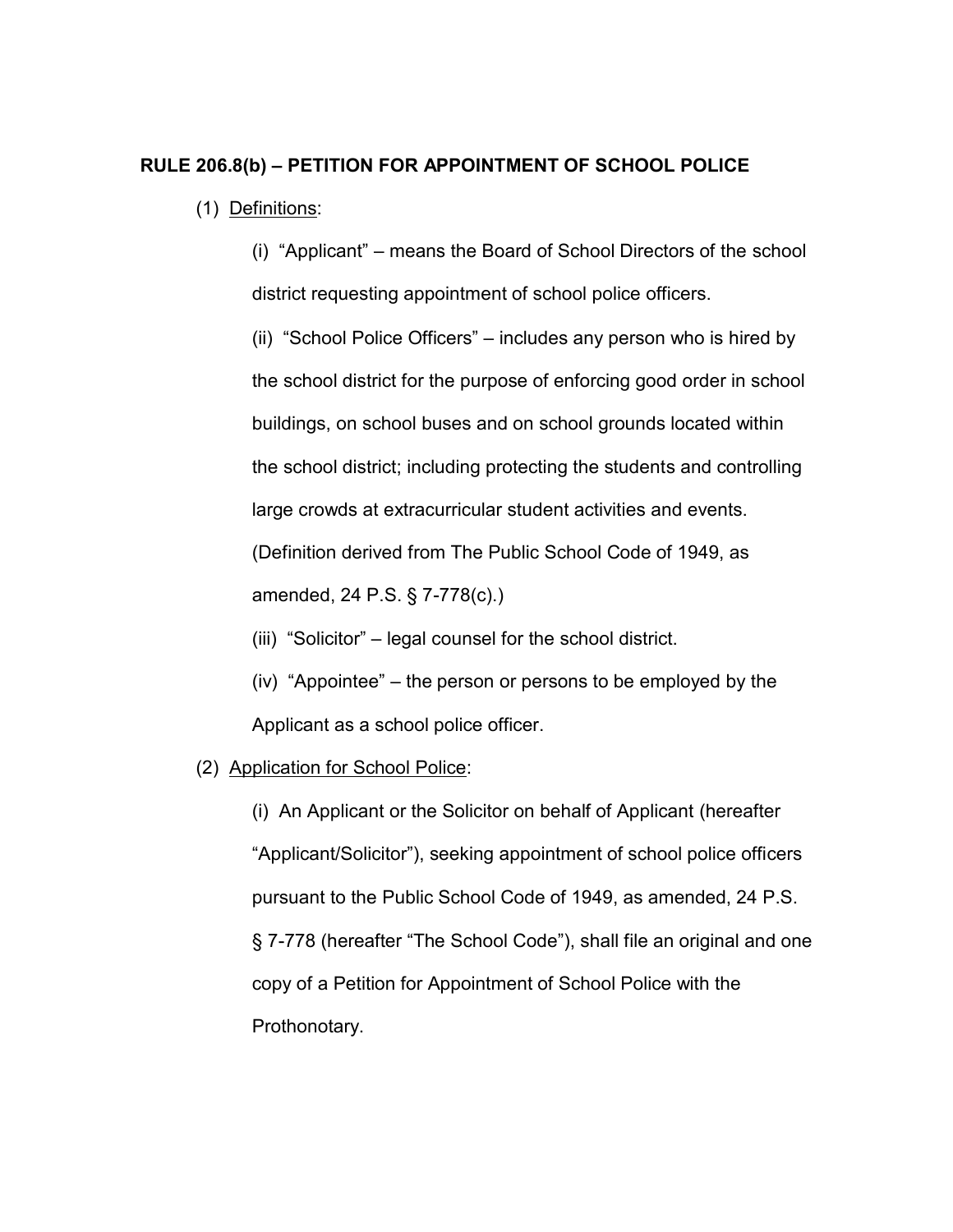(ii) Applicant must comply with all requirements set forth in The School Code and the Petition shall contain the following information:

> (a) The name, address, social security number, date of birth, and dates of Act 34 clearance and the FBI investigation clearance for the Appointee(s) to be employed as a school police officer.

(b) The fingerprints of the Appointee(s).

(c) A report issued by the Federal Bureau of Investigation, United States Department of Justice, Investigation Division ("FBI") indicating that the Appointee(s) has no arrest record. (d) A copy of the Request for Criminal History Record Check issued by the Pennsylvania State Police (PSP) indicating that the Appointee(s) has no arrest record.

(e) A statement by the Applicant representing that Appointee(s) is of good character and repute.

(f) A statement by the Applicant that the Appointee(s) has not resided outside the Commonwealth of Pennsylvania in any other jurisdiction since the FBI and PSP issued the reports verifying that the Appointee(s) does not have a criminal record.

(iii) The Prothonotary shall forward a copy of the Petition to the Court Administrator.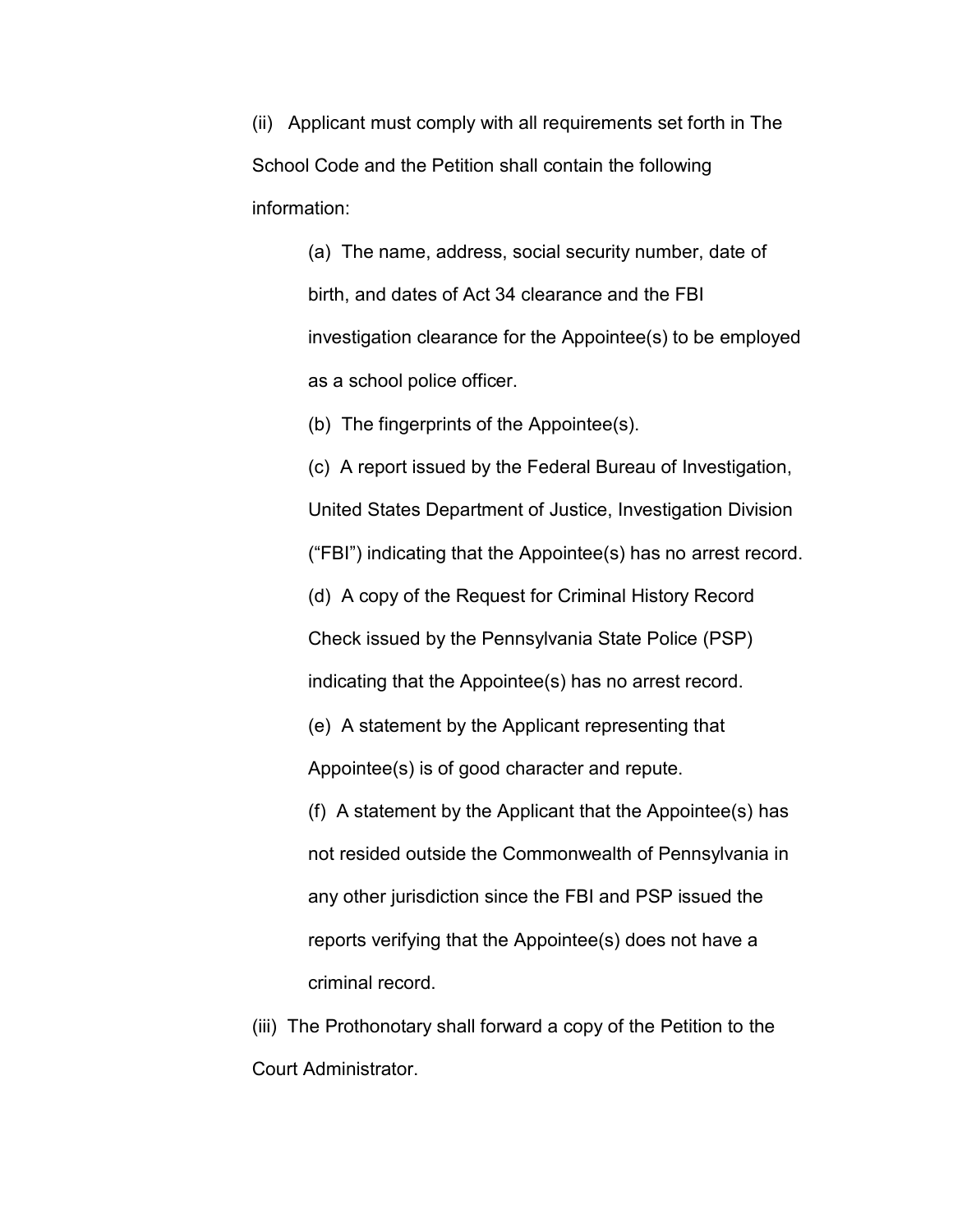#### (3) Hearing on Petition:

(i) Applicant/Solicitor shall submit to the Court a proposed order for hearing in the form set forth below in sub-paragraph (6). (ii) The Court shall schedule a hearing to consider Applicant's Petition, at which time the Solicitor shall appear and report his/her recommendation.

#### (4) Notice of Hearing:

(i) Applicant/Solicitor shall ensure that notice of the hearing date is published once a week for two consecutive weeks in the Monroe Legal Reporter and in one newspaper of general circulation published in Monroe County, the last advertisement to appear not less than three (3) days prior to the scheduled hearing;

(ii) Applicant/Solicitor shall file an Affidavit of Publication, together with proofs of advertising, with the *Prothonotary*.

(5) Failure to comply with any provision of this rule may constitute sufficient grounds for the Court to dismiss the Petition and deny Applicant's request to appoint the Appointee(s) as school police officers.

(6) Forms: Order for Hearing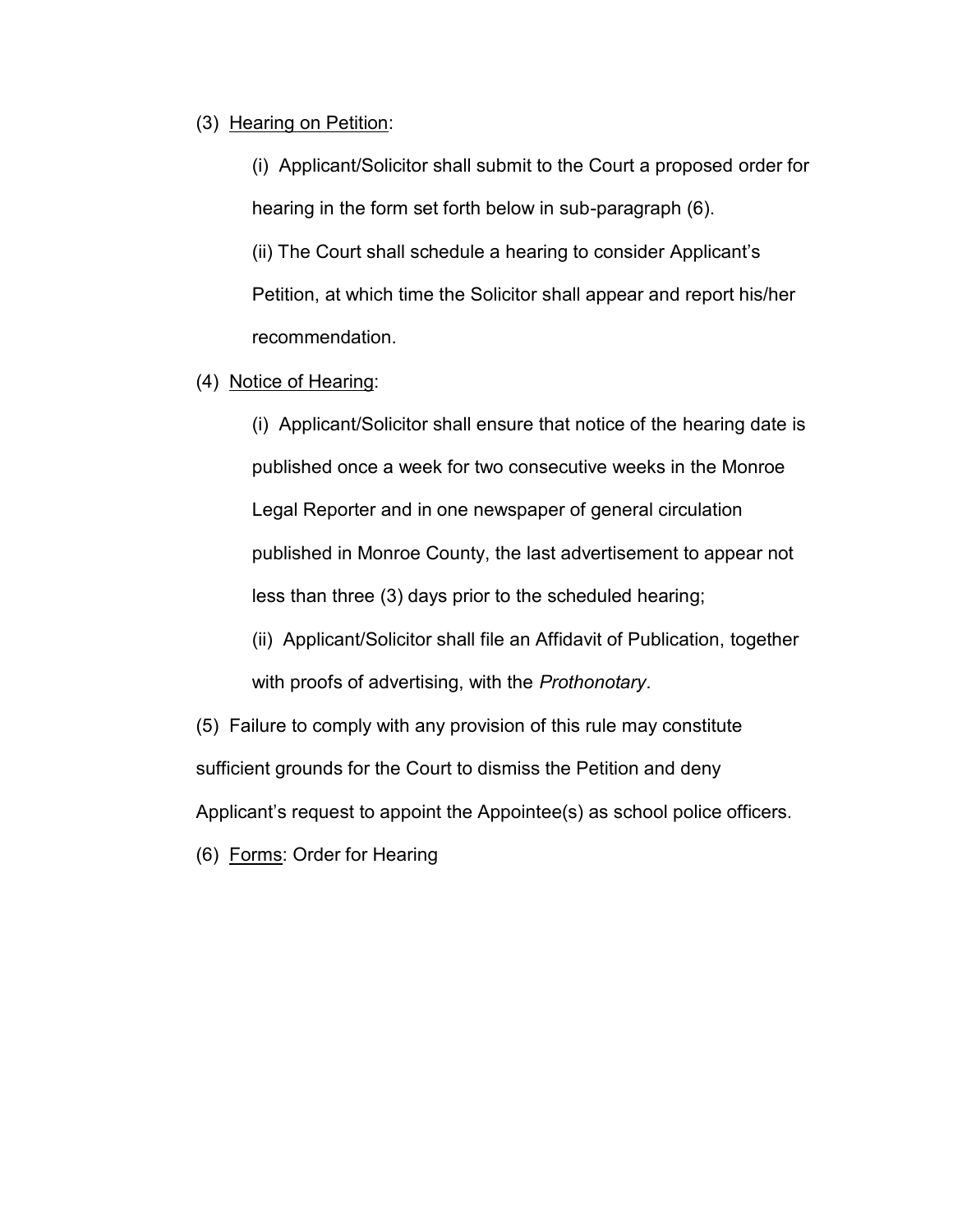### **Form – Order for Hearing – Petition for Appointment of School Police Officer**

### **COURT OF COMMON PLEAS OF MONROE COUNTY FORTY-THIRD JUDICIAL DISTRICT COMMONWEALTH OF PENNSYLVANIA**

**IN RE: : NO. MISC. 2 : PETITION FOR APPOINTMENT OF : SCHOOL POLICE OFFICER(S) FOR THE {Insert Name of School District} :**

### **ORDER**

**AND NOW**, this day of , 20 , upon

consideration of the within Petition for Appointment of School Police Officer(s) for

the [Name of School District] and upon motion of \_\_\_\_\_\_\_\_\_\_\_\_\_\_\_\_\_\_\_\_\_\_\_\_,

Solicitor for Applicant, a hearing is fixed on the application for the \_\_\_\_\_\_\_ day of

, 20 , at m., in Courtroom No.

Monroe County Courthouse, Stroudsburg, Pennsylvania.

Applicant or Solicitor attorney shall publish Notice of the Hearing once a

week for two consecutive weeks in the Monroe Legal Reporter and in one

newspaper of general circulation published in Monroe County, the last

advertisement to appear not less than three (3) days prior to the scheduled

hearing; and shall file an Affidavit of Publication, together with proofs of

advertising, with the *Prothonotary*.

# **BY THE COURT:**

cc: (Applicant/Solicitor) District Attorney's Office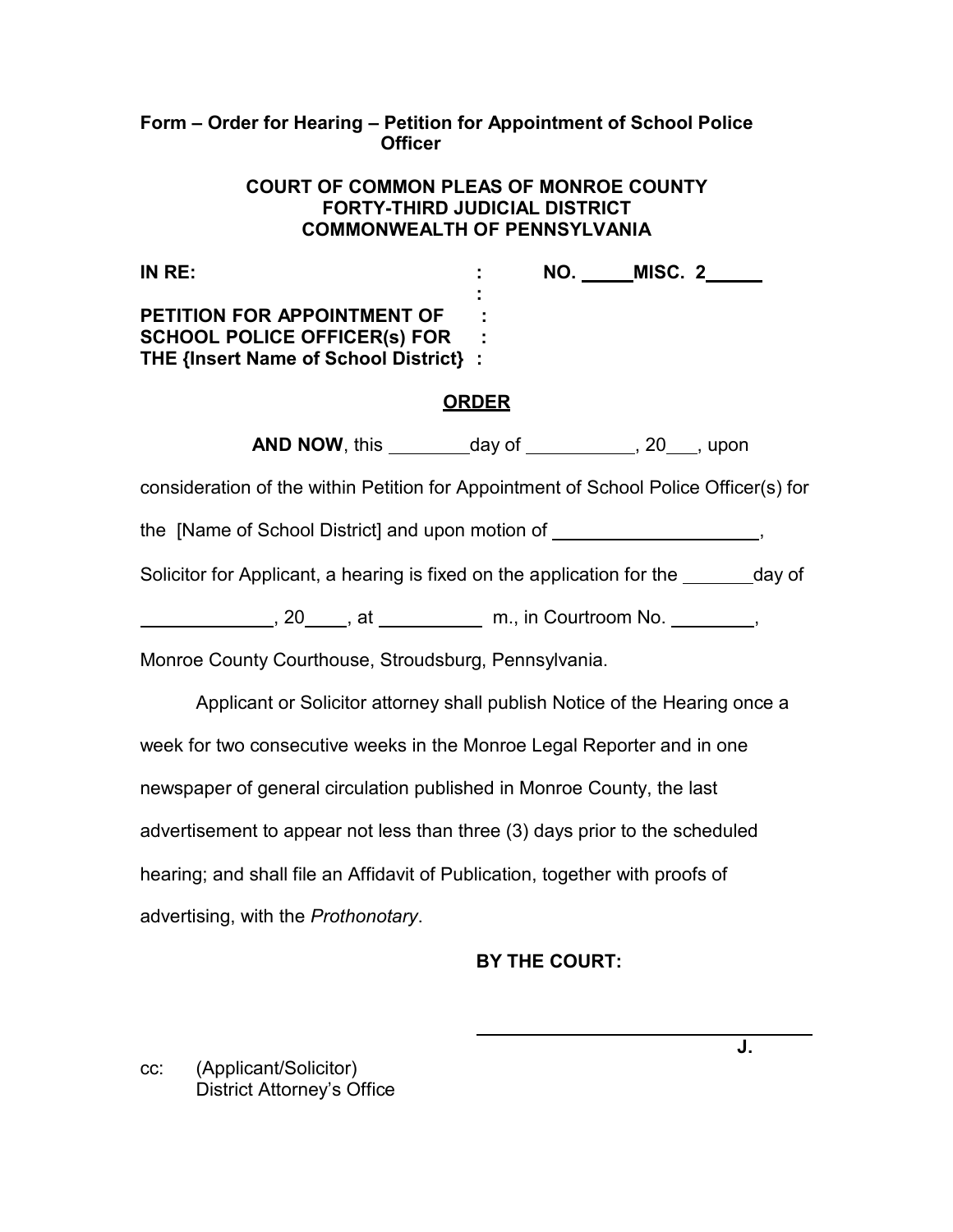# **RULE 207 – PRAECIPE FOR ARGUMENT. – Rescinded, effective March 7, 2016**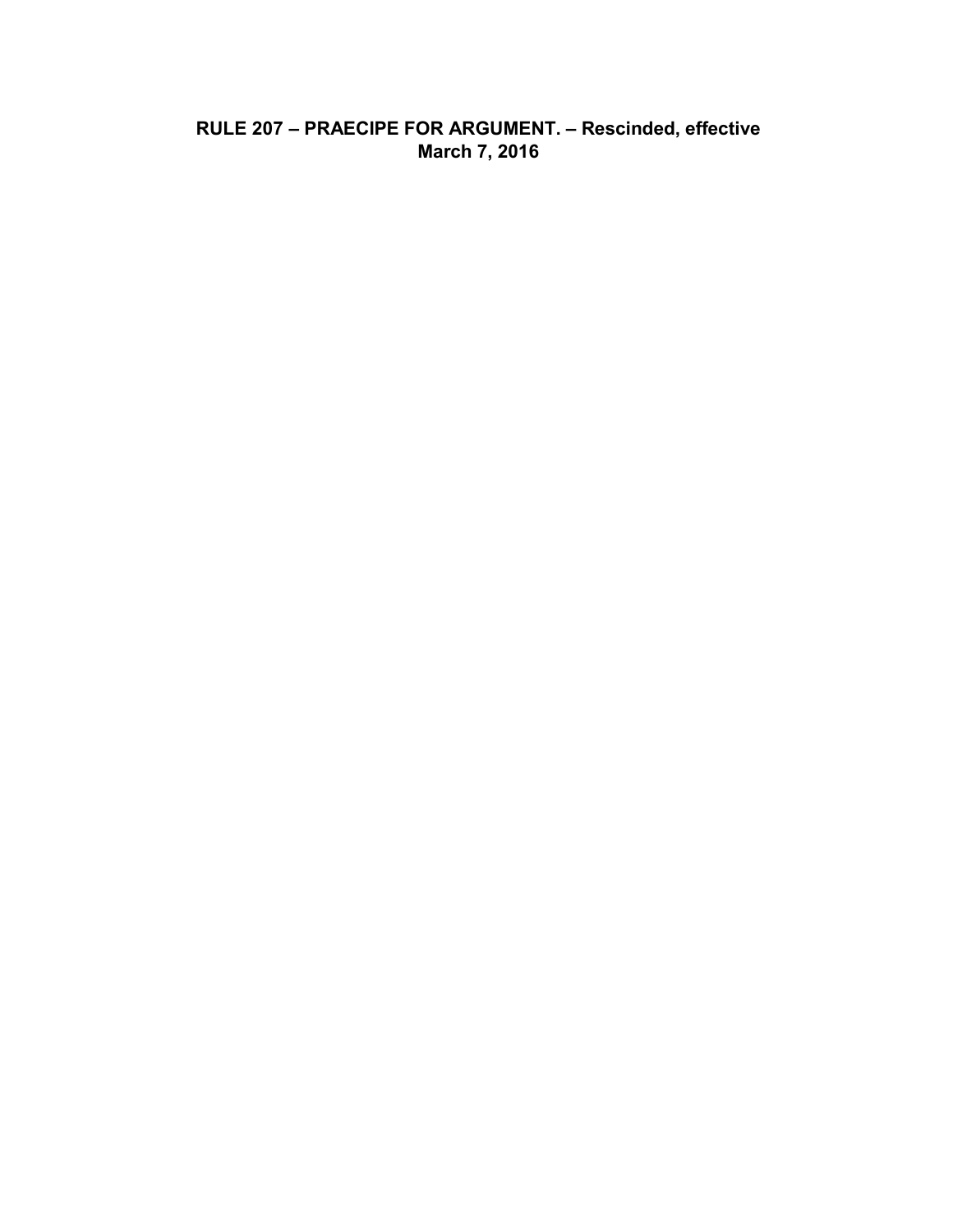## **RULE 207.1 – MOTION TO EXCLUDE EXPERT TESTIMONY WHICH RELIES UPON NOVEL SCIENTIFIC EVIDENCE**

(a) If a party moves the court to exclude expert testimony which relies upon novel scientific evidence, on the basis it is inadmissible under Pa.R.E. 702 or 703,

(1) the motion shall contain:

- (i) the name and credentials of the expert witness whose testimony is sought to be excluded,
- (ii) a summary of the expected testimony of the expert witness, specifying with particularity that portion of the testimony of the witness which the moving party seeks to exclude,
- (iii) the basis, set forth with specificity, for excluding the evidence,
- (iv) the evidence upon which the moving party relies, and
- (v) copies of all relevant curriculum vitae and expert reports;
- (2) any other party need not respond to the motion unless ordered by the court;
- (3) the court shall initially review the motion to determine, in the interest of justice, the matter should be addressed prior to trial. The court, without further proceedings, may determine that any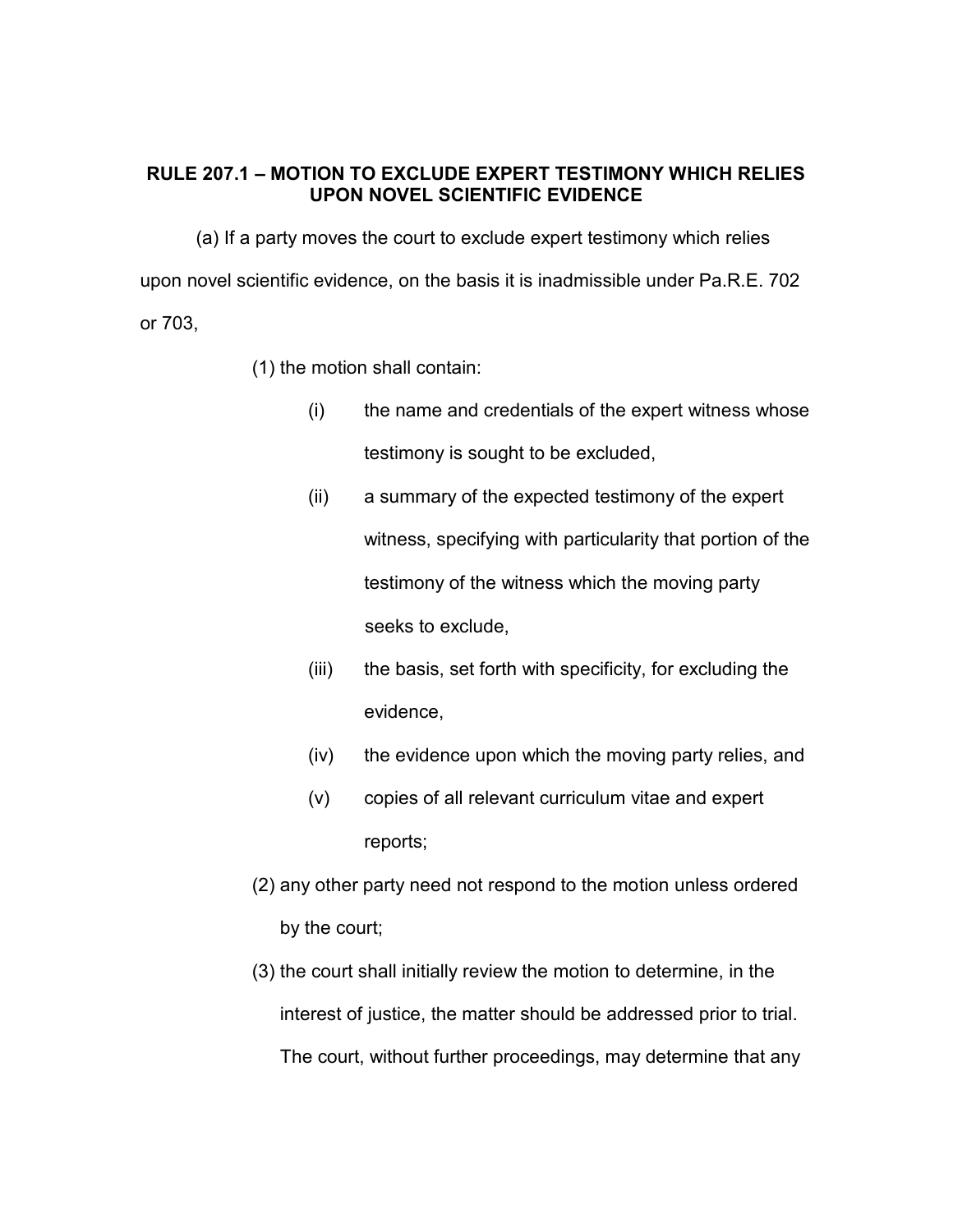issue of admissibility of expert testimony be deferred until trial; and

(4) the court shall require that a response be filed if it determines that the matter should be addressed prior to trial.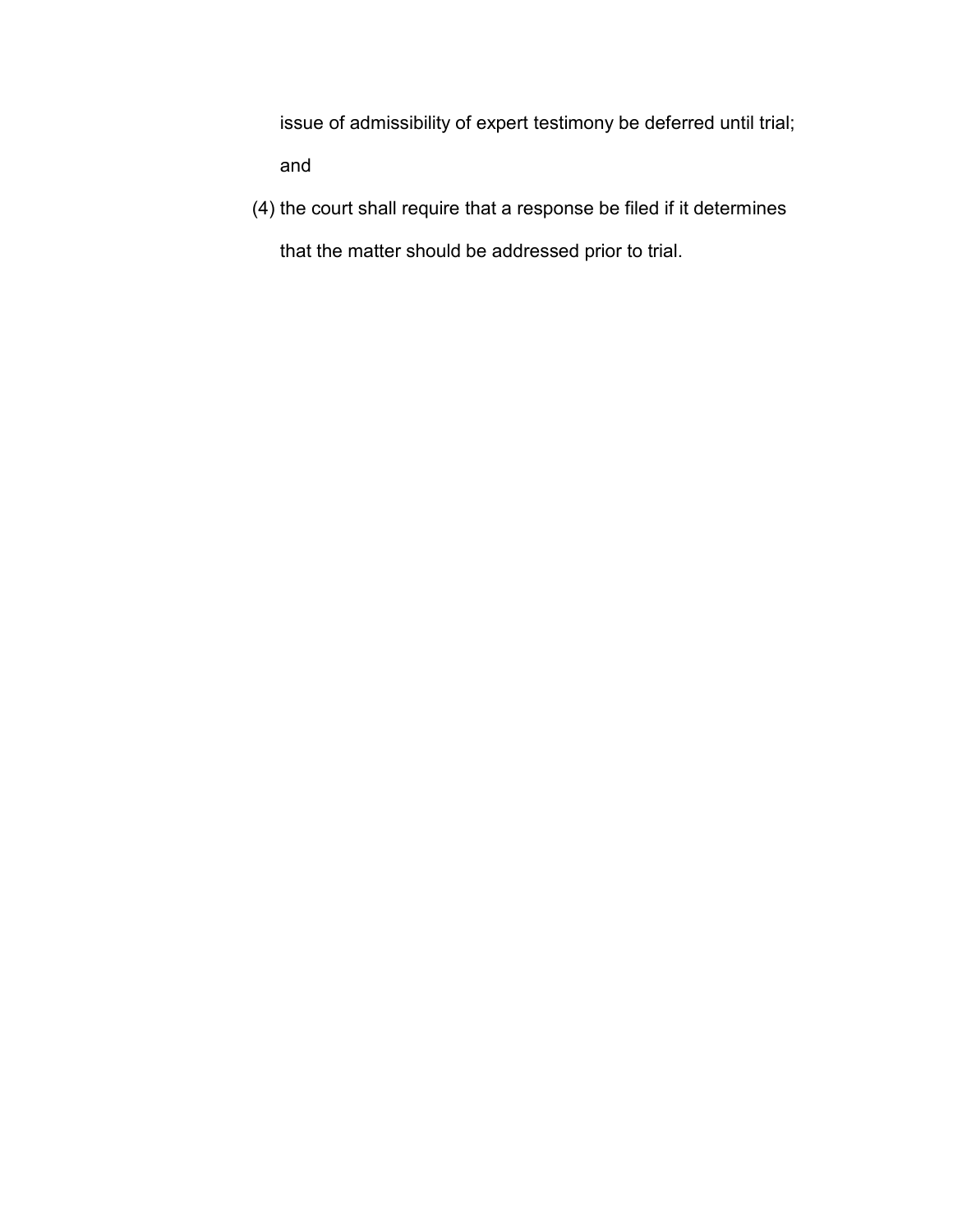## **RULE 208.2(c) – MOTIONS. STATEMENT OF APPLICABLE AUTHORITY**

All motions shall state with particularity the grounds on which they are based and shall precisely state the relief which is being sought and shall cite any statute or procedural rule authorizing the grant of such relief.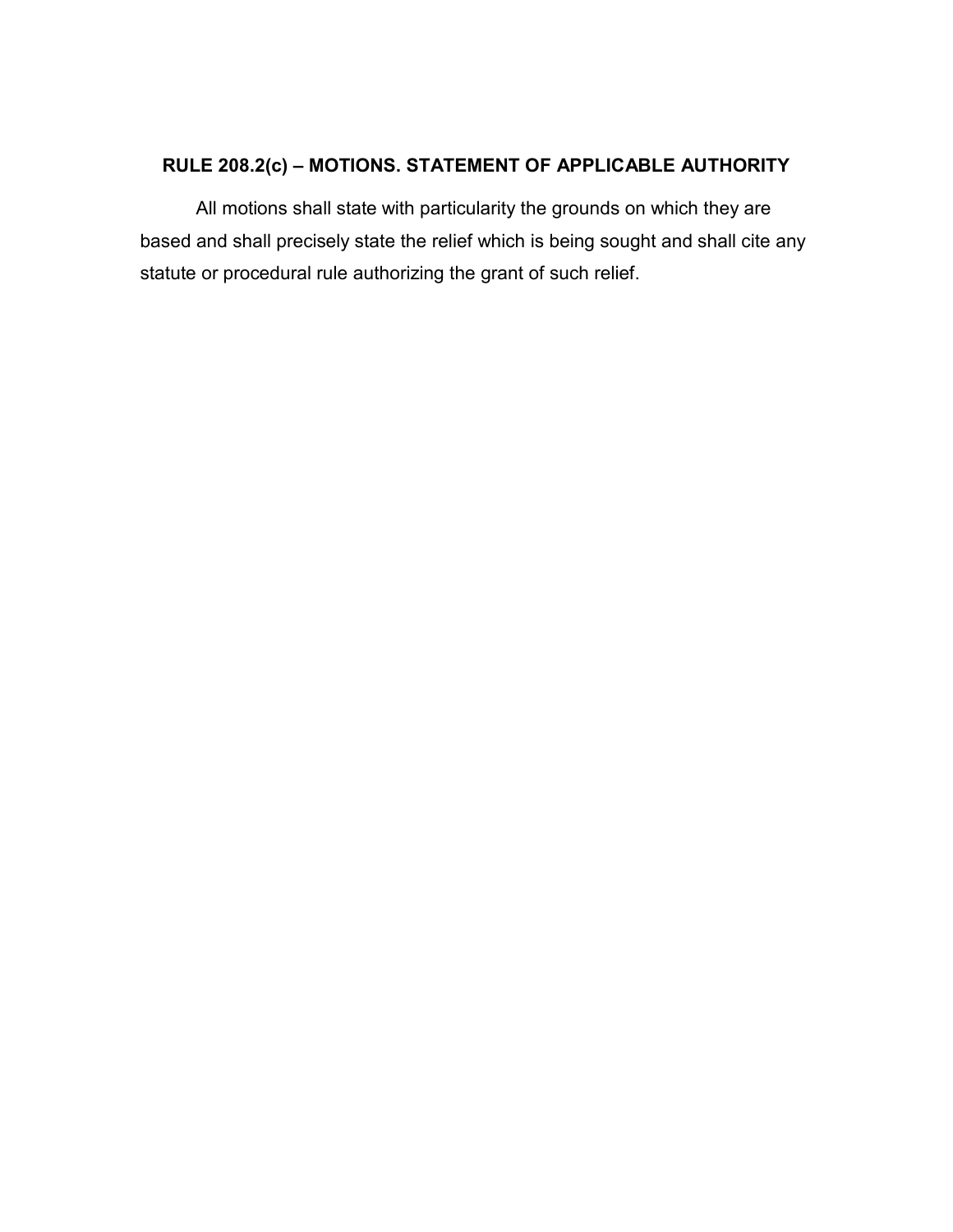### **RULE 208.2(d) – MOTIONS and PETITIONS. CONCURRENCE.**

(1) All motions and petitions shall contain a certification by counsel for the moving party that concurrence in the motion has been sought from all opposing counsel and that such concurrence has been granted or denied. This certification is not required for appeals, motions for summary judgment or motions for judgment on the pleadings.

(2) Where concurrence has been granted, the written concurrence of opposing counsel shall be attached to the motion.

(3) Failure to comply with this provision shall constitute sufficient grounds for the Court to deny the motion.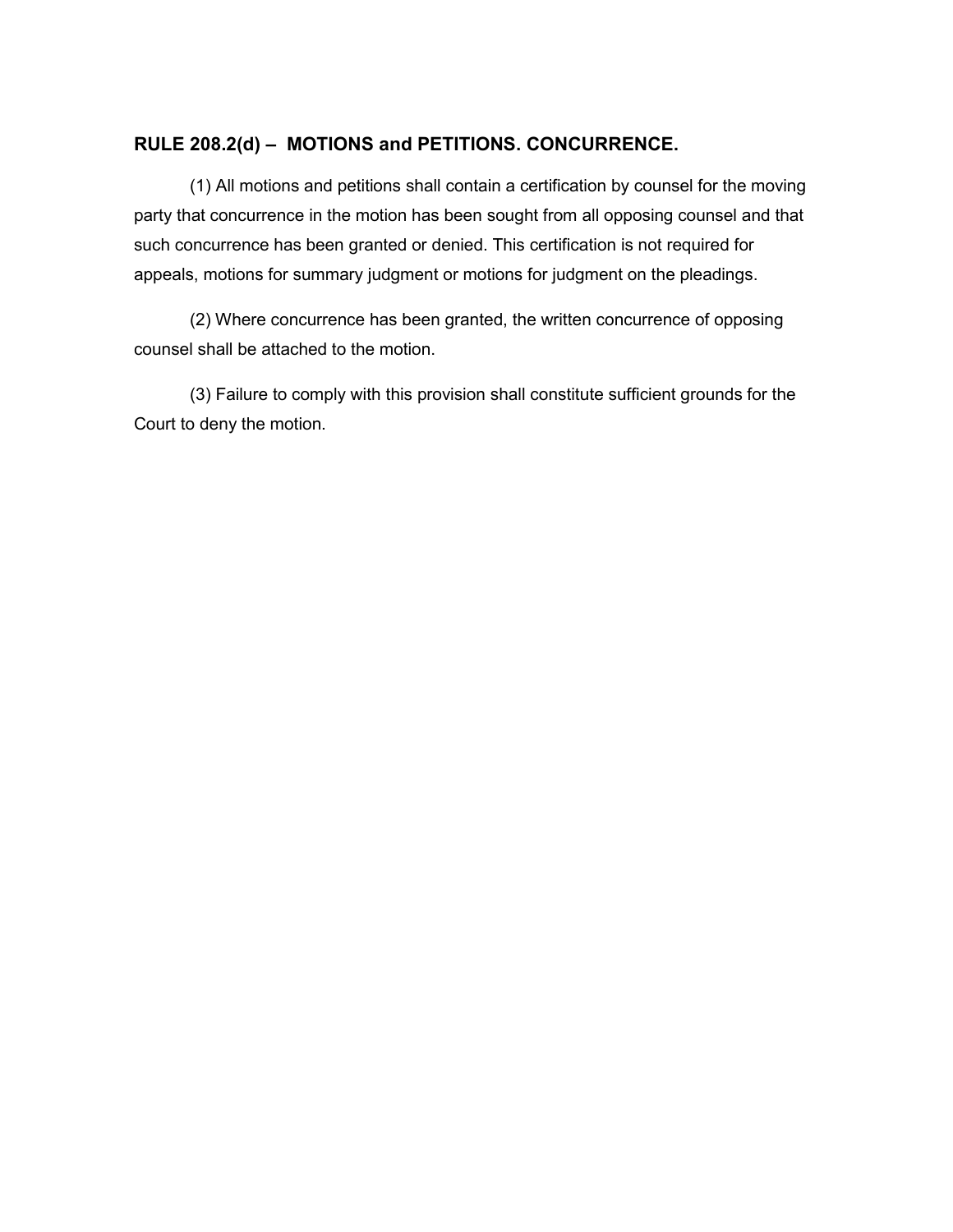#### **RULE 208.3(a) – MOTIONS, PETITIONS AND APPEAL PRACTICE.**

(1) **Applications by motion, petition or appeal.** All applications to the Court shall be by motion, unless a statute or rule requires the filing of a petition or an appeal to bring the matter before the Court. All motions, petitions or appeals shall be in writing and shall be filed in the Prothonotary's office. The signing of a motion, petition or appeal by the attorney of record shall constitute a certification that the attorney has read the document and that, to the best of his or her knowledge, information and belief there are proper grounds to support it and that it is not interposed merely for delay.

a. Preliminary objections shall be governed by Monroe County Local Rule 1028(c).

b. Motions for judgment on the pleadings shall be governed by Monroe County Local Rule 1034(a).

c. Motions for summary judgment shall be governed by Monroe County Local Rule 1035.2(a).

 (2) **Rule to show cause.** If the Court issues a rule to show cause, the procedure will be governed by Monroe County Local Rule 206.4(c) unless the Court orders otherwise.

(3) **Argument.** If a party desires argument, a Request for Argument substantially in the form of subparagraph (6), Form B, stating the reasons why argument is necessary, shall be filed with the application. Any responding party may file a Request for Argument using the same form within ten days of the filing of the Motion, Petition or Preliminary Objections. The judge assigned to the case will decide by order if argument will occur. The parties shall file briefs in accordance with Monroe County Local Rule 210.

(4) **Hearing.** If the Court orders the matter for a hearing, the parties shall file hearing memoranda in accordance with Monroe County Local Rule 210(4).

 (5) **Expedited disposition.** For cause shown, any moving party may request expedited disposition of any motion or petition filed with the Prothonotary. If expedited disposition is requested, a Request for Expedited Disposition substantially in the form of subparagraph (6), Form A, shall be filed with the motion or petition, explaining the grounds for an expedited disposition.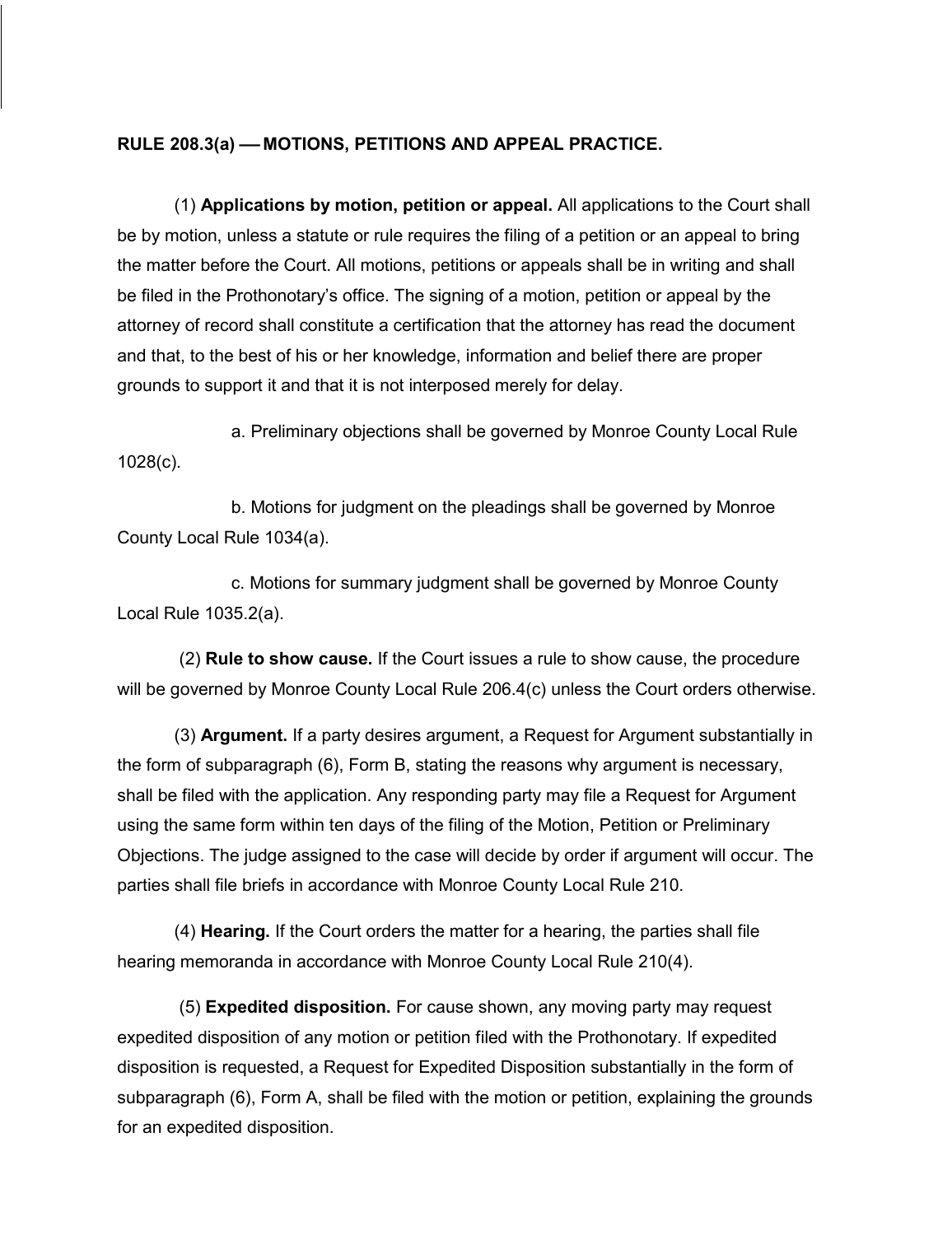# (6) **Forms.**

Form A- Request for Expedited Disposition

Form B- Request for Argument pursuant to Pa.R.C.P. 211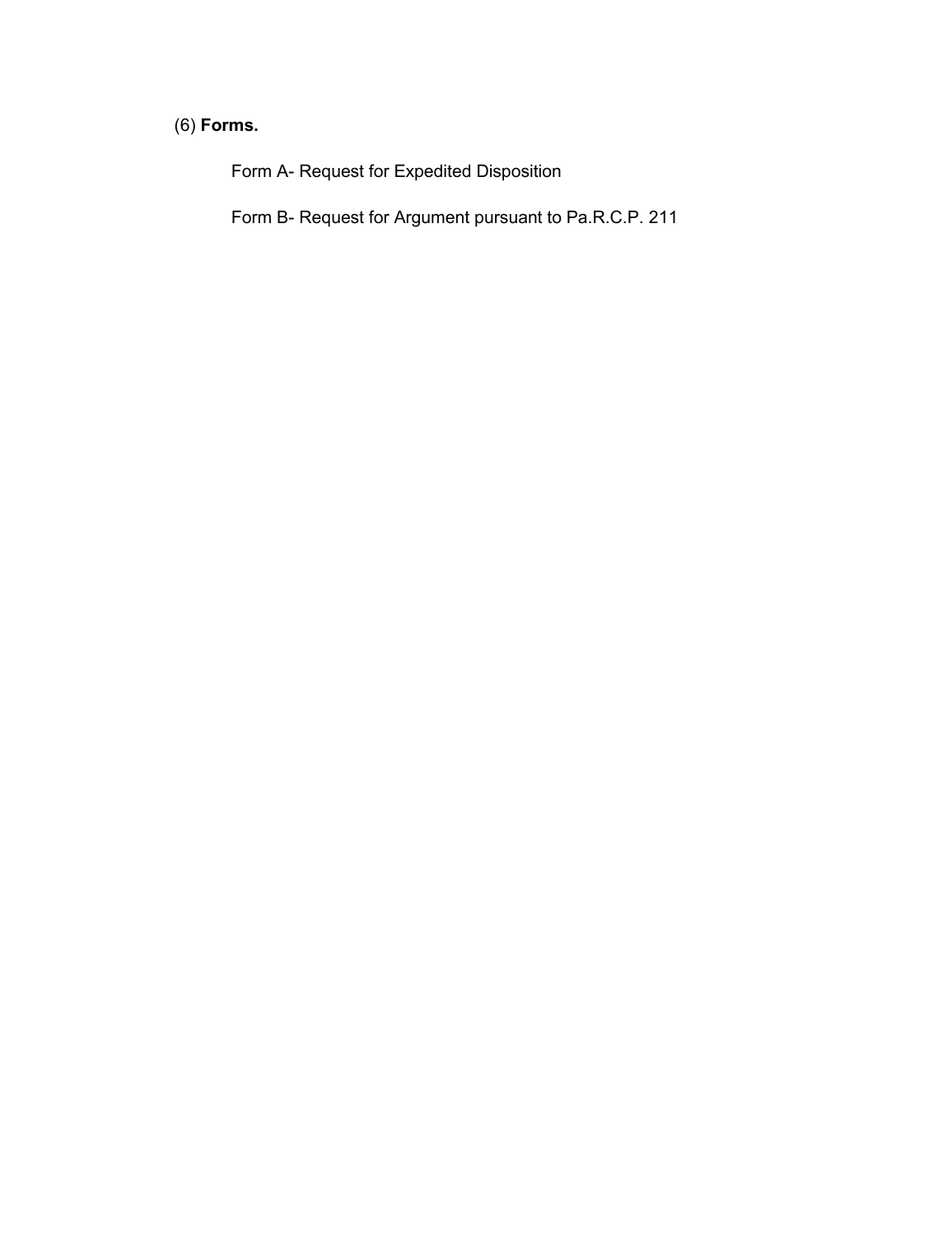Form A- Request for Expedited Disposition

#### **COURT OF COMMON PLEAS OF MONROE COUNTY**

#### **FORTY-THIRD JUDICIAL DISTRICT**

#### **COMMONWEALTH OF PENNSYLVANIA**

|     |            | ÷      | No. | Civil 20 |
|-----|------------|--------|-----|----------|
|     | Plaintiff, | ÷      |     |          |
|     |            | ÷      |     |          |
| VS. |            | ÷      |     |          |
|     |            | ÷      |     |          |
|     | Defendant, | ٠<br>٠ |     |          |

#### **REQUEST FOR EXPEDITED DISPOSITION PURSUANT TO MONROE COUNTY LOCAL RULE 208.3(a)(5)**

\_\_\_\_\_\_\_\_\_\_\_\_\_\_\_\_\_\_\_\_\_\_\_\_\_\_ requests expedited disposition of the attached motion, petition or appeal for the following reasons:

\_\_\_\_\_\_\_\_\_\_\_\_\_\_\_\_\_\_\_\_\_\_\_\_\_\_\_\_\_\_\_\_\_\_\_\_\_\_\_\_\_\_\_\_\_\_\_\_\_\_\_\_\_\_\_\_\_\_\_\_\_\_\_\_\_\_\_\_\_\_\_

\_\_\_\_\_\_\_\_\_\_\_\_\_\_\_\_\_\_\_\_\_\_\_\_\_\_\_\_\_\_\_\_\_\_\_\_\_\_\_\_\_\_\_\_\_\_\_\_\_\_\_\_\_\_\_\_\_\_\_\_\_\_\_\_\_\_\_\_\_\_\_

Signature of Moving Party

\_\_\_\_\_\_\_\_\_\_\_\_\_\_\_\_\_\_\_\_\_\_\_\_\_\_\_\_\_

\_\_\_\_\_\_\_\_\_\_\_\_\_\_\_\_\_\_\_\_\_\_\_\_\_\_\_\_\_

Printed Signature

Address of Moving Party

Telephone Number

A copy of this request has been provided to the following by the moving party:

\_\_\_\_\_\_\_\_\_\_\_\_\_\_\_\_\_\_\_\_\_\_\_\_\_\_\_\_\_\_\_

\_\_\_\_\_\_\_\_\_\_\_\_\_\_\_\_\_\_\_\_\_\_\_\_\_\_\_\_\_\_\_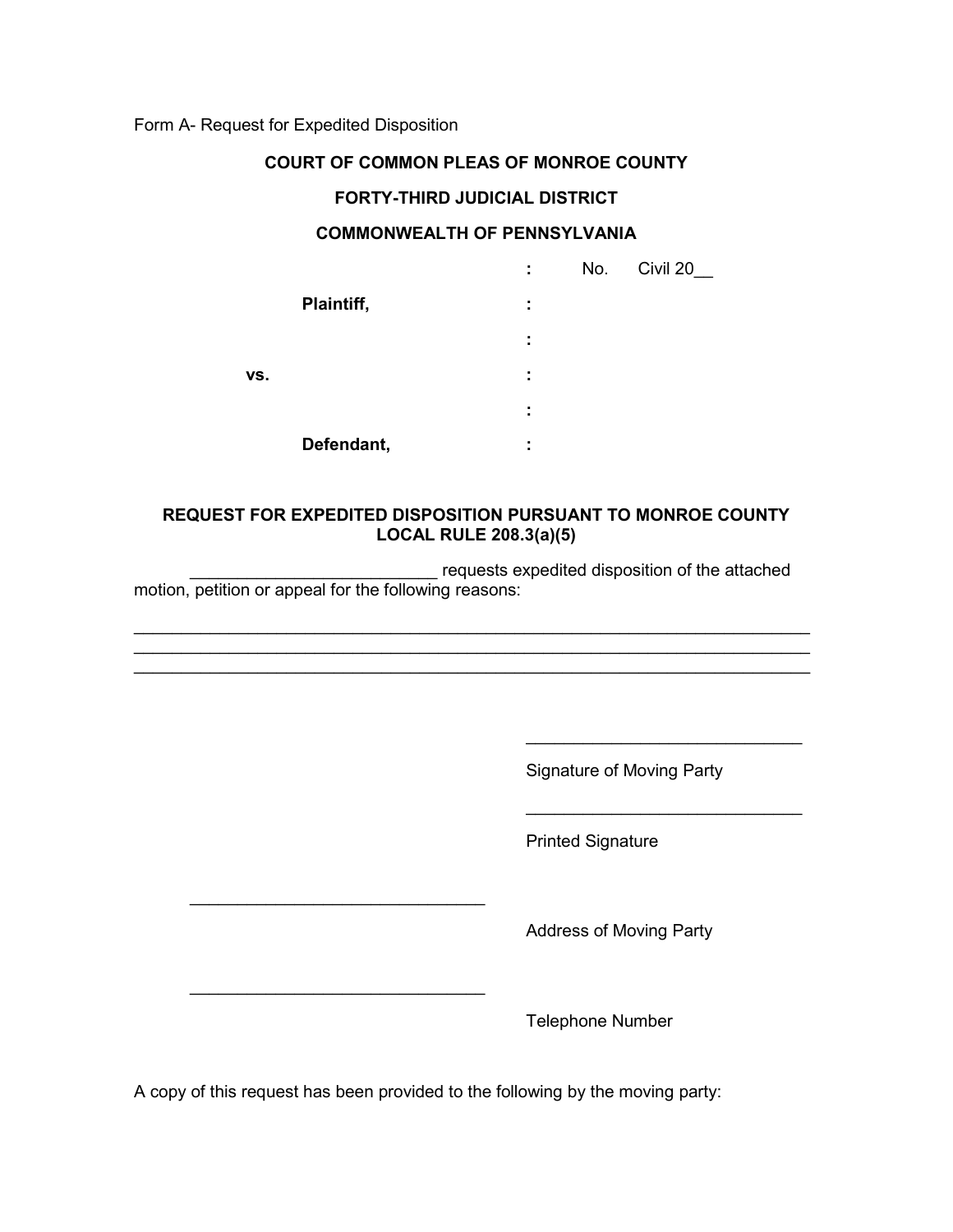Name:

<u> 1989 - Johann Stoff, fransk politik (d. 1989)</u>

<u> 1989 - Johann Barn, margaret eta idazlea (</u>

Address:

<u> 1989 - Johann John Stein, mars an deus Amerikaansk kommunister (</u>

<u> 1989 - Johann Barn, margaret eta idazlea (</u>

<u> 1989 - Johann Barnett, fransk politiker (</u>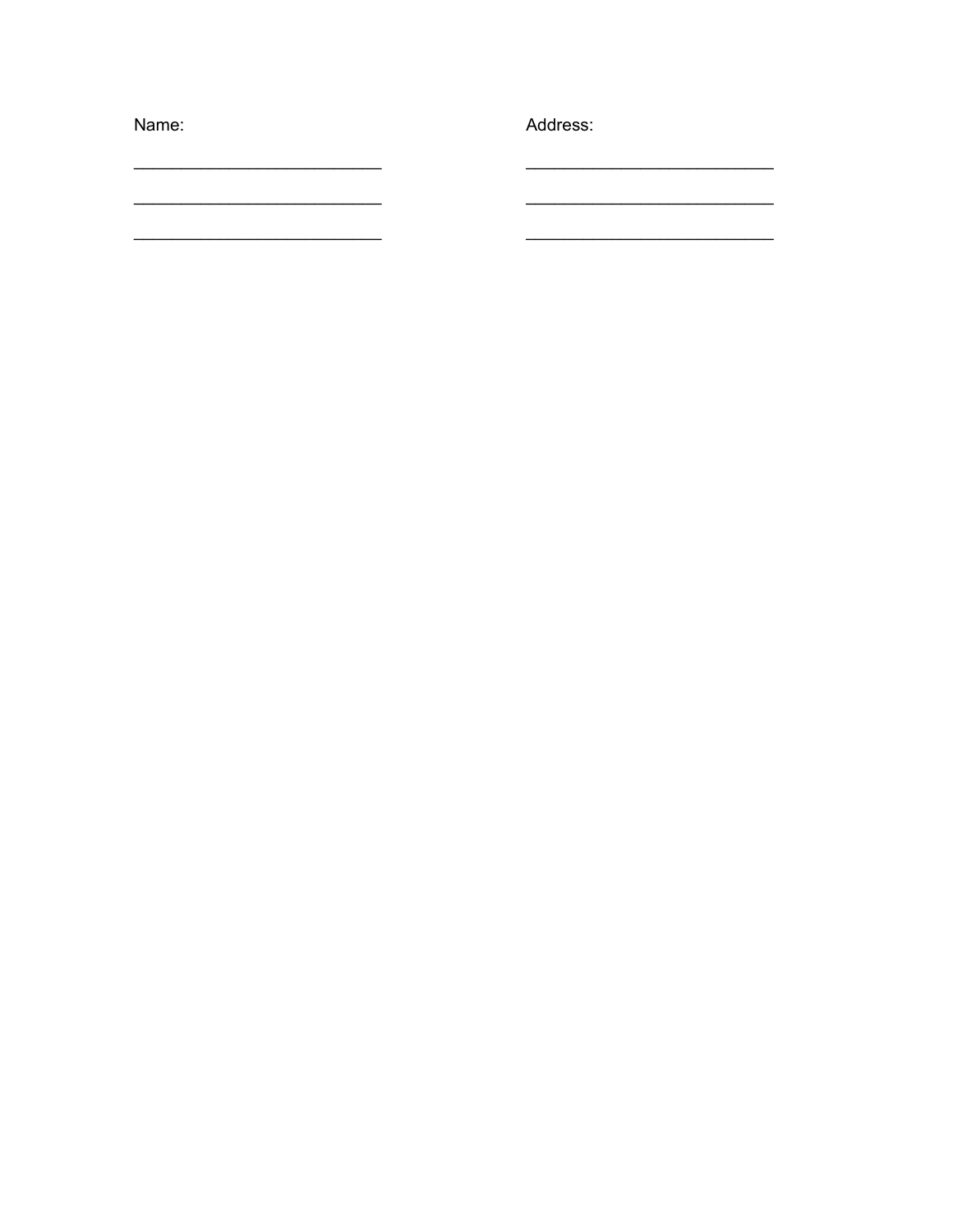### Form B- Request for Argument pursuant to Pa. R.C.P. 211

#### **COURT OF COMMON PLEAS OF MONROE COUNTY**

#### **FORTY-THIRD JUDICIAL DISTRICT**

#### **COMMONWEALTH OF PENNSYLVANIA**

|     |            | ÷      | No. __Civil 20__ |
|-----|------------|--------|------------------|
|     | Plaintiff, | ÷      |                  |
|     |            | ÷      |                  |
| VS. |            | ÷      |                  |
|     |            | ÷      |                  |
|     | Defendant, | ٠<br>٠ |                  |

### **REQUEST FOR ARGUMENT PURSUANT TO Pa.R.C.P. 211**

|                      | requests argument on the following Motion, |
|----------------------|--------------------------------------------|
| Petition or Appeal : | filed on                                   |
| 20                   |                                            |
|                      |                                            |

\_\_\_\_\_\_\_\_\_\_\_\_\_\_\_\_\_\_\_\_\_\_\_\_\_\_\_\_\_\_\_\_\_\_\_\_\_\_\_\_\_\_\_\_\_\_\_\_\_\_\_\_\_\_\_\_\_\_\_\_\_\_\_\_\_\_\_\_\_\_\_

\_\_\_\_\_\_\_\_\_\_\_\_\_\_\_\_\_\_\_\_\_\_\_\_\_\_\_\_\_\_\_\_\_\_\_\_\_\_\_\_\_\_\_\_\_\_\_\_\_\_\_\_\_\_\_\_\_\_\_\_\_\_\_\_\_\_\_\_\_\_\_

\_\_\_\_\_\_\_\_\_\_\_\_\_\_\_\_\_\_\_\_\_\_\_\_\_\_\_\_\_\_\_\_\_\_\_\_\_\_\_\_\_\_\_\_\_\_\_\_\_\_\_\_\_\_\_\_\_\_\_\_\_\_\_\_\_\_\_\_\_\_\_

Issue(s) to be argued:

Reason(s) why argument is necessary: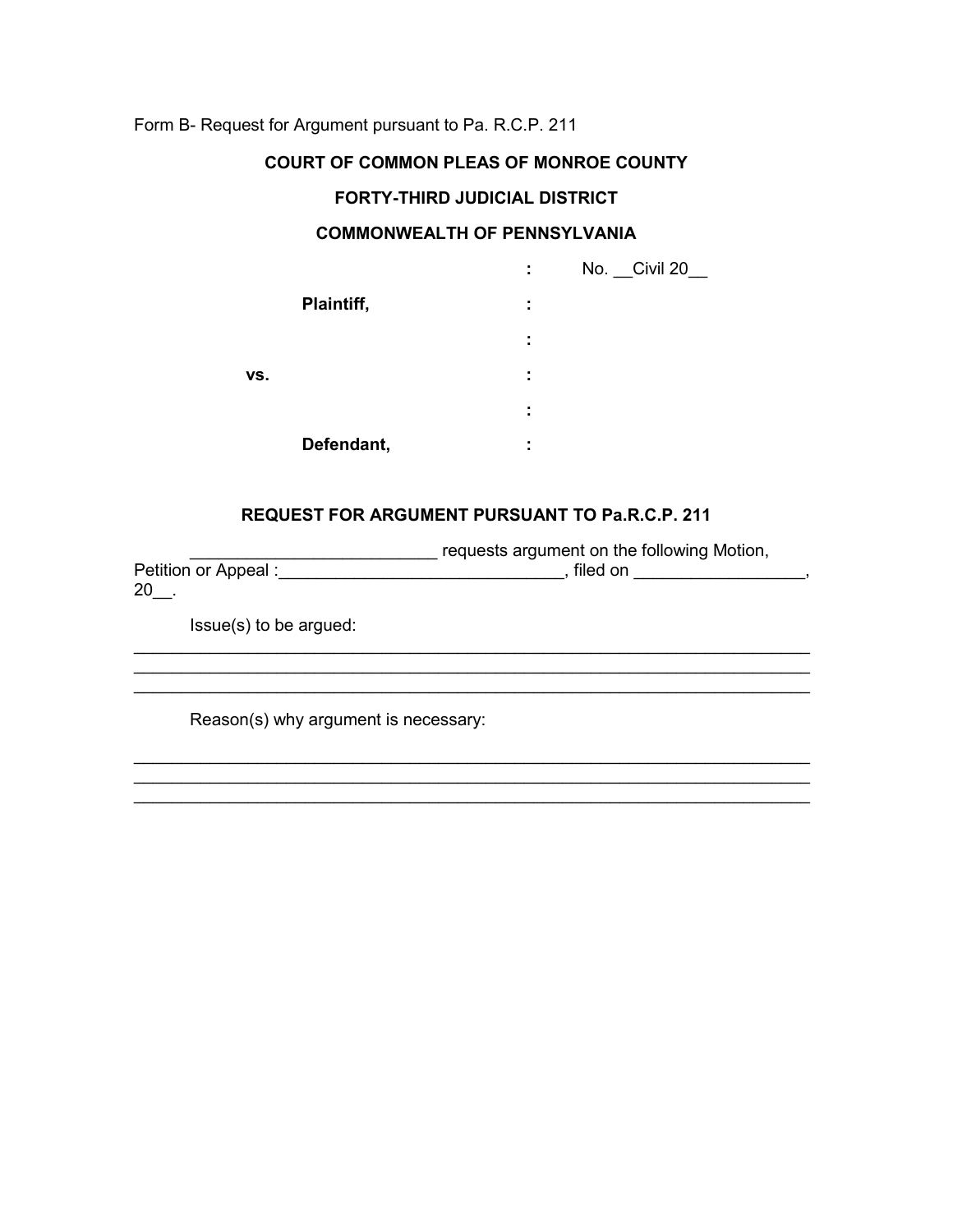Monroe County Local Rules 208.3(a) and 210 are applicable.

Signature of Moving Party

\_\_\_\_\_\_\_\_\_\_\_\_\_\_\_\_\_\_\_\_\_\_\_\_\_\_\_\_\_

\_\_\_\_\_\_\_\_\_\_\_\_\_\_\_\_\_\_\_\_\_\_\_\_\_\_\_\_\_\_

\_\_\_\_\_\_\_\_\_\_\_\_\_\_\_\_\_\_\_\_\_\_\_\_\_\_\_\_\_\_

\_\_\_\_\_\_\_\_\_\_\_\_\_\_\_\_\_\_\_\_\_\_\_\_\_\_\_\_\_\_

Printed Signature

Address of Moving Party

Telephone Number

A copy of this request has been provided to the following by the moving party:

\_\_\_\_\_\_\_\_\_\_\_\_\_\_\_\_\_\_\_\_\_\_\_\_\_\_ \_\_\_\_\_\_\_\_\_\_\_\_\_\_\_\_\_\_\_\_\_\_\_\_\_\_

\_\_\_\_\_\_\_\_\_\_\_\_\_\_\_\_\_\_\_\_\_\_\_\_\_\_ \_\_\_\_\_\_\_\_\_\_\_\_\_\_\_\_\_\_\_\_\_\_\_\_\_\_

Name: Name: Address: Address: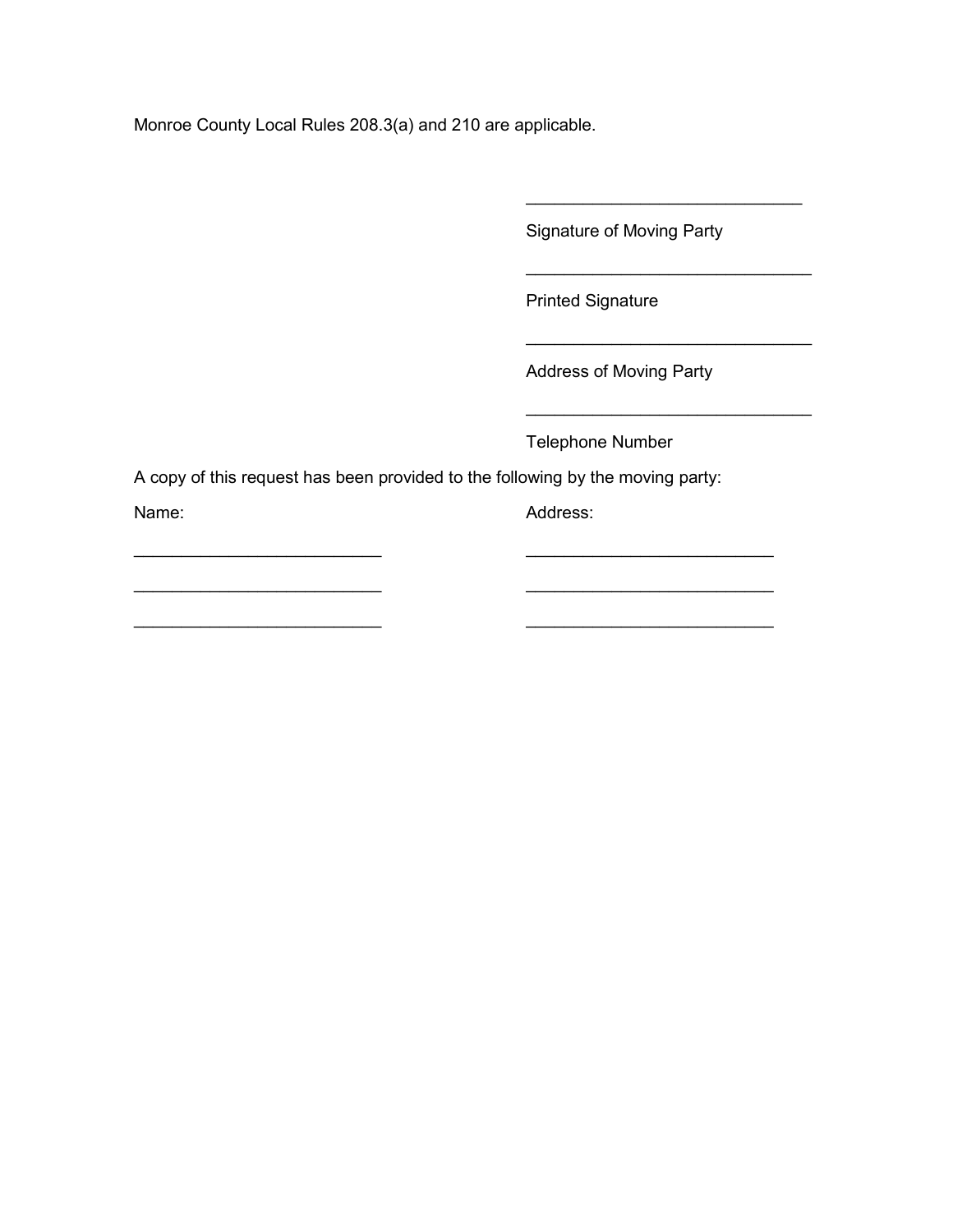### **RULE 210 – BRIEFS. FORMS. CONTENT. FILING.**

(1) Form. Each brief shall be typewritten, printed or otherwise duplicated, endorsed with the name of the case, the Court, the term and number, and the name, address and telephone number of the attorney or the party if not represented by an attorney.

(2) Content. The brief shall include a statement of the facts, a statement of the question involved, and the argument.

- (i) The statement of the facts shall, depending upon the nature of the case, consist of an abstract of the testimony or of the pleadings or both, and shall include a procedural history of the case showing how the issue is made up and how the case arises before the Court.
- (ii) The statement of questions involved must be so drawn that the Court may quickly determine all the legal questions to be decided.
- (iii) The argument shall be divided into as many parts as there are questions involved. Citations of authority shall be accurately designated, shall set forth the volume and page number where they appear, and shall set forth the exact citation of the principles for which they are cited. Whenever a Pennsylvania statute is cited, the pertinent title and section number of Purdon's Statutes shall also accompany said citation.
- (iv) Whenever testimony is abstracted or referred to, it must contain reference to the pages of the transcript where the supporting evidence may be found.

(3) Filing. Fifteen (15) days before the date set for argument, the moving party shall deliver a copy of his brief to the adverse party and file a copy with the Prothonotary. The respondent shall deliver his brief to the moving party and file a copy with the Prothonotary five (5) days before the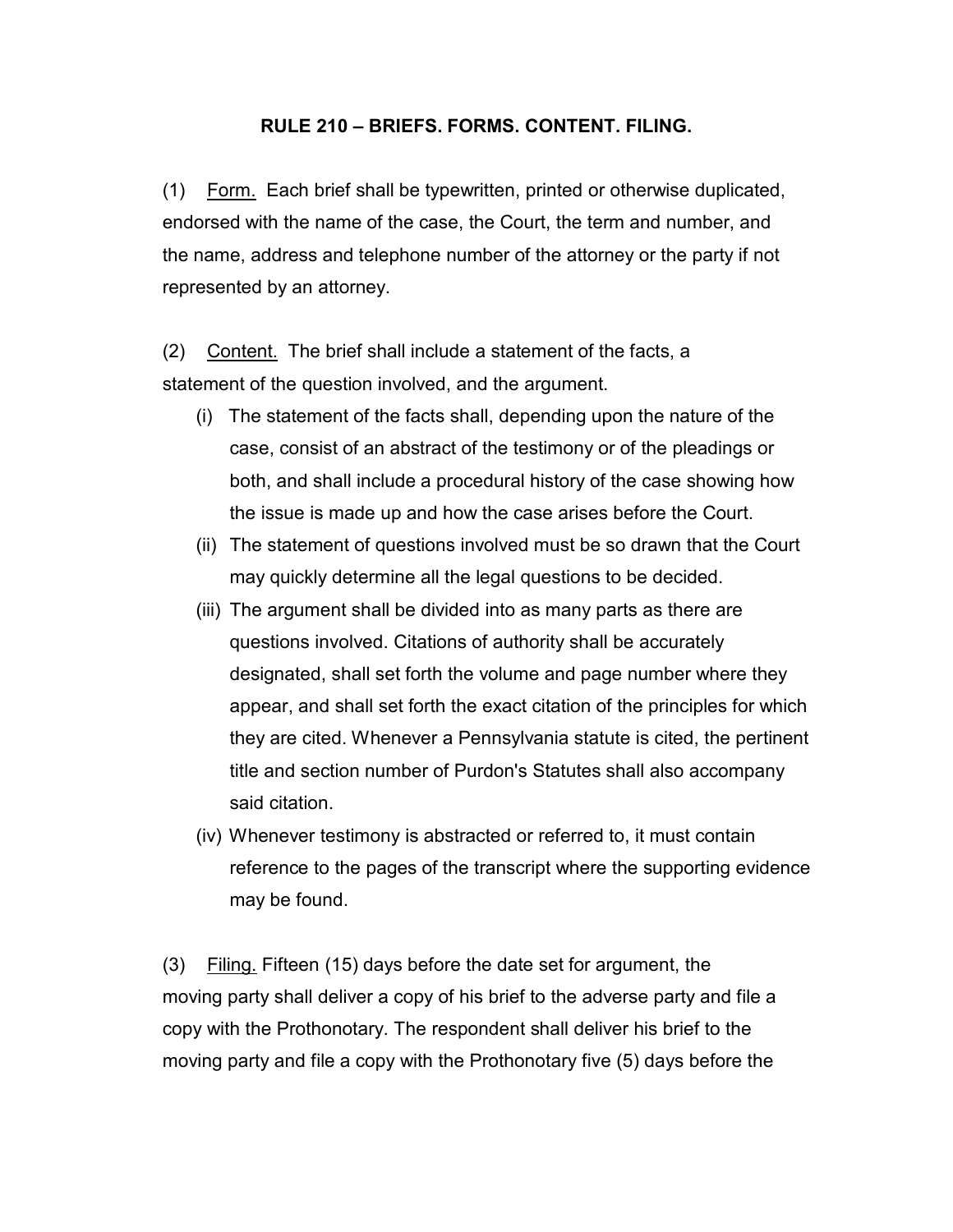date for argument. No supplemental brief shall be filed except upon special allowance by the Court and within such time as the Court may direct.

(4) In all other proceedings scheduled for hearing before the Court, all counsel shall provide the Court with a brief or memorandum of law setting forth legal authorities relied upon. Such brief or memorandum of law shall be provided to the Court at the time of the hearing unless otherwise specified by these rules or by order of court.

(5) Penalty for Noncompliance. Failure to substantially comply with any requirement of this rule shall constitute a default for which the cause of action may be continued or stricken off the list or the application of the parties in default refused, as the Court may deem just and proper.

(6) Informal Letter Briefs. Notwithstanding this rule, the Court may in any case allow counsel to file an informal letter brief.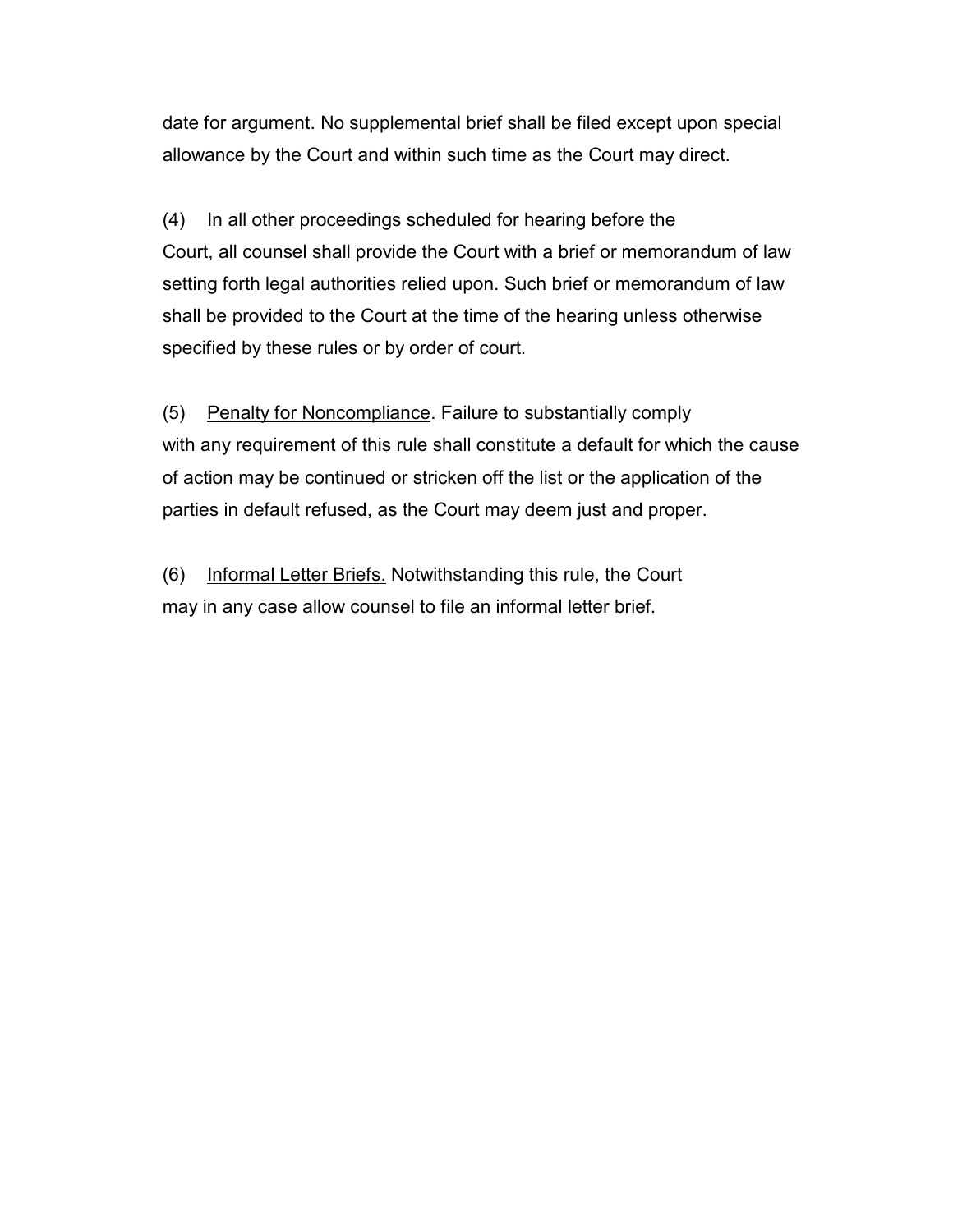**RULE 211 – ORAL ARGUMENT, rescinded, effective March 7, 2016**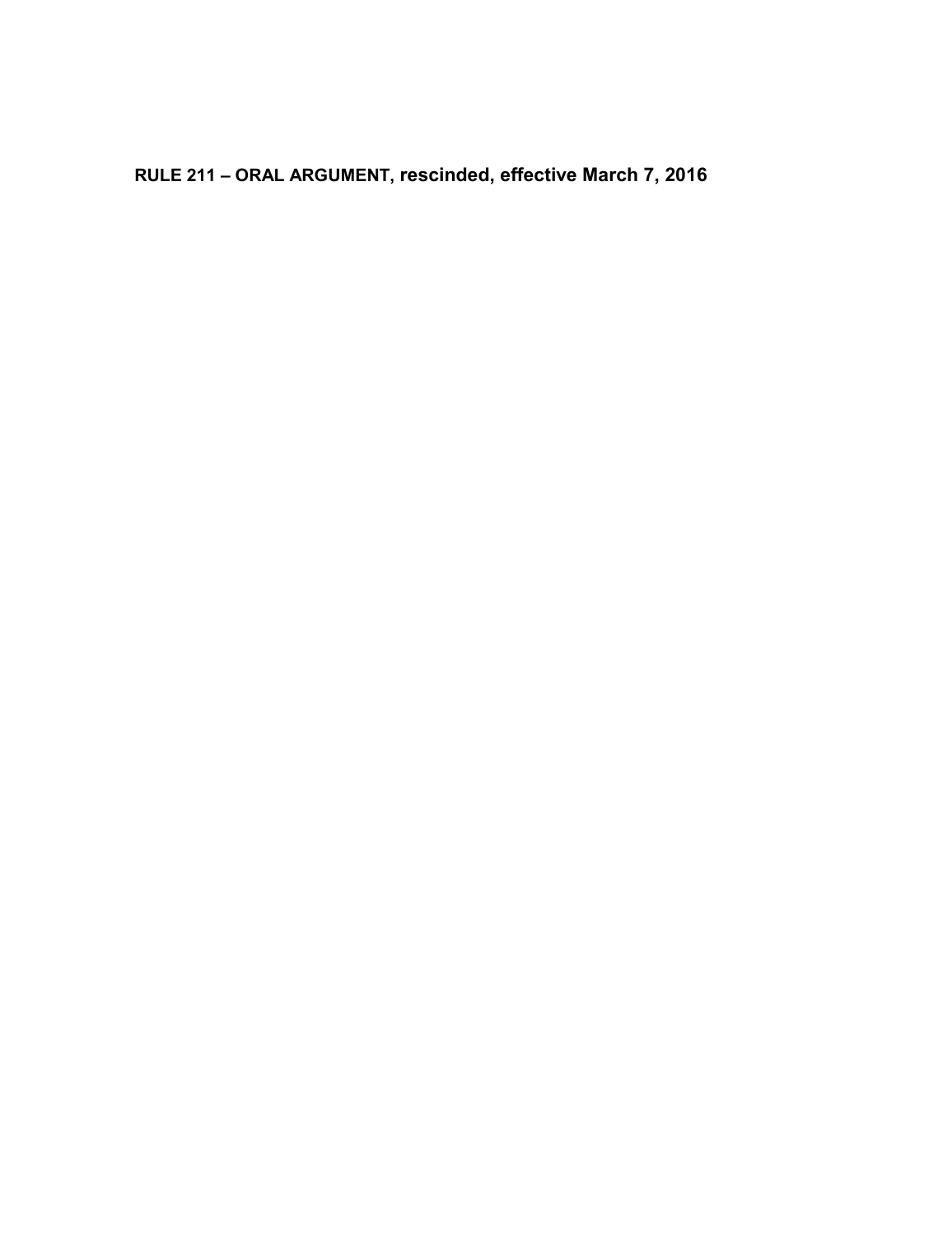**RULE 212-PRETRIAL PROCEDURE, rescinded, effective March 7, 2016**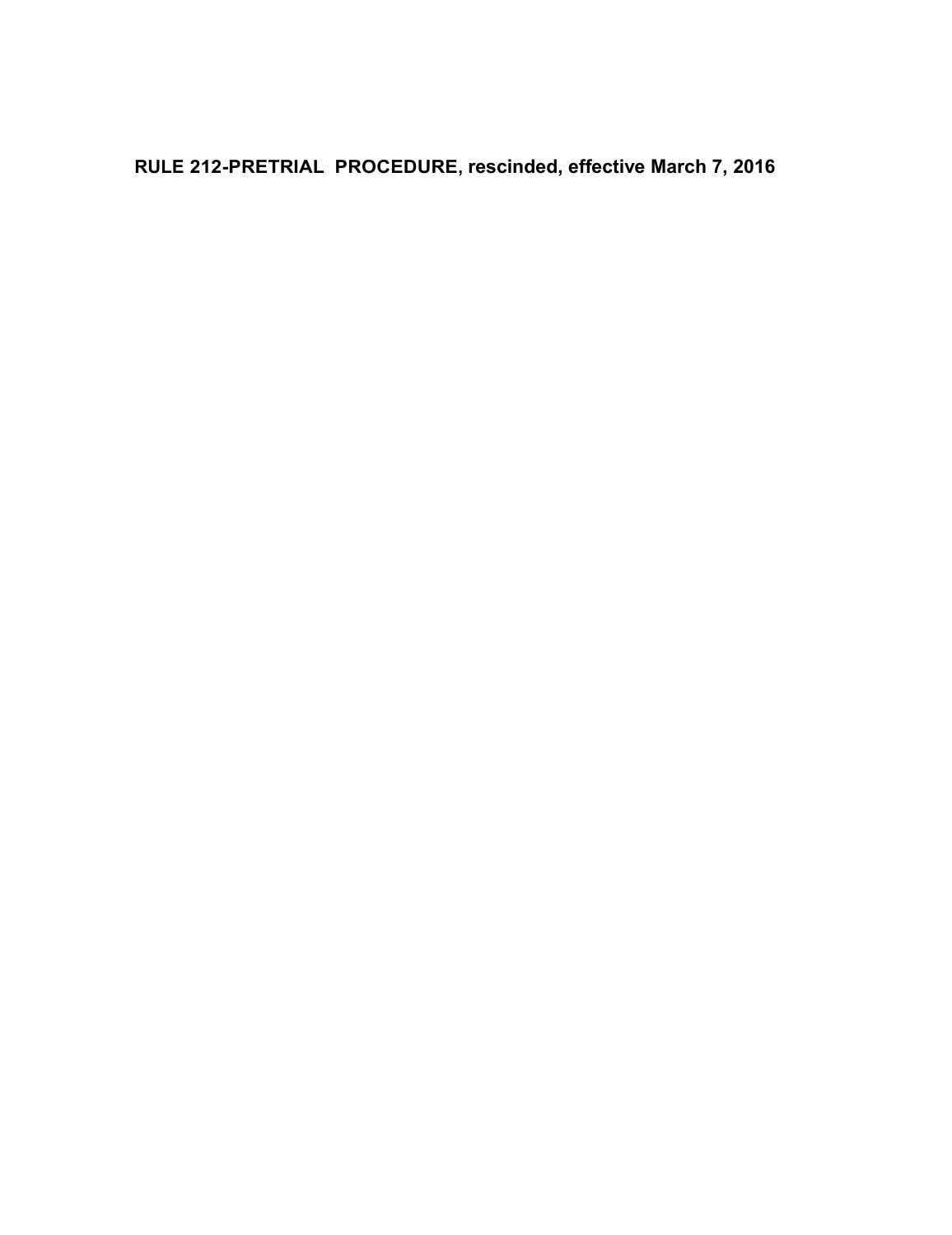### **RULE 212.1 – CASE MANAGEMENT.**

**(1) Case tracks.** The Court Administrator will assign a judge to a case upon the filing of a civil action. Within 120 days of filing, the Court will issue a case management order giving notice of the earliest date on which the case may be tried, pursuant to Pa.R.C.P. 212.1. The order will establish a case track and timelines for case events, in accordance with the following schedules:

| <b>Case Type</b>                                                                                                                                                                                                                                                                        | <b>Management Track</b> | <b>Disposition Within</b> |
|-----------------------------------------------------------------------------------------------------------------------------------------------------------------------------------------------------------------------------------------------------------------------------------------|-------------------------|---------------------------|
| - All cases involving damages<br>of less than \$50,000<br>- Residential lease rent &<br>possession<br>- Replevin<br>- Mechanic's Lien<br>- Tax/Judicial sale petitions<br>- Residential assessment<br>appeals                                                                           | Fast                    | 10 months                 |
| - All cases involving damages<br>in excess of \$50,000 except<br>complex cases<br>- Actions to quiet title<br>- Ejectment (other than<br>residential lease)<br>- Declaratory judgment<br>- Mortgage foreclosure<br>- Commercial assessment<br>appeals<br>- Partition<br>- Right to Know | <b>Standard</b>         | 18 months                 |
| -Class action<br>-Medical/Professional<br><b>Malpractice</b><br>-Toxic Tort/Waste<br>-Product Liability                                                                                                                                                                                 | <b>Complex</b>          | 24 months                 |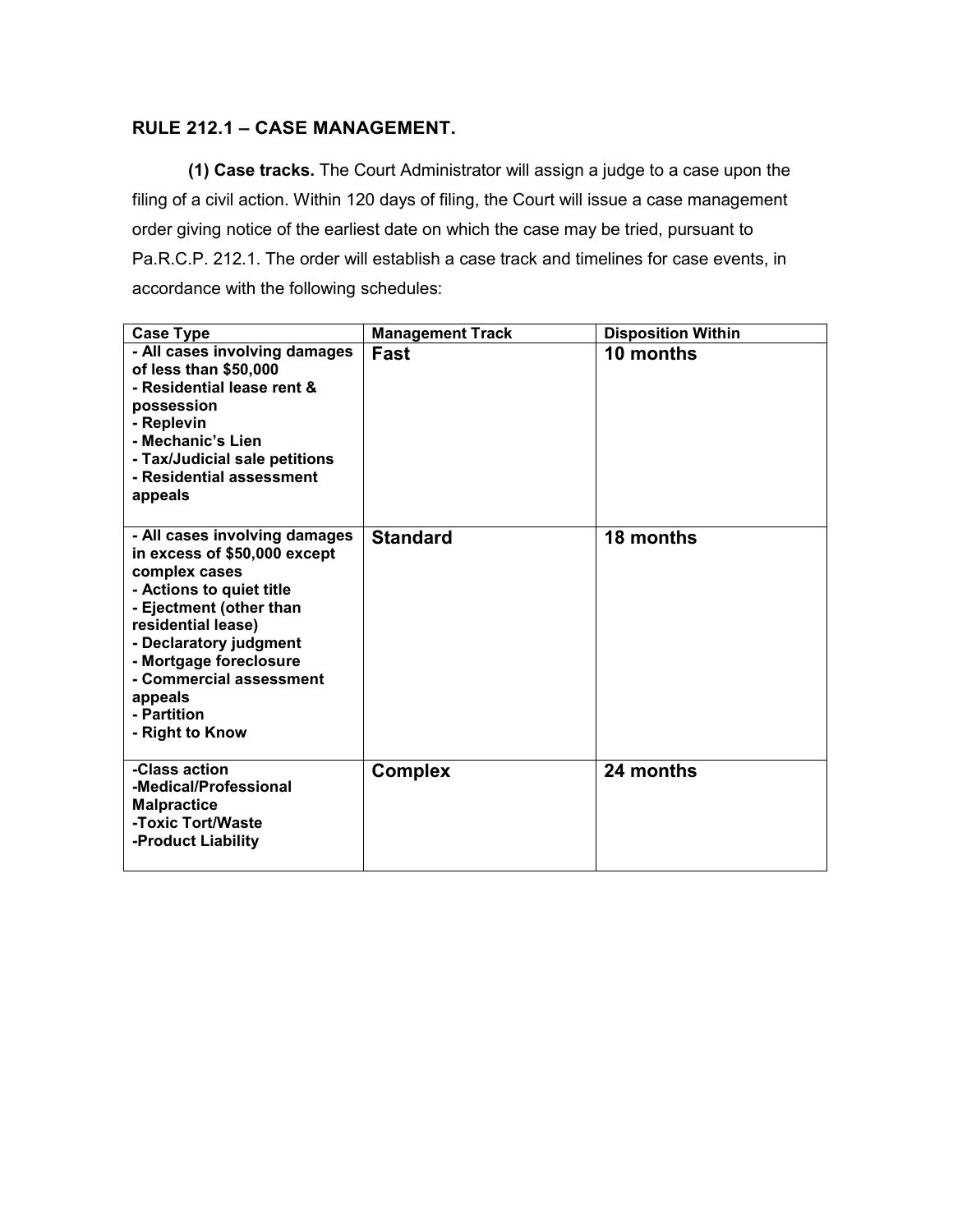#### **(2) Case events.**

| <b>Case Event</b><br><b>Fast Track</b>                                   |          | <b>Standard Track</b>                                       | <b>Complex Track</b>                                        |  |
|--------------------------------------------------------------------------|----------|-------------------------------------------------------------|-------------------------------------------------------------|--|
| <b>Management</b><br>order                                               | 4 months | 4 months                                                    | 4 months                                                    |  |
| <b>Discovery</b><br>complete;<br>motions to<br>compel filed              | 6 months | 12 months                                                   | 18 months                                                   |  |
| <b>Plaintiff expert</b><br>reports                                       | 6 months | 12 months                                                   | 18 months                                                   |  |
| Defense expert<br>reports                                                | 8 months | 14 months                                                   | 20 months                                                   |  |
| <b>Dispositive</b><br>motions                                            | 8 months | 14 months                                                   | 20 months                                                   |  |
| <b>Praecipe for</b><br>arbitration filed                                 | 9 months |                                                             |                                                             |  |
| <b>Pretrial</b><br>memorandum due                                        |          | <b>Filed before trial</b><br>date as per<br>Pa.R.C.P. 212.1 | <b>Filed before trial</b><br>date as per<br>Pa.R.C.P. 212.1 |  |
| <b>First date case</b><br>may be tried<br>pursuant to<br>Pa.R.C.P. 212.1 |          | 18 months                                                   | 24 months                                                   |  |

## **(3) Pretrial procedure.**

a. A court order will issue upon filing in Fast Track and Standard Track

cases. The case track and/or deadlines established by the case management order may be modified by the Court in its own discretion or for good cause shown. A party seeking modification shall seek the written concurrence of all parties and make the request for modification by written motion. A proposed modified case management order in a form substantially similar to Form "C" shall be attached. A proposed order for a status conference, substantially similar to Form "D" shall also be attached.

b. The trial judge assigned to a case on the Complex Case Track will schedule a status conference with the parties who have appeared in the action approximately four months after the date of filing to establish a case management plan.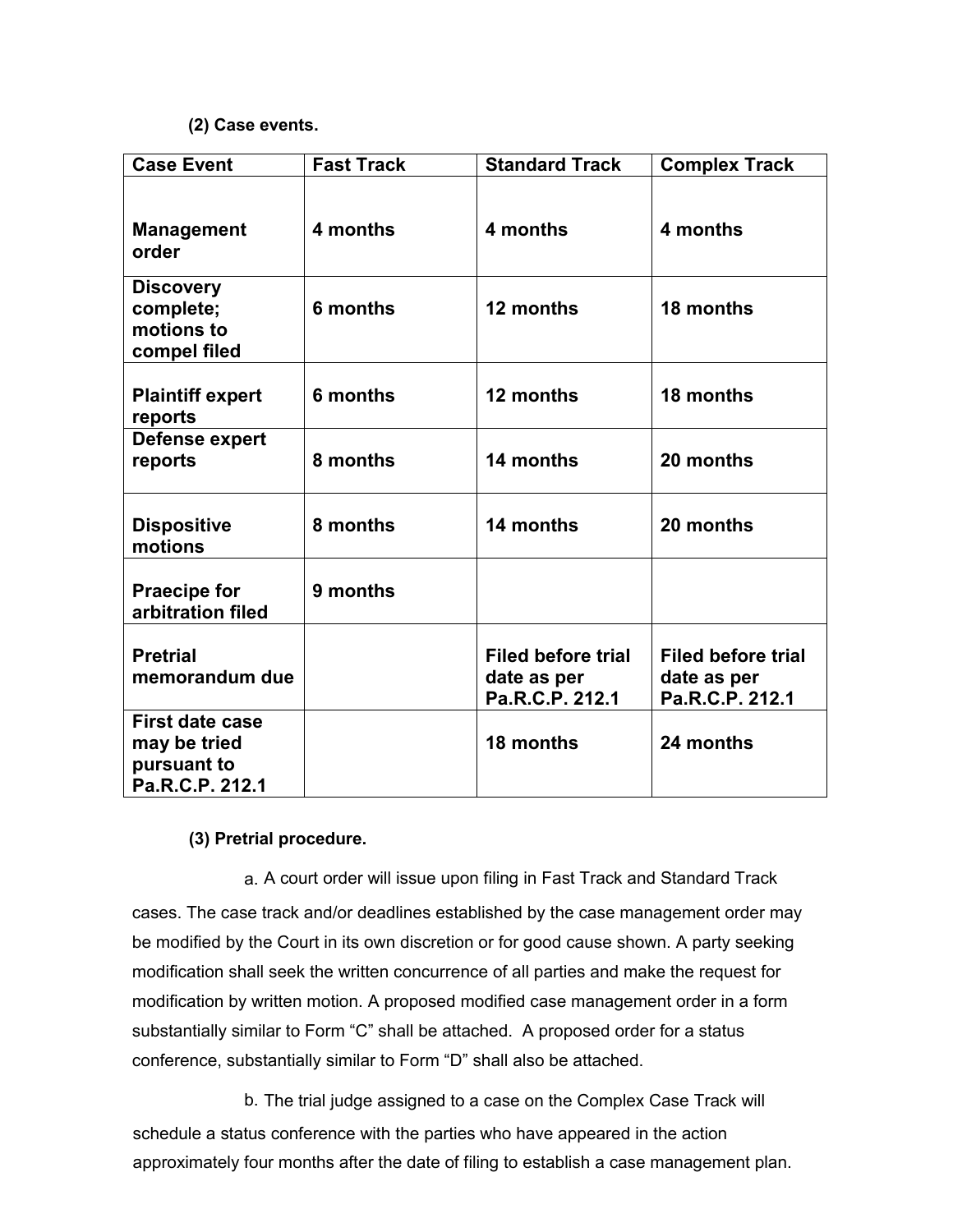The judge may modify the above case event deadlines. The judge may require the parties to participate in creating a joint case management plan to be submitted to the Court at the time of the status conference.

c. An appeal from compulsory arbitration pursuant to Pa.R.C.P. 1308 shall be placed by court order on the next trial list more than sixty days from the date of the appeal.

d. A party may request a civil trial listing or an arbitration hearing for a case which does not have a Case Management Order by motion to the Court.

e. Pretrial memoranda shall be filed before the trial date in accordance with the dates established by Pa.R.C.P. 212.1(b), unless otherwise scheduled by the Court.

f. The parties' pretrial memoranda shall include the following:

1. Name of client, name and telephone number of the attorney who will try the case;

2. In jury cases, the demand and offer of settlement which shall be binding upon the parties for purposes of Pa.R.C.P. 238;

3. The name and coverage limits of any insurance carrier;

4. The names and addresses of all witnesses to be called at trial with a description of their purpose, e.g. liability, damages, etc.;

5. A list of exhibits to be introduced at trial. Counsel shall certify in the pretrial memorandum that all exhibits were furnished to opposing counsel.

6. A list of all special damages claimed by any party;

7. A list of voir dire questions;

8. The estimated length of trial time necessary for counsel to present a party's evidence.

g. By order of court, the trial judge shall notify all counsel and unrepresented parties of the date and place of the pretrial conference. At least five days before the pretrial conference, all counsel and unrepresented parties shall confer to discuss settlement and evidentiary issues. Plaintiff's counsel shall be responsible for arranging this conference.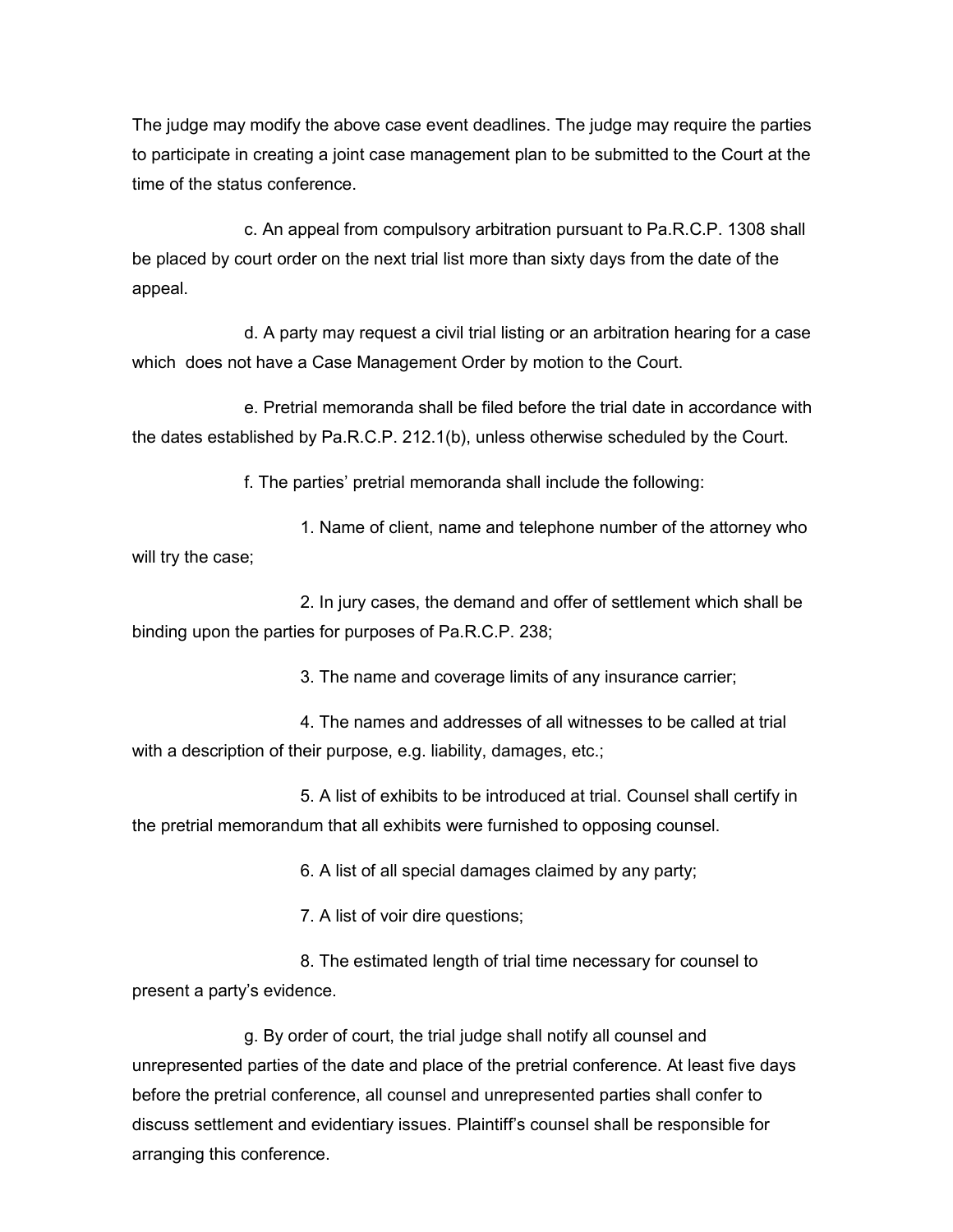h. Only counsel who participate in the pretrial conference with the Court shall be permitted to conduct the trial unless otherwise authorized by the trial judge.

i. Motions in limine must be in writing and shall be filed with the Prothonotary no later than the pretrial conference. The trial judge will schedule opposing party responses and argument as required.

j. At trial, the parties will be limited to those witnesses and exhibits disclosed in the pretrial memoranda, unless opposing counsel waives such restrictions or the Court finds such a limitation to be unjust. If a party has indicated that a witness will be called, three days' notice shall be given to opposing counsel if the witness will not be called for any reason.

k. In any case requiring court approval of a settlement, a copy of the contingent fee agreement shall be brought to the pretrial conference with the Court.

**(4) Forms.** 

Form C - Proposed Modified Case Management Order Template Form D - Proposed Order For Status Conference Template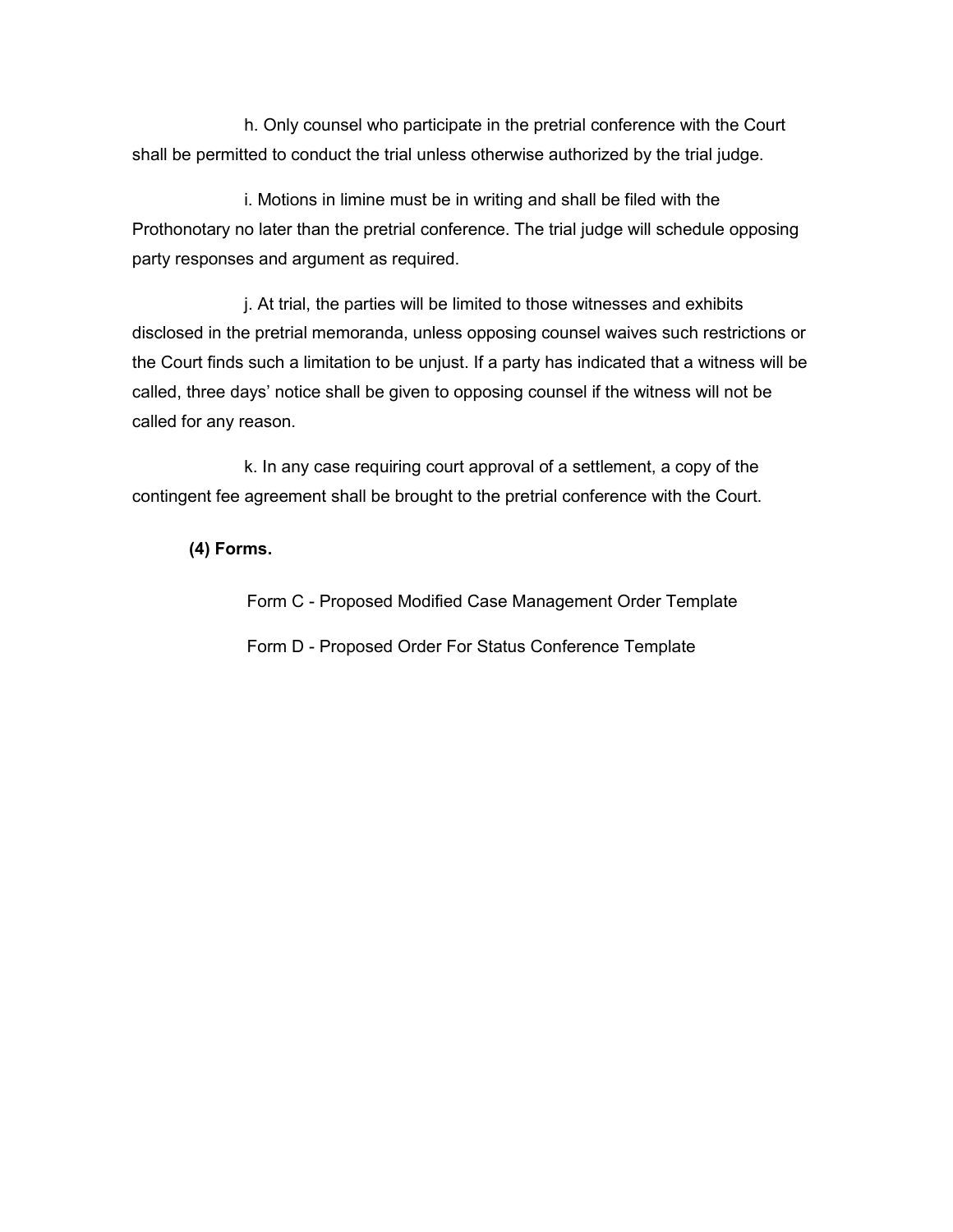## FORM "C"

# **COURT OF COMMON PLEAS OF MONROE COUNTY FORTY-THIRD JUDICIAL DISTRICT COMMONWEALTH OF PENNSYLVANIA**

|                  | t.                  | No. CV 20 |
|------------------|---------------------|-----------|
|                  | ٠<br>$\blacksquare$ |           |
| <b>Plaintiff</b> | $\blacksquare$      |           |
|                  | ٠<br>$\blacksquare$ |           |
| VS.              | ٠<br>$\blacksquare$ |           |
|                  | ٠<br>$\blacksquare$ |           |
| ,                | ٠<br>$\blacksquare$ |           |
|                  | ٠<br>$\blacksquare$ |           |
| <b>Defendant</b> | ٠<br>$\blacksquare$ |           |
|                  |                     |           |

### **CASE MANAGEMENT ORDER**

| <b>AND NOW, this day of</b>                                                             |  |  | , 20 , upon consideration of the Motion |  |
|-----------------------------------------------------------------------------------------|--|--|-----------------------------------------|--|
| to Extend Case Management Deadlines, IT IS ORDERED as follows:                          |  |  |                                         |  |
| 1. This case is stricken from the _______________________, 20__ Civil Trial List.       |  |  |                                         |  |
| 2. Trial is scheduled for this Court's two week trial term commencing on                |  |  |                                         |  |
|                                                                                         |  |  |                                         |  |
| memoranda shall be filed with the Prothonotary before the trial date in accordance with |  |  |                                         |  |
| Pa.R.C.P. 212.1. Counsel are attached.                                                  |  |  |                                         |  |
| 3. Discovery shall be completed by ______________________, 20_, including the           |  |  |                                         |  |
| filing of all motions to compel the production of discovery.                            |  |  |                                         |  |

4. Plaintiff's expert reports shall be completed and served upon Defendant

by \_\_\_\_\_\_\_\_\_\_\_\_\_\_\_\_\_\_\_\_\_\_\_\_\_\_\_\_, 20\_\_\_.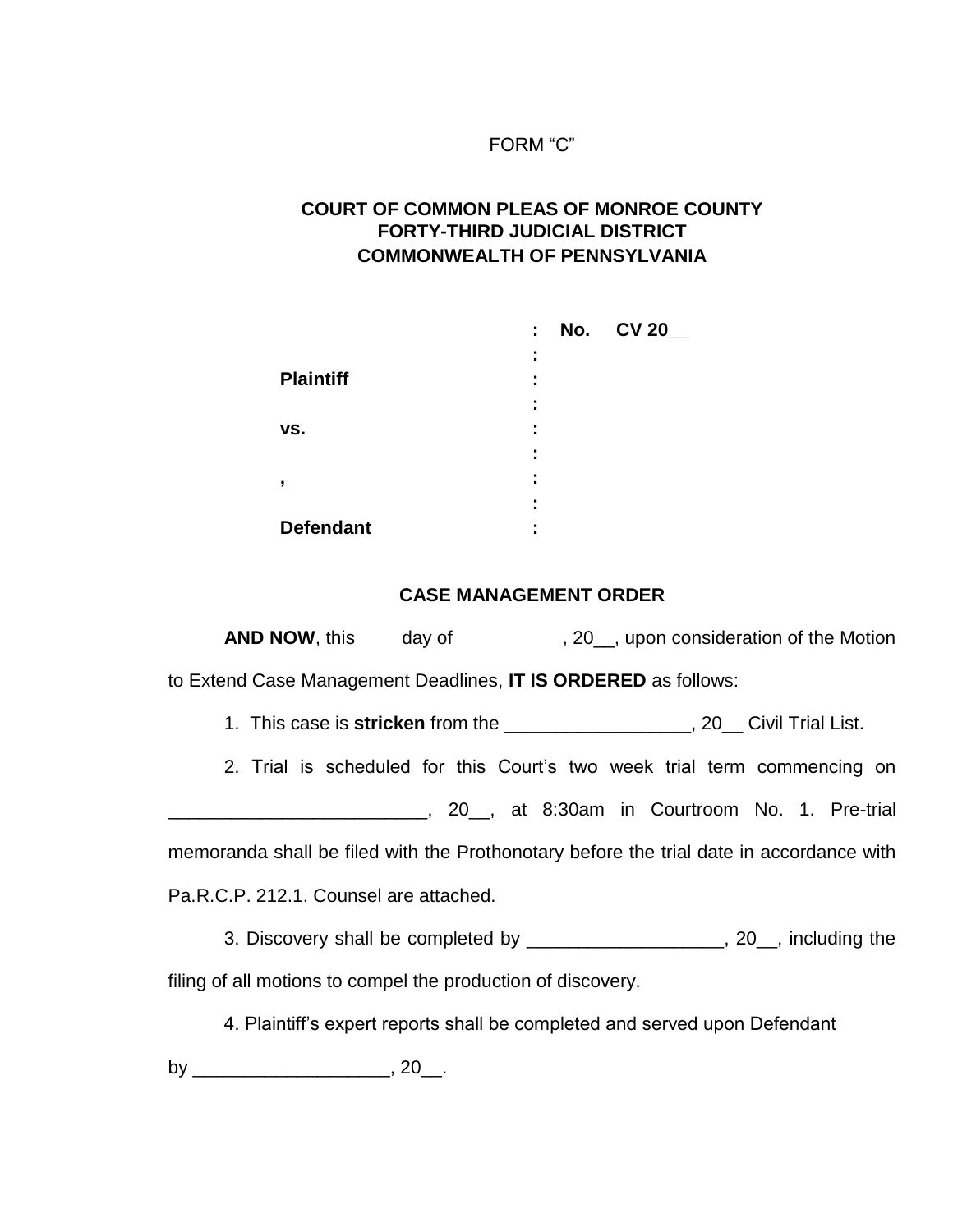5. Defendant's expert reports shall be completed and served upon Plaintiff

by \_\_\_\_\_\_\_\_\_\_\_\_\_\_\_\_\_\_\_, 20\_\_.

6. All dispositive motions shall be filed by \_\_\_\_\_\_\_\_\_\_\_\_\_\_\_\_\_\_, 20\_\_.

**BY THE COURT:** 

**\_\_\_\_\_\_\_\_\_\_\_\_\_\_\_\_\_\_\_\_\_\_\_\_\_ J.**

cc: **\_\_\_\_\_\_\_\_\_\_\_\_\_\_\_\_, Esquire \_\_\_\_\_\_\_\_\_\_\_\_\_\_\_\_, Esquire Prothonotary Court Administration**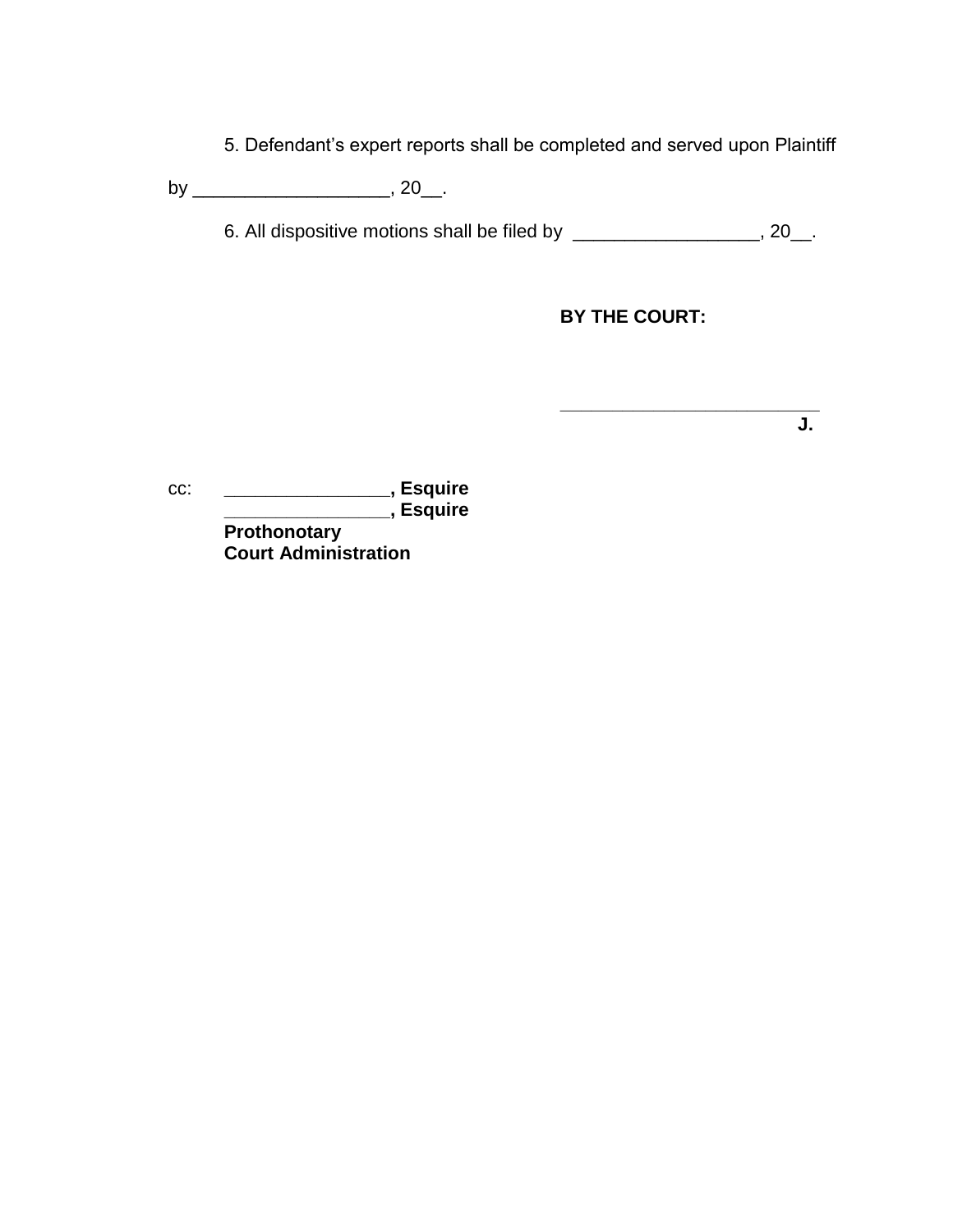#### **FORM "D"**

## **COURT OF COMMON PLEAS OF MONROE COUNTY FORTY-THIRD JUDICIAL DISTRICT COMMONWEALTH OF PENNSYLVANIA**

|   | No.<br>÷         | <b>CV 20_</b>       |
|---|------------------|---------------------|
|   |                  | $\blacksquare$      |
|   | <b>Plaintiff</b> | ٠                   |
|   |                  | ٠                   |
|   | VS.              | ٠<br>$\blacksquare$ |
|   |                  | $\blacksquare$      |
| , | ÷                |                     |
|   |                  | ٠<br>٠              |
|   | <b>Defendant</b> | ٠                   |
|   |                  |                     |

#### **ORDER**

**AND NOW**, this day of , 20<sub>\_\_</sub>, following consideration of the Plaintiff's/Defendant's Motion to Modify the Case Management Schedule, **IT IS ORDERED** that a status conference shall be held on the \_\_\_\_ day of \_\_\_\_\_\_\_\_\_\_\_\_\_\_\_, 20\_\_ at \_\_\_\_ o'clock \_.m., in Courtroom No. \_\_\_\_, Monroe County Courthouse, Stroudsburg, Pennsylvania to consider the request to modify the case management order.

## **BY THE COURT:**

**\_\_\_\_\_\_\_\_\_\_\_\_\_\_\_\_\_\_\_\_\_\_\_\_\_** 

**J.**

cc: **\_\_\_\_\_\_\_\_\_\_\_\_\_\_\_\_, Esquire \_\_\_\_\_\_\_\_\_\_\_\_\_\_\_\_, Esquire Prothonotary Court Administrator**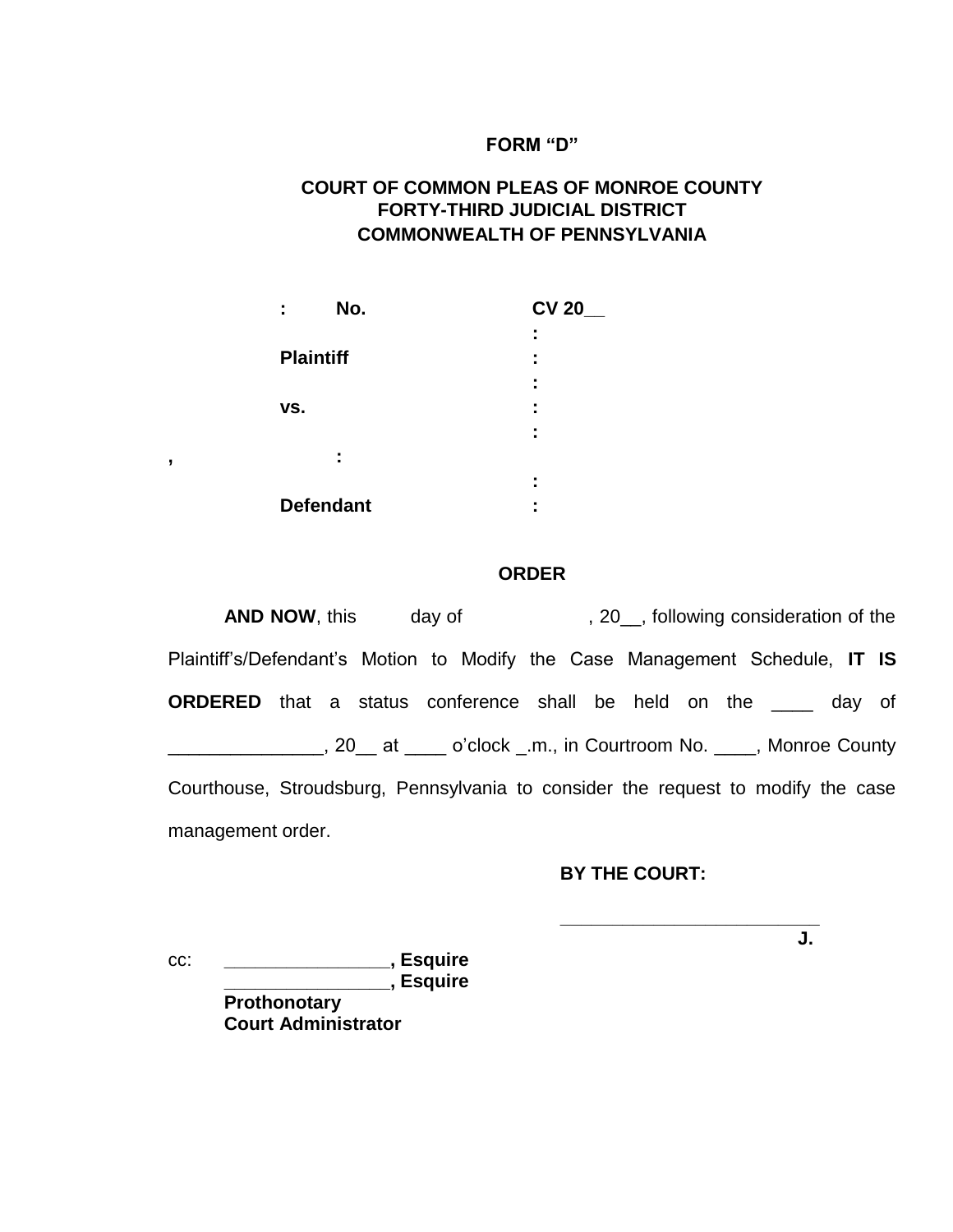## **RULE 212.5 - MEDIATION**

## **(a) Certification of Mediators**

(1) The President Judge shall certify as many mediators as determined to be necessary. It is anticipated that 10 to 15 mediators shall be initially certified.

- (2) All mediators will be members of the Monroe County Bar Association.
- (3) An attorney may be certified at the discretion of the President Judge as a mediator if:
	- (i) he or she has been a member of the Pennsylvania bar for a minimum of ten (10) years;
	- (ii) he or she has been admitted to practice before the Monroe County Court of Common Pleas; and
	- (iii) he or she has been determined by the President Judge to be competent to perform the duties of a mediator;
	- (iv) he or she has professional liability insurance in the minimum amount \$100,000 per occurrence and \$300,000 in the aggregate per year; and
	- (v) he or she has successfully completed a mediation training program approved by the Monroe County Court of Common Pleas.
	- (vi) The training requirement may be waived by the President Judge when the qualifications and experience of the applicant are deemed sufficient.
- (4) The court shall solicit qualified individuals to serve as mediators.
- (5) Each individual certified as a mediator shall take the oath or affirmation prescribed by 42 Pa.C.S.A. § 3151 before serving as a mediator.
- (6) A list of all persons certified as mediators shall be maintained in the office of the court administrator.
- (7) A member of the bar certified as a mediator may be removed from the list of certified mediators by the President Judge for any reason.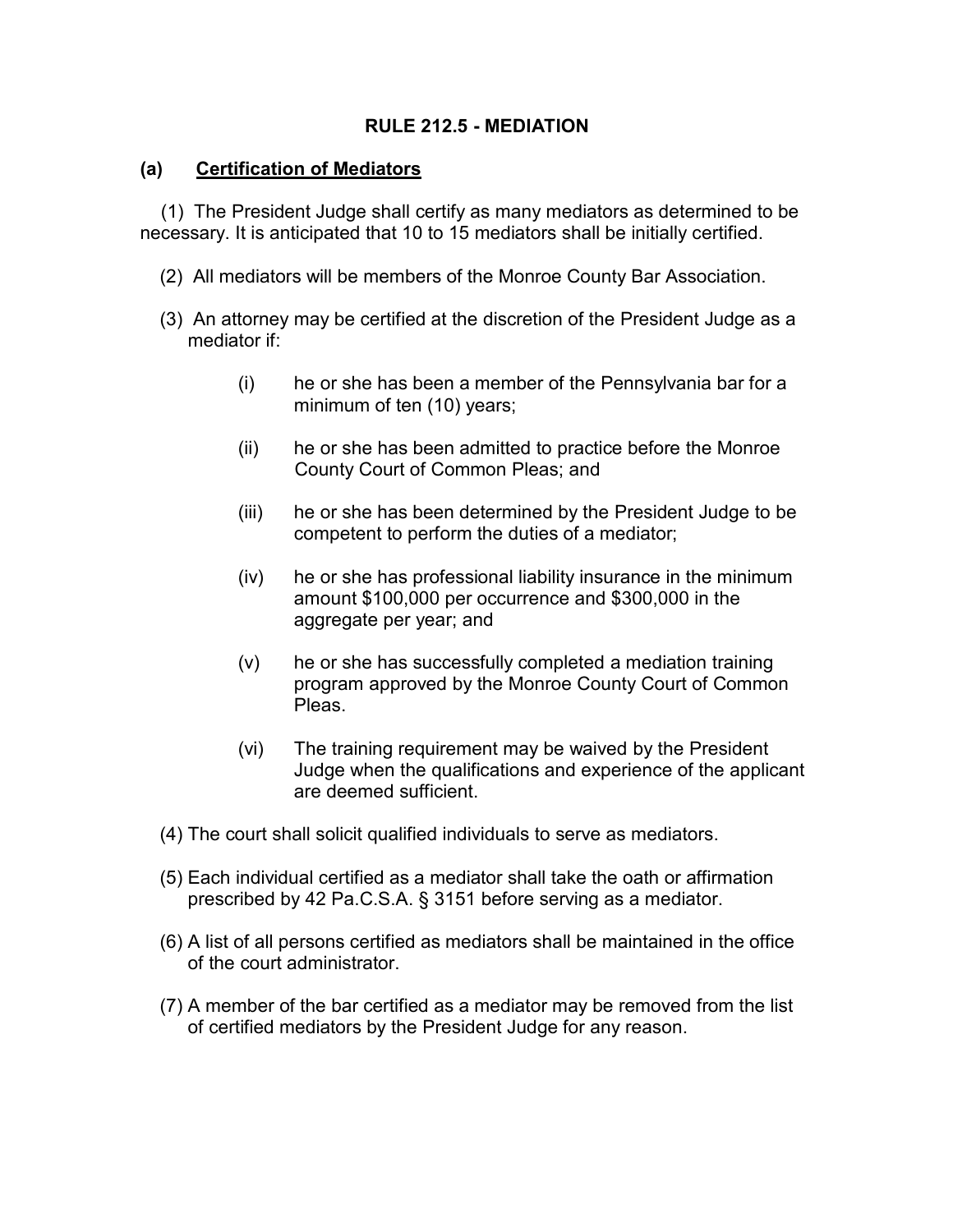## **(b) Mediator Training**

Unless waived by the President Judge, all mediators shall take at least six hours of instruction in alternative dispute resolution in a program that is eligible for Continuing Legal Education Credit (CLE) for members of the Pennsylvania bar.

# **(c) Payment of Mediators**

- (1) All terms and conditions of the mediator's fee agreement must be set forth in writing. The parties shall pay the mediator directly. The court assumes no responsibility for the supervision or enforcement of the parties' agreement to pay for mediation services.
- (2) Any charges relating to the mediator's services shall be shared equally by the parties.
- (3) The mediator shall be paid on an hourly basis at the mediator's regular hourly rate or, in the absence of a standard hourly rate, at the rate of \$200.00 per hour. The mediator shall disclose to the parties and/or their attorneys the rate at which his/her charges will be billed.
- (4) Prior to the beginning of mediation, the parties shall pay to the mediator a non-refundable fee representing three hours of the mediator's time. This shall be the minimum fee for the mediator's time regardless of whether the mediation is concluded before three hours of time have been expended.
- (5) Except as provided herein, a mediator shall not accept anything of value from any source for services provided under the court-annexed mediation program.

## **(d) Types of Cases Eligible for Mediation**

Every civil action filed in the Monroe County Court of Common Pleas is eligible for mediation except any case which the assigned judge determines, after application by any party or by the mediator, is not suitable for mediation.

## **(e) Mediation Conference Scheduling**

(1) When the court makes a determination that referral to mediation is appropriate, it shall issue an order referring the case to mediation, appointing the mediator, directing the mediator to establish the date, time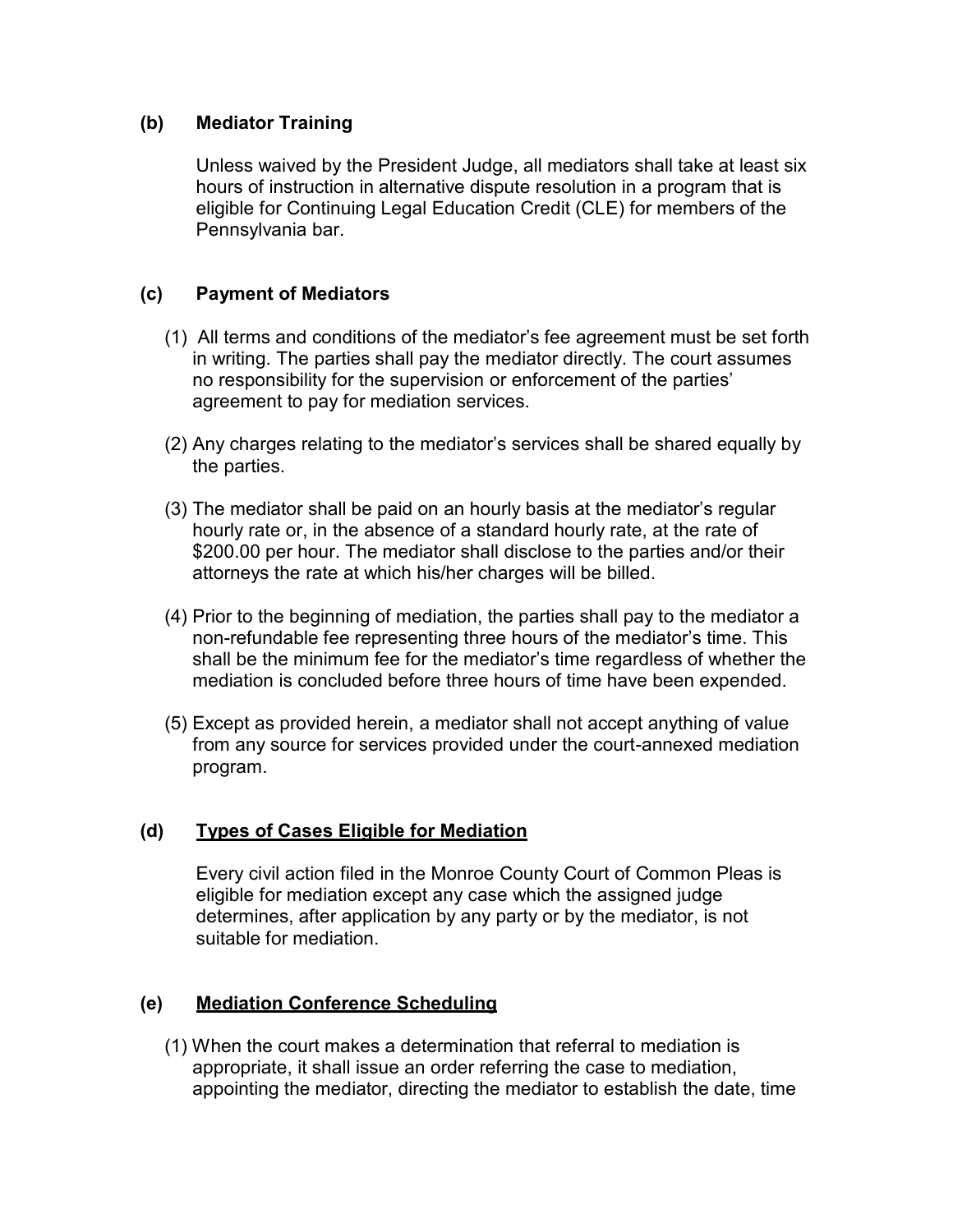and place for the mediation session and setting forth the name, address, and telephone number of the mediator. The order will also direct the mediator to fix the date for the initial mediation session to be a date within sixty (60) days from the date of the order of referral unless otherwise extended by the court.

- (2) The mediation session shall be held before a mediator selected by the assigned judge from the list of mediators certified by the President Judge.
- (3) The Prothonotary/Clerk of Courts shall provide the mediator with a current docket sheet.
- (4) The mediator shall advise the Prothonotary/Clerk of Court as to which documents in the case file the mediator desires copies of for the mediation session. The Prothonotary/Clerk of Courts shall provide the mediator with all requested copies at no charge to the mediator. However, the assigned Judge, in his or her discretion, may require that the parties share in the cost of providing the necessary copies.
- (5) Any continuance of the mediation session beyond the period prescribed in the referral order must be approved by the assigned judge.
- (6) A person selected as a mediator shall be disqualified for bias or prejudice as if he or she were a district justice or judge. A party may assert the bias or prejudice of an assigned mediator by filing an affidavit with the assigned judge stating that the mediator has a personal bias or prejudice. The judge may in his or her discretion end alternative dispute resolution efforts, refer the case to another mediator, refer the case back to the original mediator or initiate another alternative dispute resolution mechanism.

## **(f) The Mediation Session and Confidentiality of Mediation Communications.**

- (1) The mediation session shall take place as directed by the court and the assigned mediator. The mediation session shall take place in a neutral setting designated by the mediator.
- (2) To the extent that space is available and the Executive Board of the Monroe County Bar Association agrees, the mediator may schedule the mediation at the offices of the Monroe County Bar Association, which shall be entitled to charge a reasonable fee for use of its facilities.
- (3) The parties shall not contact or forward documents to the mediator except as directed by the mediator or the court.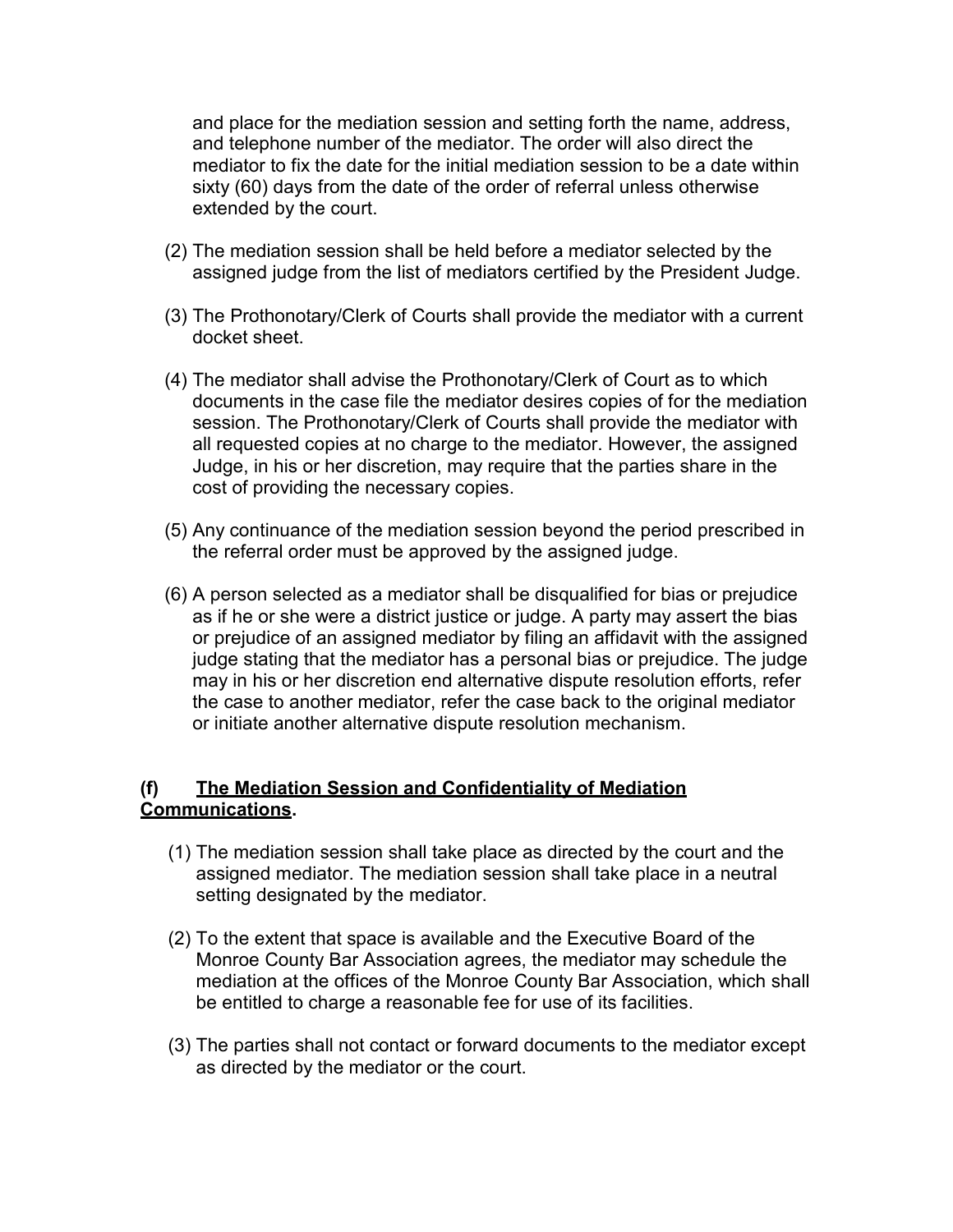- (4) Prior to the Mediation, the parties and/or their attorneys shall be required to prepare and submit a Confidential Position Paper disclosed only to the mediator in the format attached or as modified by the mediator or the assigned judge. The Confidential position paper shall not become a part of the court record and shall be destroyed at the conclusion of the mediation.
- (5) If the mediator determines that no settlement is likely to result from the mediation session, the mediator shall terminate the session and promptly thereafter file a report with the assigned Judge stating that there has been compliance with the requirements of mediation in accordance with the local rules, but that no settlement has been reached.
- (6) In the event that a settlement is achieved at the mediation session, the mediator shall file a report with the assigned Judge stating that a settlement has been achieved. The order of referral may direct the mediator to file the report in a specific form.
- (7) Unless stipulated in writing by all parties and the mediator or except as required by law or otherwise ordered by the court, all discussions which occur during mediation shall remain strictly confidential and no communication at any mediation session (including, without limitation, any verbal, nonverbal or written communication which refers to or relates to mediation of the pending litigation) shall be disclosed to any person not involved in the mediation process, and no aspect of the mediation session shall be used by anyone for any reason.
- (8) No one shall have a recording or transcript made of the mediation session, including the mediator.
- (9) The mediator shall not be called to testify as to what transpired in the mediation.

(10) Prior to the beginning of the mediation, all parties and their attorneys shall be required to sign a form developed by the Court in which the parties agree:

- (i) to the terms of the mediation; and
- (ii) to waive any professional liability claims that they might assert against the mediator, the assigned Judge, the Court of Common Pleas of the 43<sup>rd</sup> Judicial District, or Monroe County, as a result of their participation in the mediation process.

## **(g) Duties of Participants at the Mediation Session.**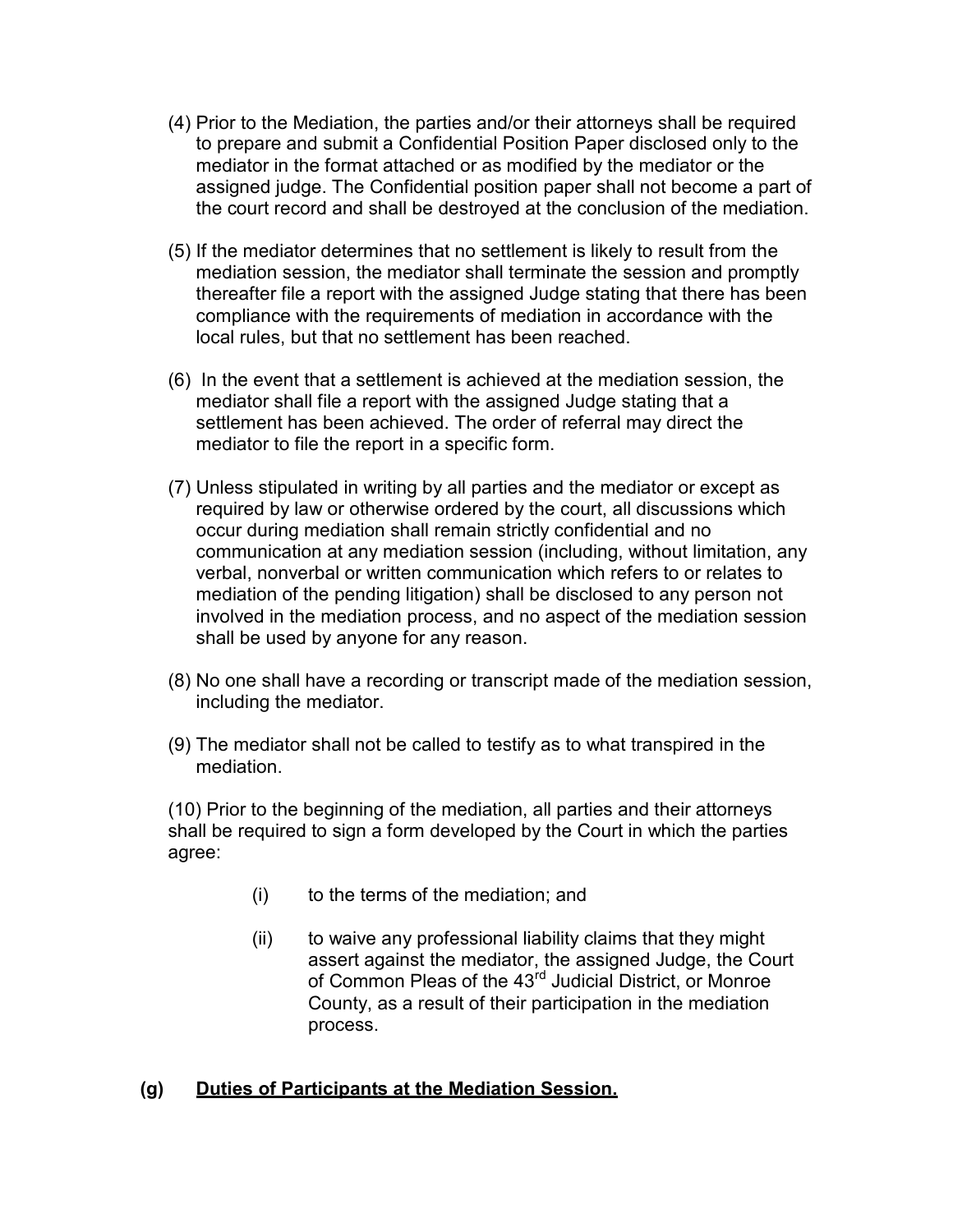**(1) Parties.** All named parties and their counsel are required to attend the mediation session, participate in good faith and be prepared to discuss all liability issues, all defenses and all possible remedies, including monetary and equitable relief. Those in attendance shall possess complete settlement authority, independent of any approval process or supervision, except as set forth in subparagraphs (A) and (B) below.

Unless attendance is excused under paragraph (d), willful failure to attend the mediation session will be reported by the mediator to the court and may result in the imposition of sanctions.

**(A) Corporation or Other Entity.** A party other than a natural person (e.g. a corporation or association) satisfies this attendance requirement if represented by a person (other than outside counsel) who either has authority to settle or who is knowledgeable about the facts of the case, the entity's position, and the policies and procedures under which the entity decides whether to accept proposed settlements.

**(B) Government Entity.** A unit or agency of government satisfies this attendance requirement if represented by a person who either has authority to settle or who is knowledgeable about the facts of the case, the government unit's position, and the policies and procedures under which the governmental unit decides whether to accept proposed settlements. If the action is brought by or defended by the government on behalf of one or more individuals, at least one such individual also shall attend.

**(2) Counsel.** Each party shall be accompanied at the mediation session by the attorney who will be primarily responsible for handling the trial of the matter.

**(3) Insurers.** Insurer representatives are required to attend in person unless excused under paragraph (d), below, if their agreement would be necessary to achieve a settlement. Insurer representatives shall possess complete settlement authority, independent of any approval process or supervision.

**(4) Request to be Excused.** A person who is required to attend a mediation session may be excused from attending in person only after a showing that personal attendance would impose an extraordinary or otherwise unjustifiable hardship. A person seeking to be excused must submit, no fewer than ten (10) days before the date set for the mediation, a written request to the mediator, simultaneously copying all counsel. The written request shall set forth all considerations that support the request and shall indicate whether the other party or parties join in or object to the request. A proposed order prepared for the signature of the Judge shall be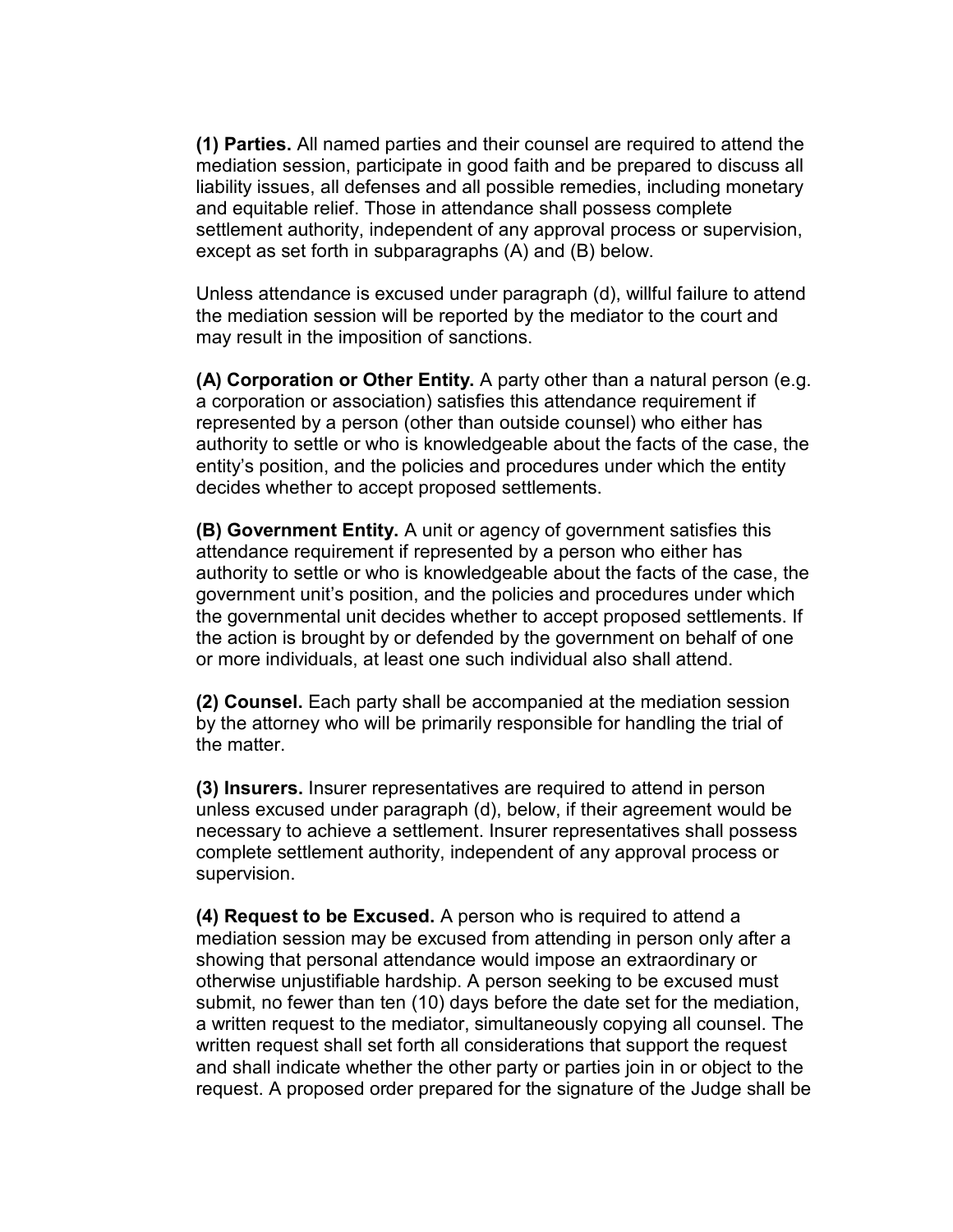submitted to the mediator with the request. The mediator shall promptly consider the request and shall submit the proposed order to the Judge with a recommendation that the request be granted or denied. In the absence of an order excusing attendance, the person must attend.

Where an individual requests to be excused from personal participation at the mediation, a preference shall be given to attending by telephone at the expense of the excused party rather than complete excusal from the mediation.

## **(h) Use of mediators for Private Employment**

The Monroe County Bar Association shall maintain a copy of the list of mediators certified by the President Judge. To the extent agreed to by the individual mediators, the list of mediators may be made available to litigants to hire for alternative dispute resolution including arbitrations and mediations. To the extent that the certified mediators are privately hired, the mediators shall make direct arrangements for compensation with the hiring litigants and the work they perform shall not be governed by the rules of the court-annexed mediation program.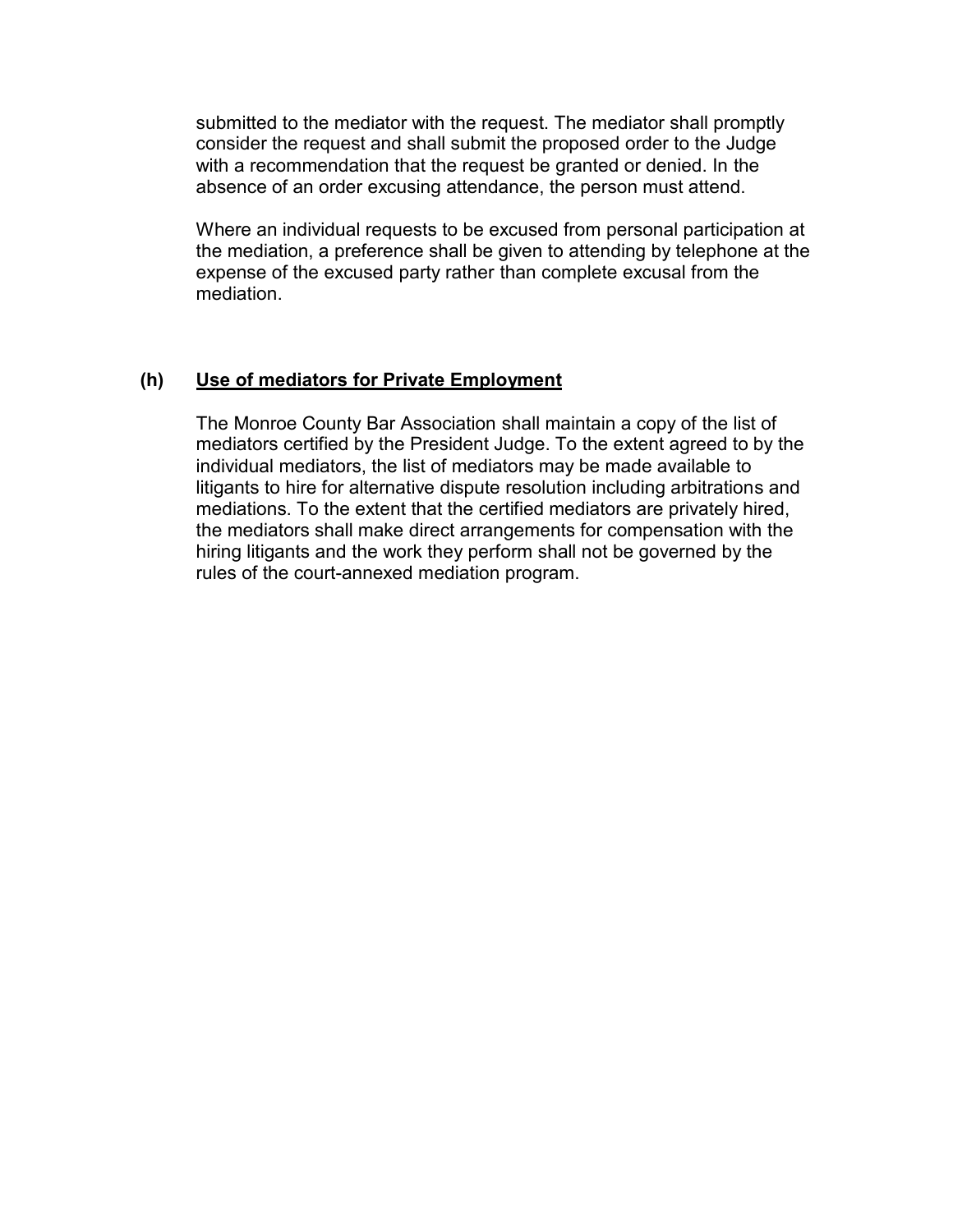**RULE 213 – EQUITY PRETRIAL PROCEDURE. - rescinded, effective March 7, 2016. See Pa.R.C.P. 1501, rescinded 12/16/2003, effective 7/1/2004**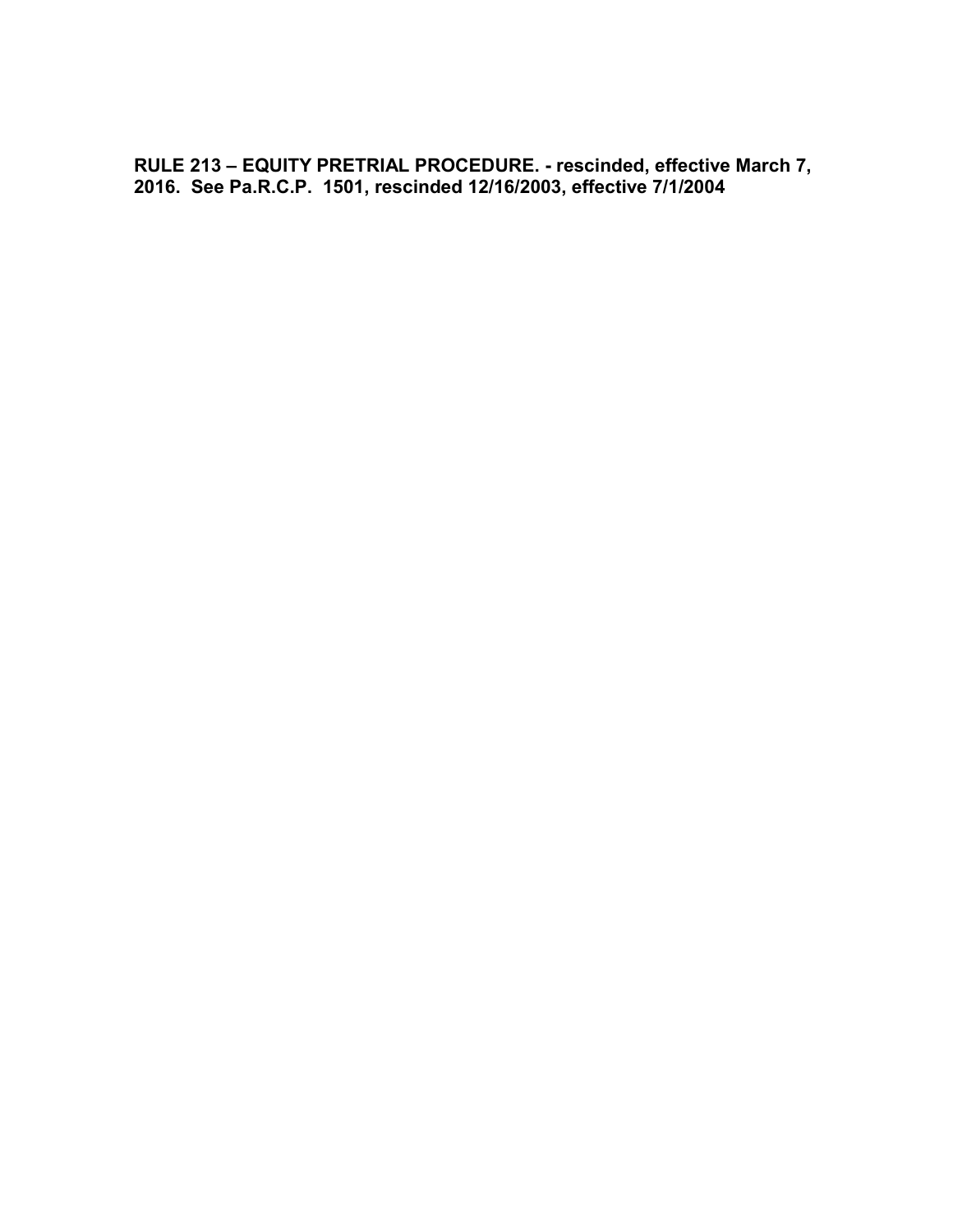### **RULE 217 – COSTS**

- 1. Costs shall follow the verdict or decree, unless the Court orders otherwise.
- 2. Taxation of costs. A party entitled to costs shall file a bill of costs, accompanied by an affidavit as to correctness, with the Prothonotary, and serve a copy thereof upon all other parties. If no objections to the bill of costs are filed by any party with ten (10) days of the date of filing with the Prothonotary, costs shall be taxed by the Prothonotary.
- 3. An appeal taken to the Court from the Prothonotary's taxation of a bill of costs must be filed within 30 (thirty) days from the date of the filing of the Prothonotary's taxation.
- 4. The Court, upon motion of any party, or on its own motion, may tax as costs the following:
	- (a) Jury costs, including mileage and per diem, if the Court finds that any party or lawyer in any case before the Court has acted in bad faith or has failed to exercise reasonable diligence in the settlement of such case at the earliest practicable time.
	- (b) Reasonable counsel fees as a sanction for dilatory, obdurate or vexatious conduct, if the Court finds a party or lawyer has so acted.
	- (c) Costs contemplated by Pa.R.C.P.217.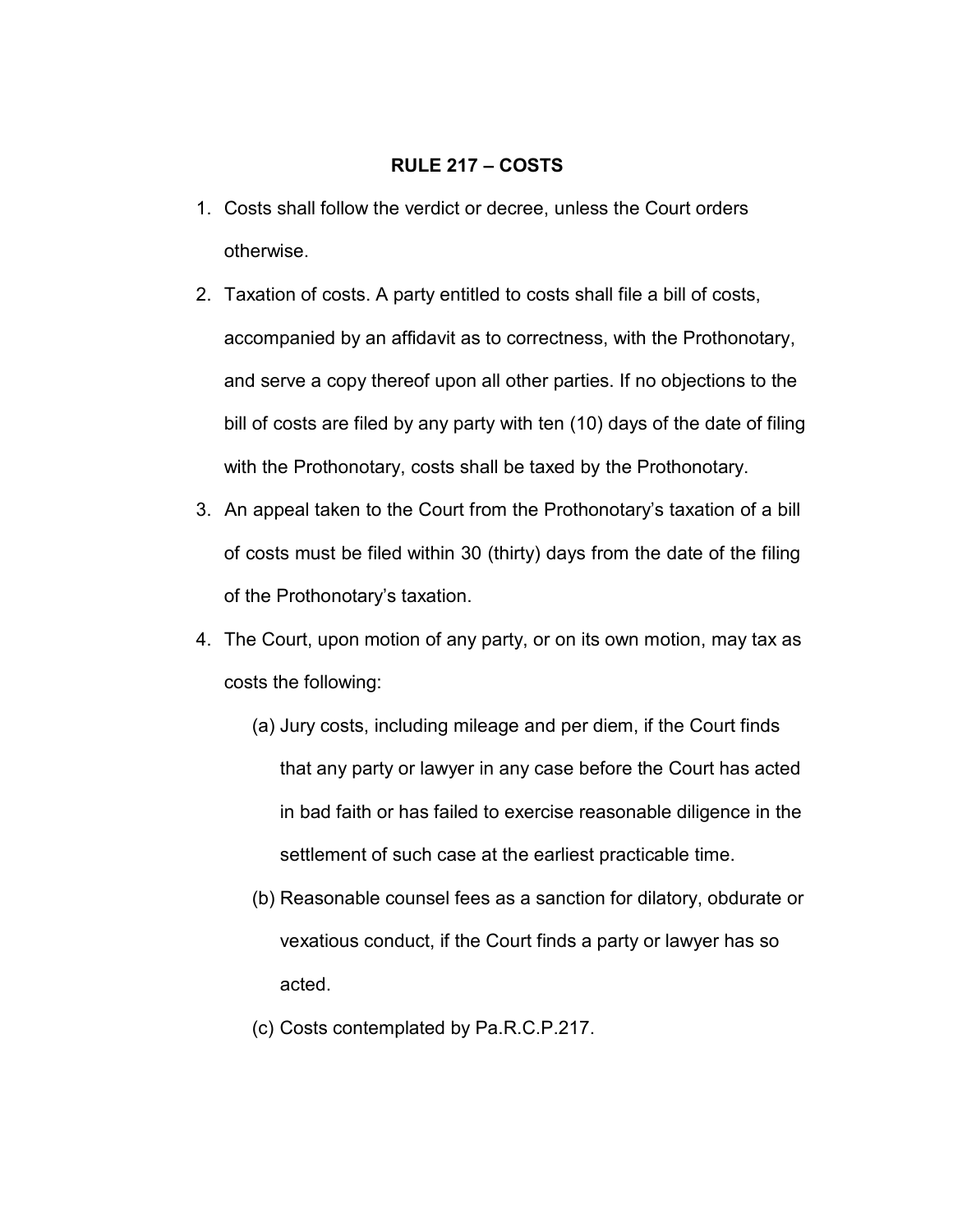### **RULE 223 – CONDUCT OF THE TRIAL**

- (a) Time. The time to be occupied in examining a witness and addressing the jury may be regulated by the trial judge.
- (b) Number of Attorneys. The trial judge may limit the number of attorneys representing the same party or the same group of parties who may actively participate in the trial of the case or may examine or crossexamine a witness or witnesses, and also the number of witnesses whose testimony is similar or cumulative.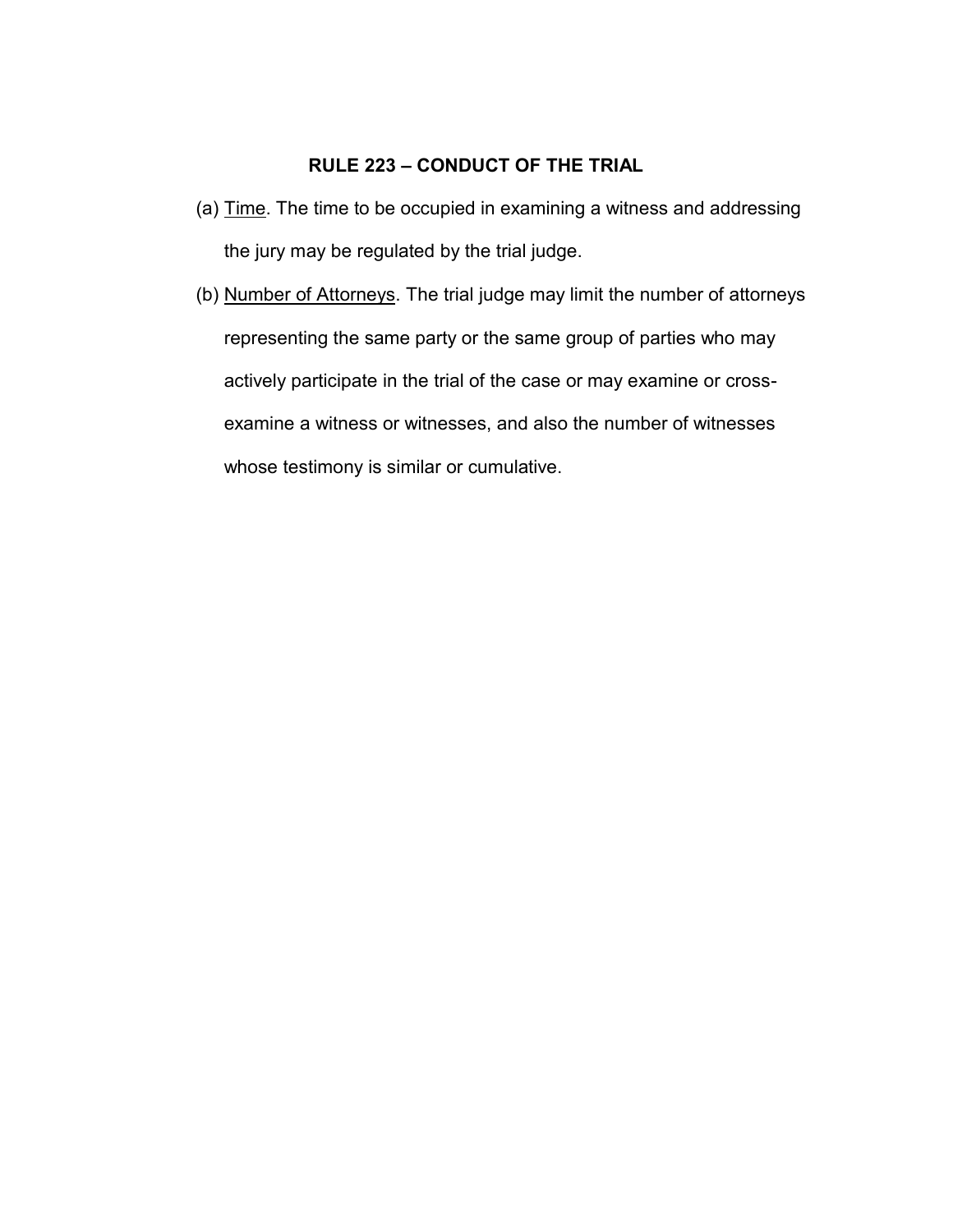#### **RULE 225 – OPENING ADDRESSES AND CLOSING ARGUMENTS**

- 1. The opening addresses and closing arguments of counsel engaged in trial shall be in accordance with the following principals:
- (a) Unless the trial Judge shall otherwise permit, only one (1) attorney may present an opening address or a closing argument for any party.
- (b) Opening remarks shall consist only of a succinct statement, without argument, of the positions and contentions of the party represented by the speaker and a brief recital of the supportive evidence intended to be introduced.
- (c) Counsel for the party having the burden of proof of the issue on the pleadings shall open the case and shall be followed by opposing counsel and by third parties in the order in which they appear in the caption of the action, unless otherwise agreed.
- (d) Counsel for defendant or any third party defendant may elect to make the opening address prior to the presentation of evidence by the defense, unless the trial judge in a particular case requires such opening address by the defense counsel to be made at a particular time.
- (e) At the conclusion of the evidence, closing argument shall be presented by counsel in the reverse order in which counsel was entitled to open, so that counsel for the party having the burden of proof shall close last.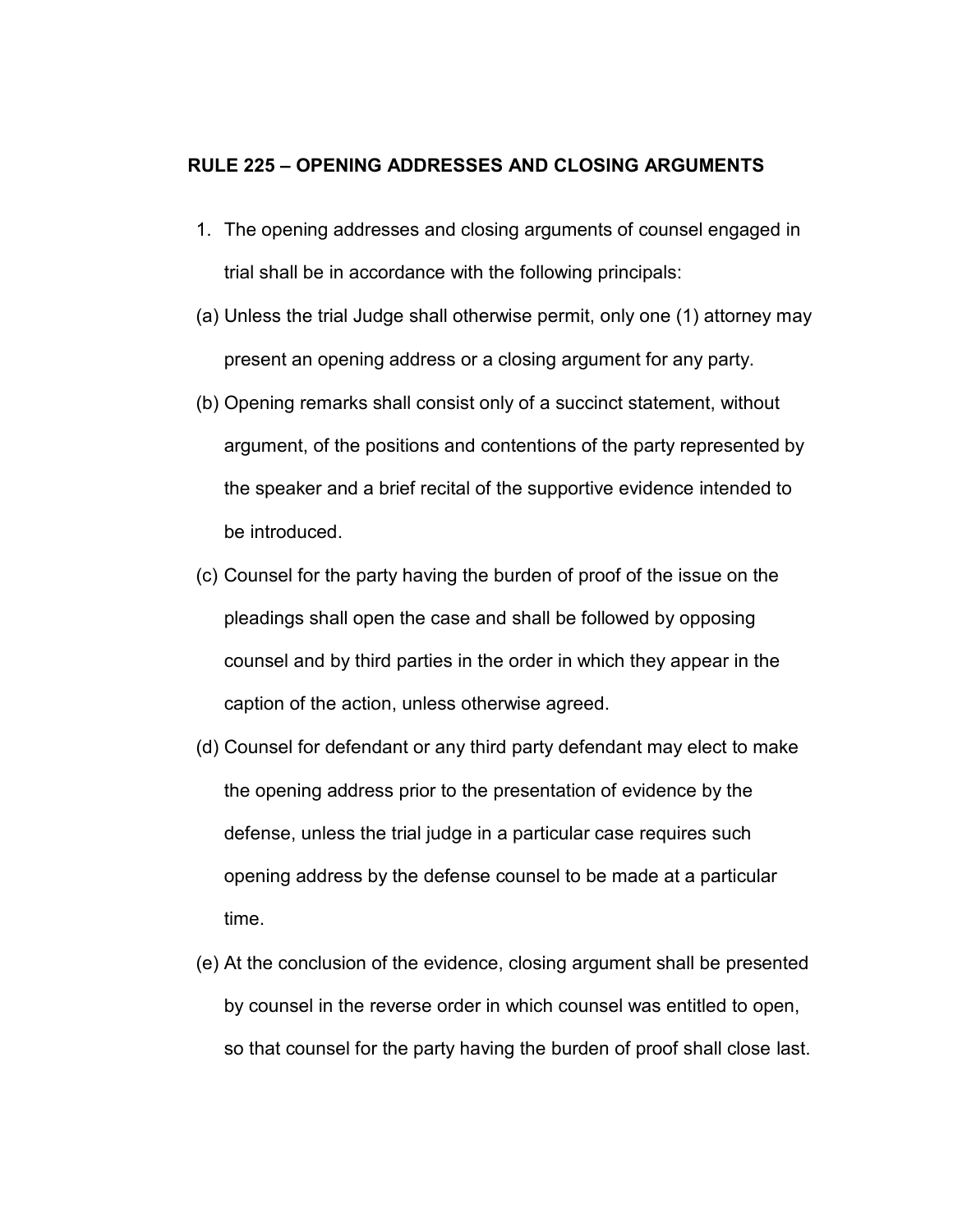### **RULE 226 – POINTS FOR CHARGE**

Points for charge shall be provided to the Court as early as practicable and may be supplemented prior to closing arguments of counsel. For each requested point for charge, counsel shall cite legal authority in support of the requested point for charge. At request of counsel, conferences may be held prior to closing arguments on points for charge and specific judicial rulings may be requested.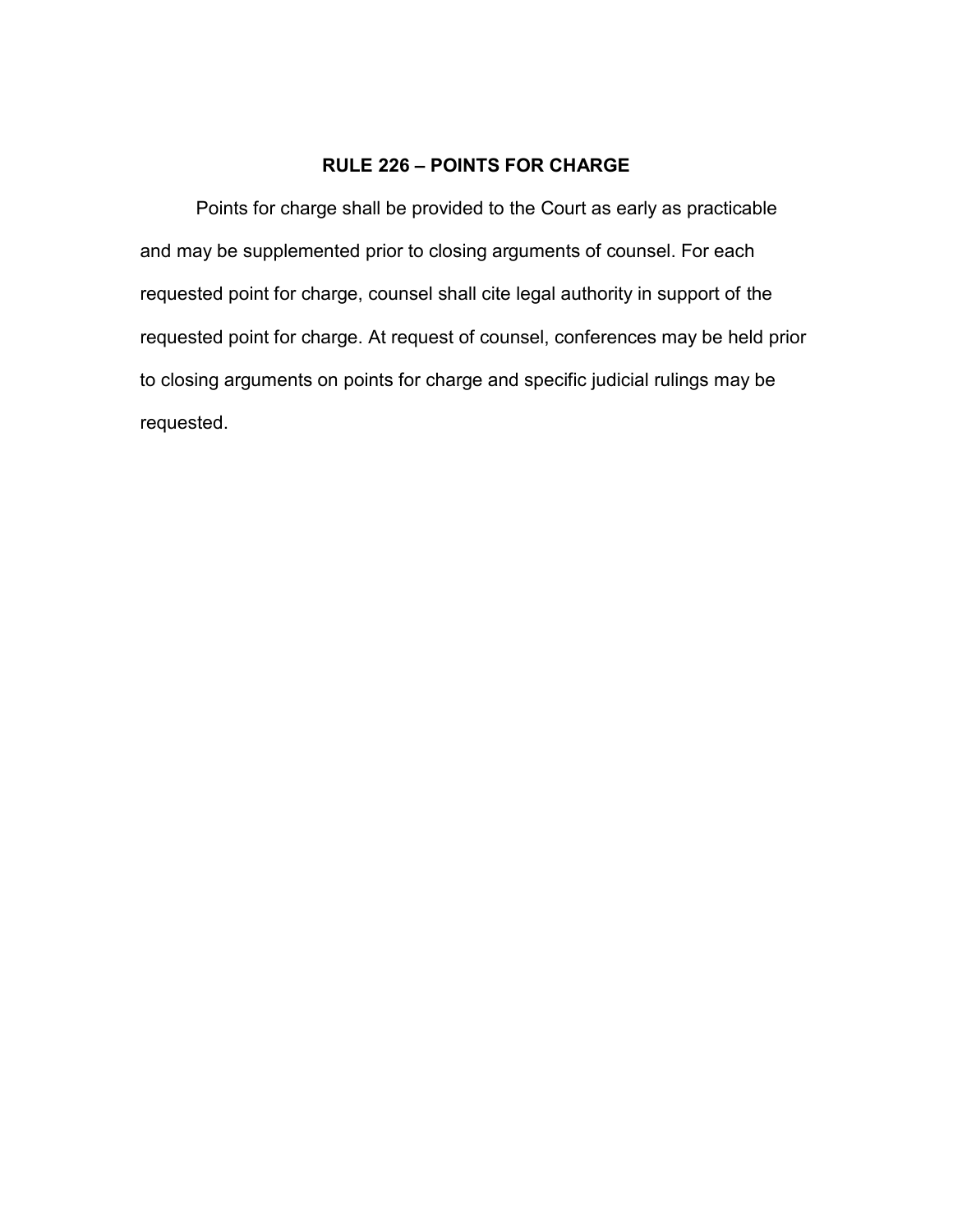#### **RULE 227.1 – POST-TRIAL RELIEF**

- (a) A copy of any Motions for Post-Trial Relief shall be delivered to the trial judge, the official court reporter and the adverse party within twentyfour (24) hours after filing them with the Prothonotary. Counsel shall assign specific reasons for each motion and shall state whether a partial or full transcript of the testimony is required and set forth the reason therefore. Upon receipt of the post-trial motions the trial judge may determine what portions of the testimony shall be transcribed.
- (b) In motions requesting a new trial, particular reasons shall be assigned; general reasons will not be considered. Reasons relating to rulings on evidence shall be separately designated.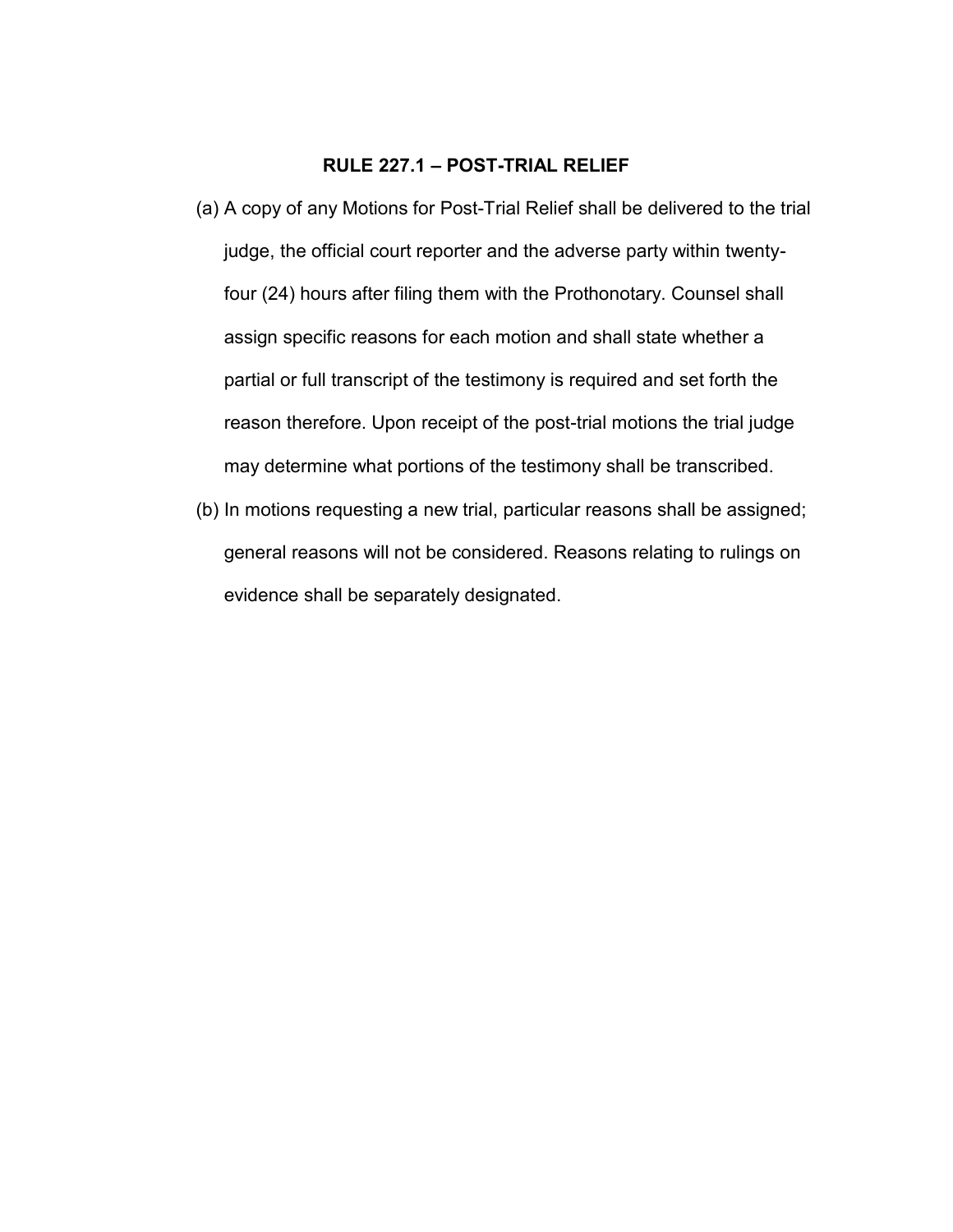## **RULE 236 – NOTICE BY PROTHONOTARY OF ENTRY OF ORDER, DECREE OF JUDGMENT**

When filing any order, decree or judgment, a party shall list on the

documents the name and address of each attorney of record and each

unrepresented party.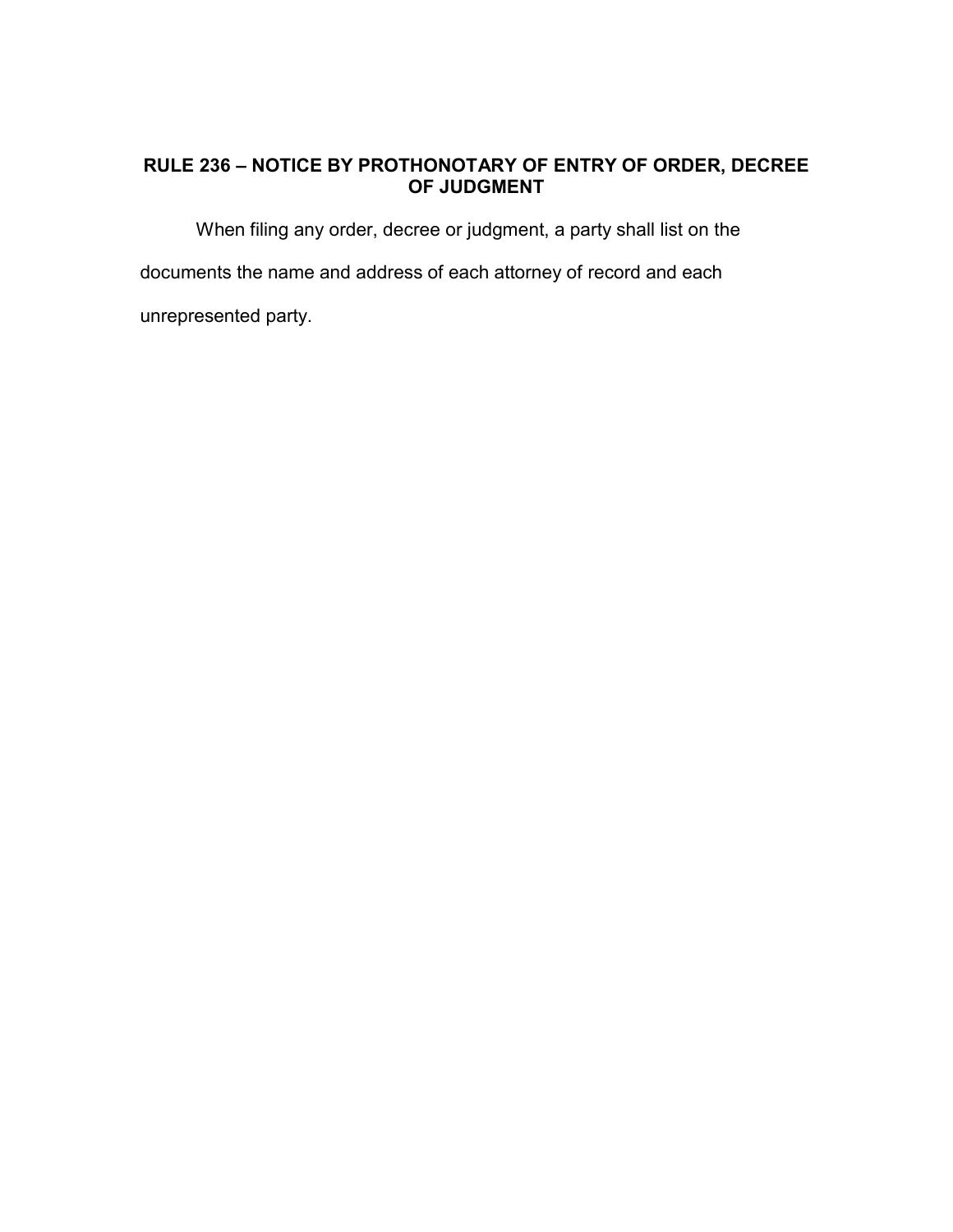#### **RULE 250D – BANKRUPTCY – NOTICE OF STAY**

Whenever a party in a pending civil action files a federal bankruptcy proceeding entitling the party to an automatic stay, said party shall file written notice thereof in the office of the Prothonotary. The notice shall contain the caption and number of the pending action and include a photocopy of the face sheet of the bankruptcy petition certified by the Clerk of the Bankruptcy Court showing the filing number and date. The moving party shall provide a copy of said notice to all parties and the assigned judge.

Upon termination of the stay, any party may move to reactivate the pending proceeding.

Failure to give notice as required by this rule may result in the imposition of sanctions, including costs.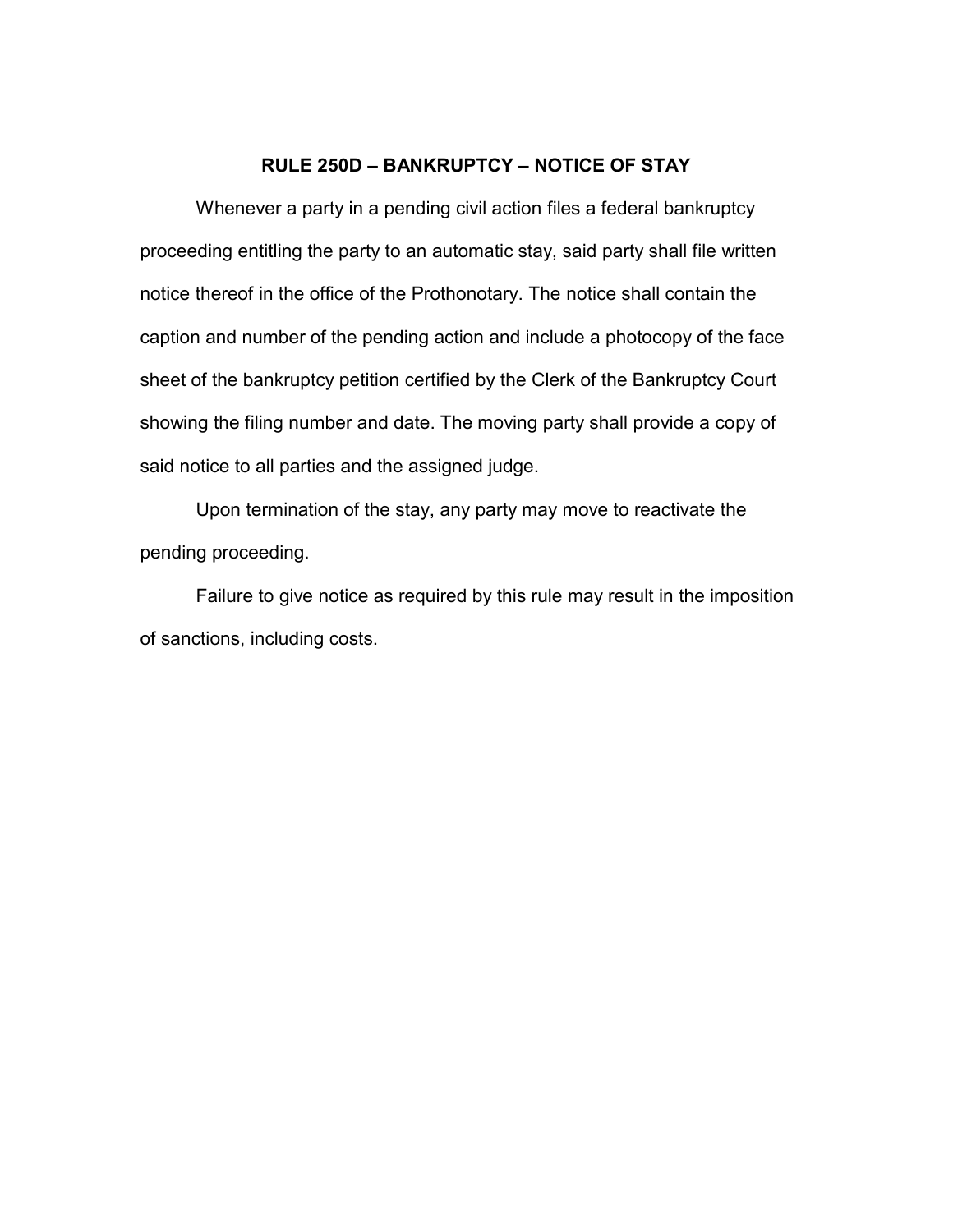**RULE 400.1(b)(1) – SERVICE OF ORIGINAL PROCESS. - rescinded, effective March 7, 2016. See Pa.R.C.P. 400**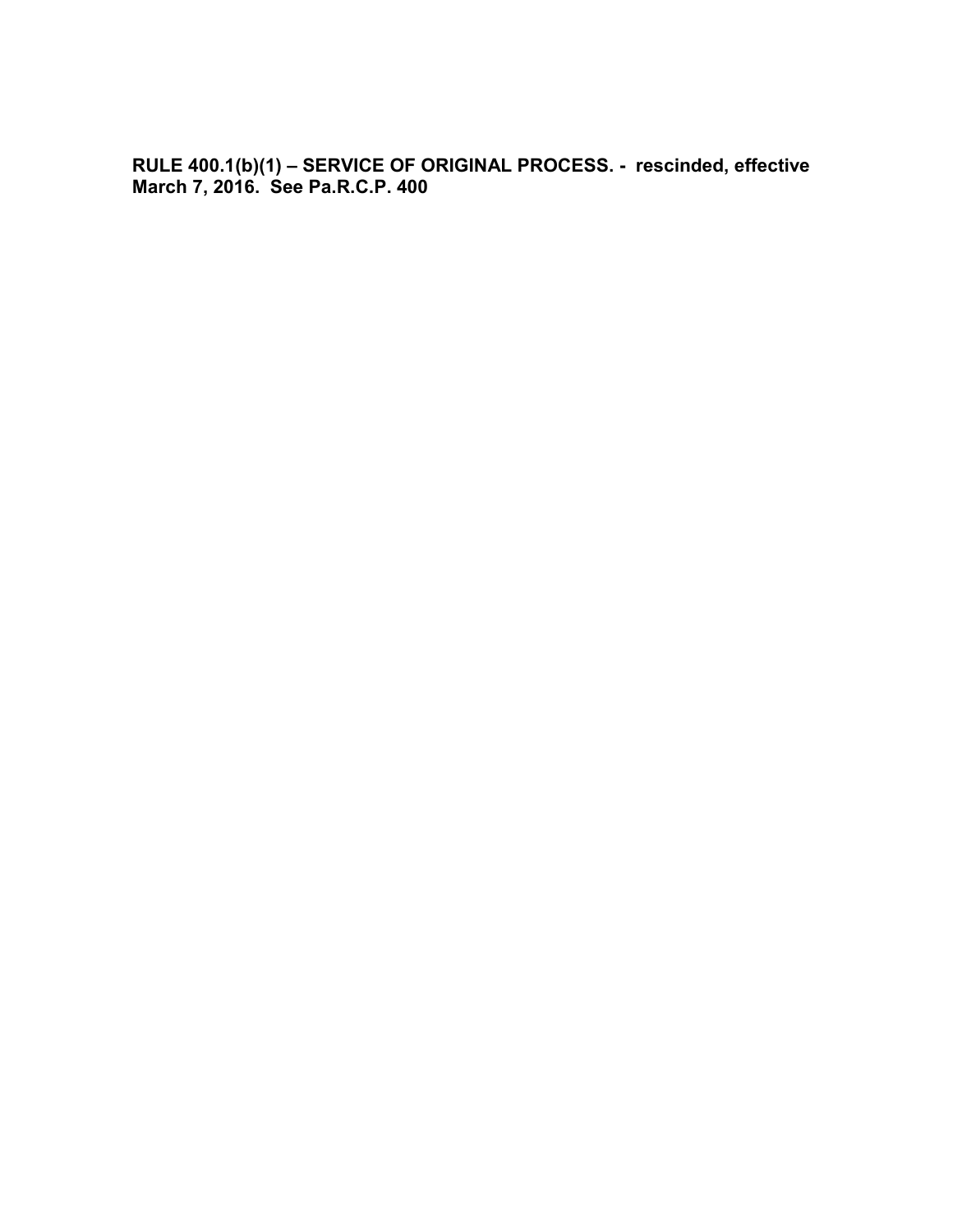### **RULE 430 – NOTICES AND SERVICES BY PUBLICATION**

(a) Form. All notices shall be in writing.

(b) Legal Periodical. The Monroe County Legal Reporter shall be the legal periodical for the publication of all notices.

(c) Notice Where Manner Not Otherwise Prescribed. Whenever notice is required to be given and the manner thereof is not prescribed by statute or rule of Court, the notice shall be published once in one newspaper of general circulation published in the county, and once in the Monroe County Legal Reporter immediately preceding the event.

(d) Prior to requesting service pursuant to this rule, the moving party must demonstrate compliance with Pa.R.C.P. 430.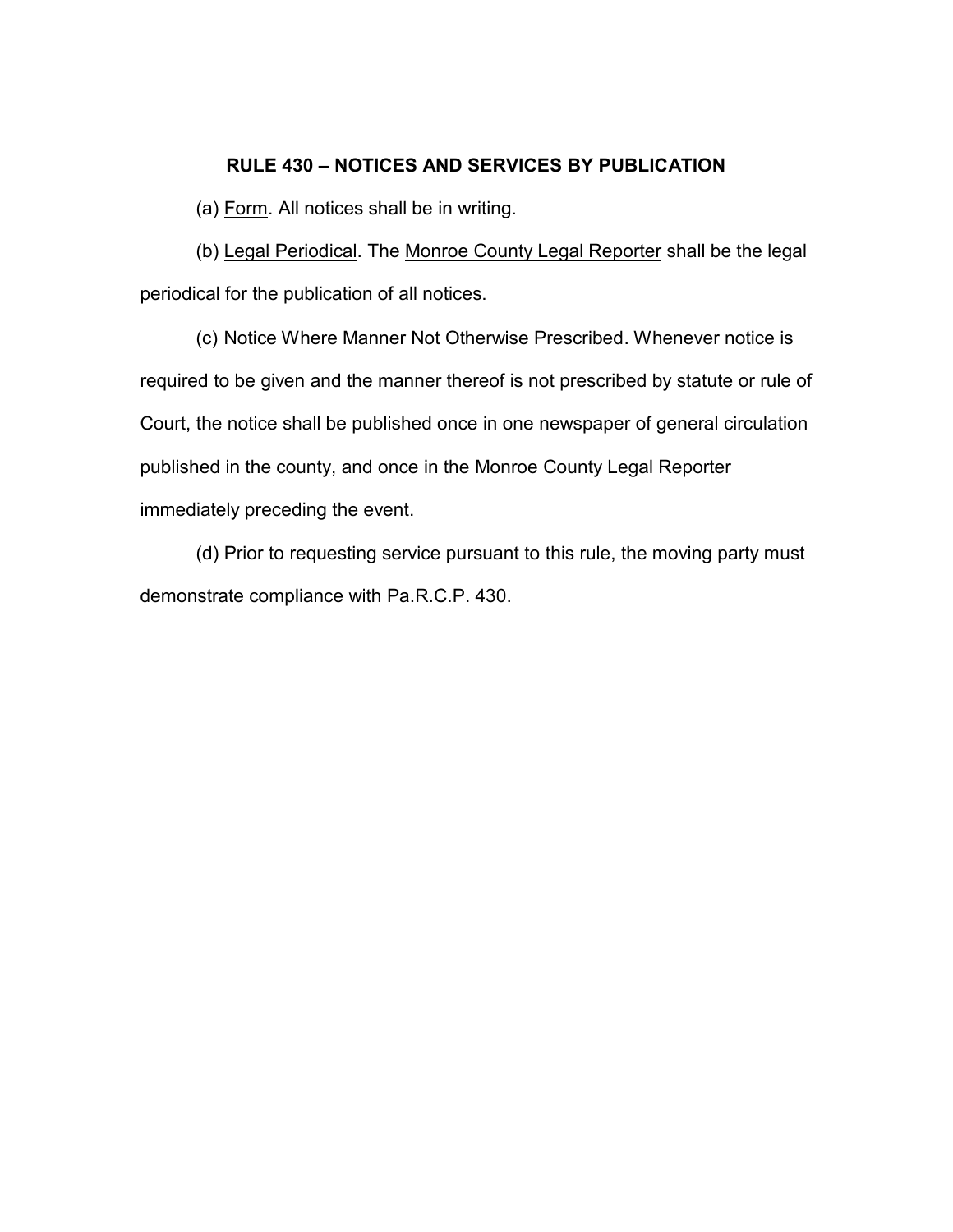#### **RULE 500 – DISPOSITION OF EVIDENCE**

Within thirty (45) days from the date than an action is finally concluded, each party which has introduced evidence during a hearing at the trial of a matter shall recover their trial exhibits from the court reporter.

If a party has not recovered an exhibit or exhibits offered at trial within sixty (60) days from the date the action is finally concluded, the court reporter shall notify counsel for the parties, or the parties themselves if they do not have counsel, in writing by U.S. first class mail at their addresses of record, that the exhibits will be destroyed thirty (30) days thereafter.

If the exhibits are not retrieved during that time period, the court reporter shall destroy or otherwise dispose of the exhibits.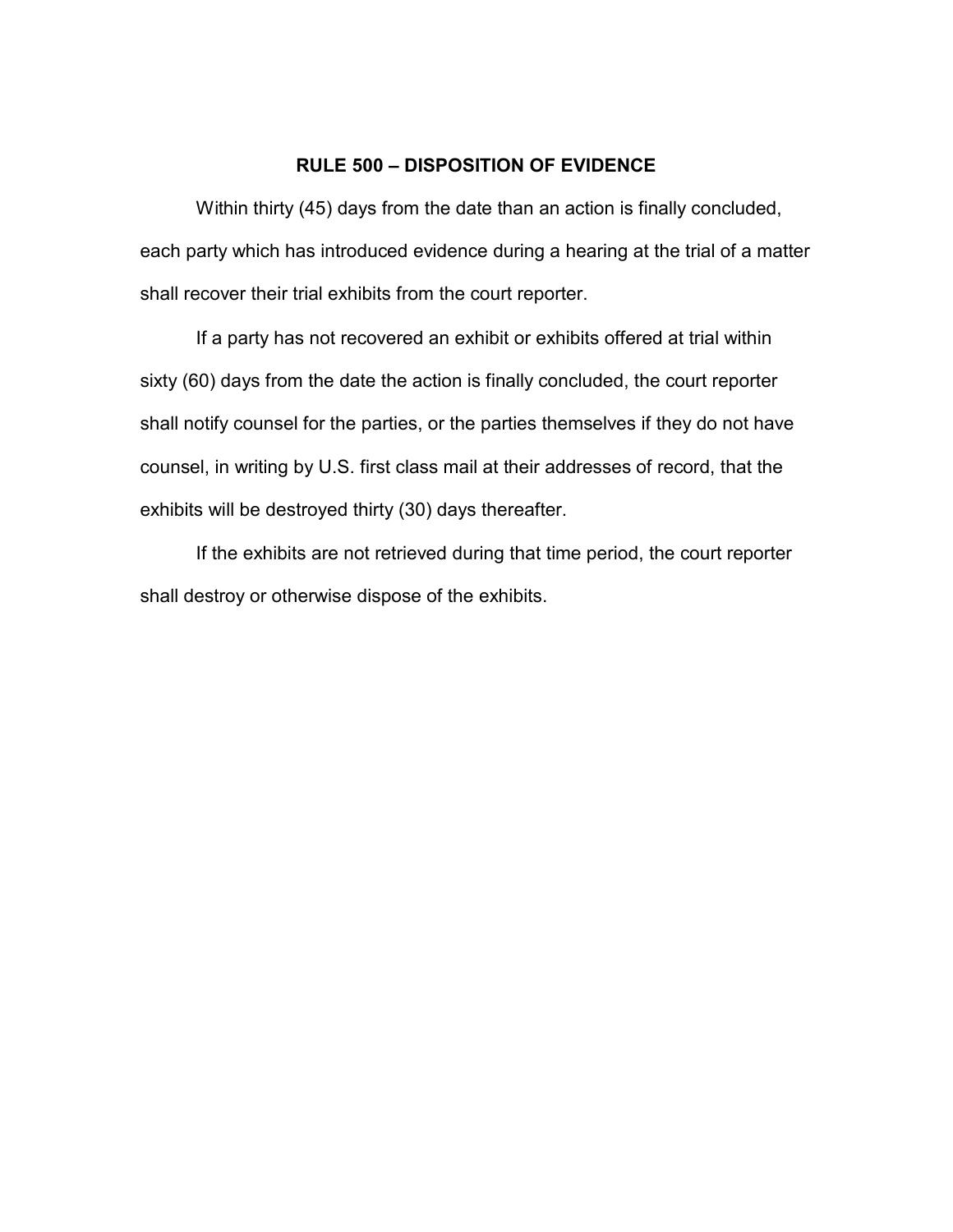#### **RULE 1012 – APPEARANCE; WITHDRAWALS**

1. The signing of a pleading or motion by an attorney shall be deemed to constitute that attorney's entry of appearance, whether or not the signature is made on behalf of a professional corporation, or partnership or similar entity. Appearances by attorneys or parties not signing pleadings or motions shall be made by written praecipe filed with the Prothonotary of Monroe County.

2. Appearances of counsel may not be withdrawn, except by substitution of counsel by means of praecipe endorsed by each substituted attorney and the withdrawing attorney, or by leave court, in which case, a Rule to Show Cause shall be issued to the client represented by the movant and to all other parties to the litigation or proceeding.

3. All changes in counsel shall be evidenced by an appropriate praecipe filed in the office of the Prothonotary. Change of counsel will not be a basis for continuance of any proceeding unless specifically allowed by the Court.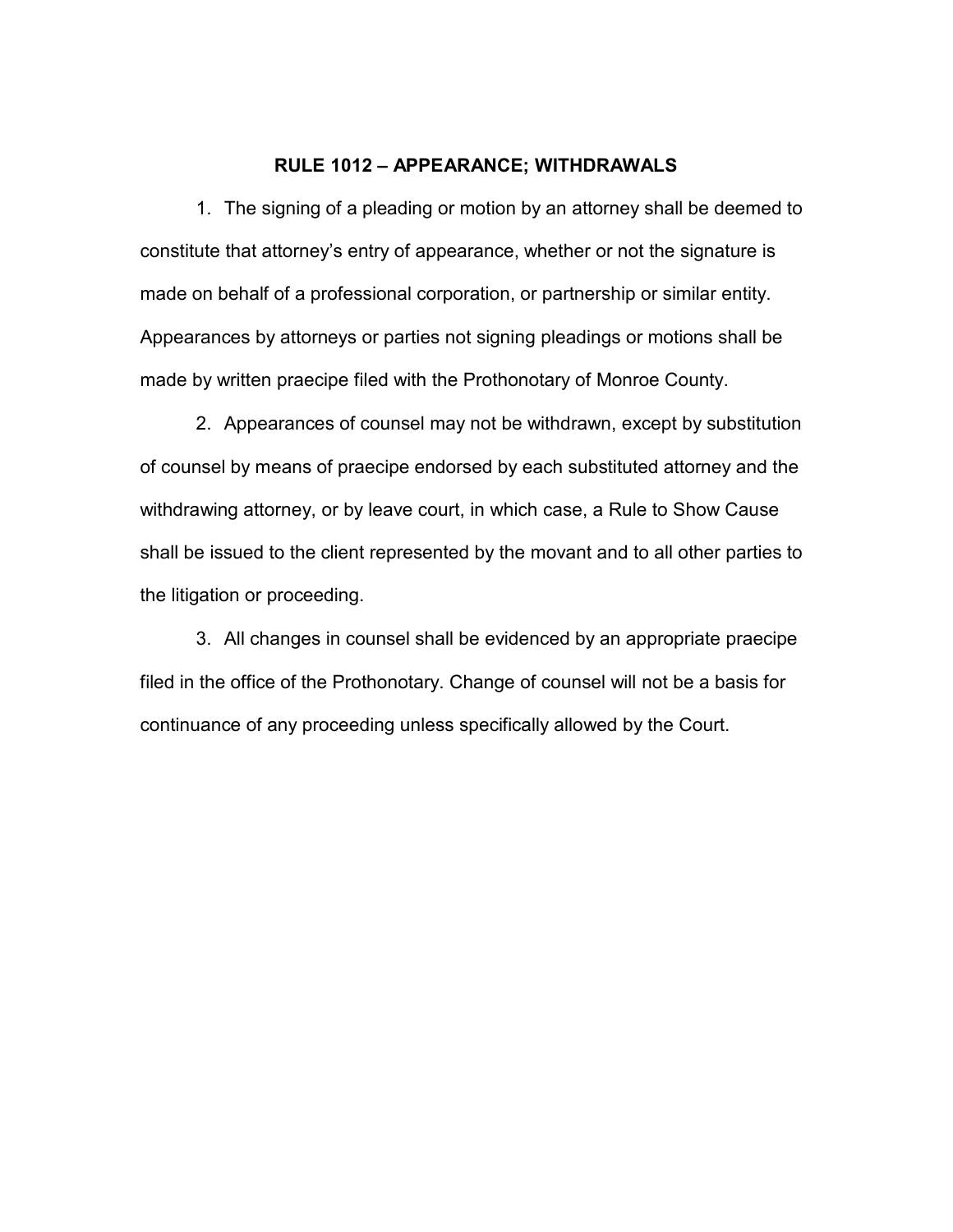## **RULE 1018.1 – NOTICE TO DEFEND**

The name, address and telephone number of the organization to be set forth in the Notice To Defend required by Pa.R.C.P. 1018(c) and in any similar notice required by the Pennsylvania Rules of Civil Procedure shall be:

> MONROE COUNTY BAR ASSOCIATION FIND A LAWYER PROGRAM 913 MAIN STREET STROUDSBURG, PENNSYLVANIA 18360 Telephone (570) 424-7288 Fax (570) 424-8234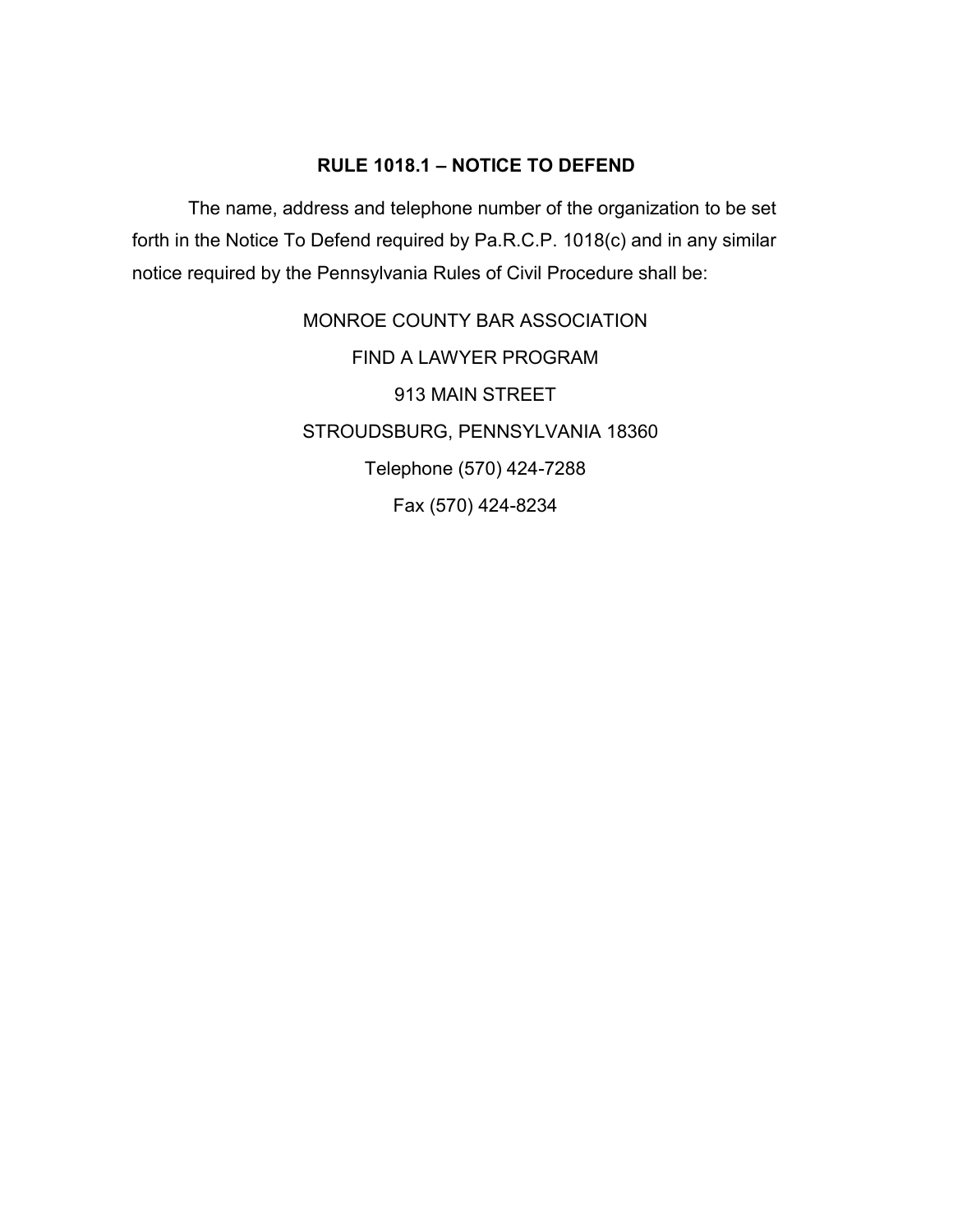# **RULE 1019 – PLEADING OF STATUTES, ORDINANCES, REGULATIONS AND RULES**

When any right, claim or defense is asserted to be founded upon a specific statute of this or another jurisdiction or upon an ordinance, governmental regulation or rule of court, the first pleading in which such right, claim or defense is asserted shall cite, for the information of the Court, the statute, ordinance, regulation or rule so relied upon.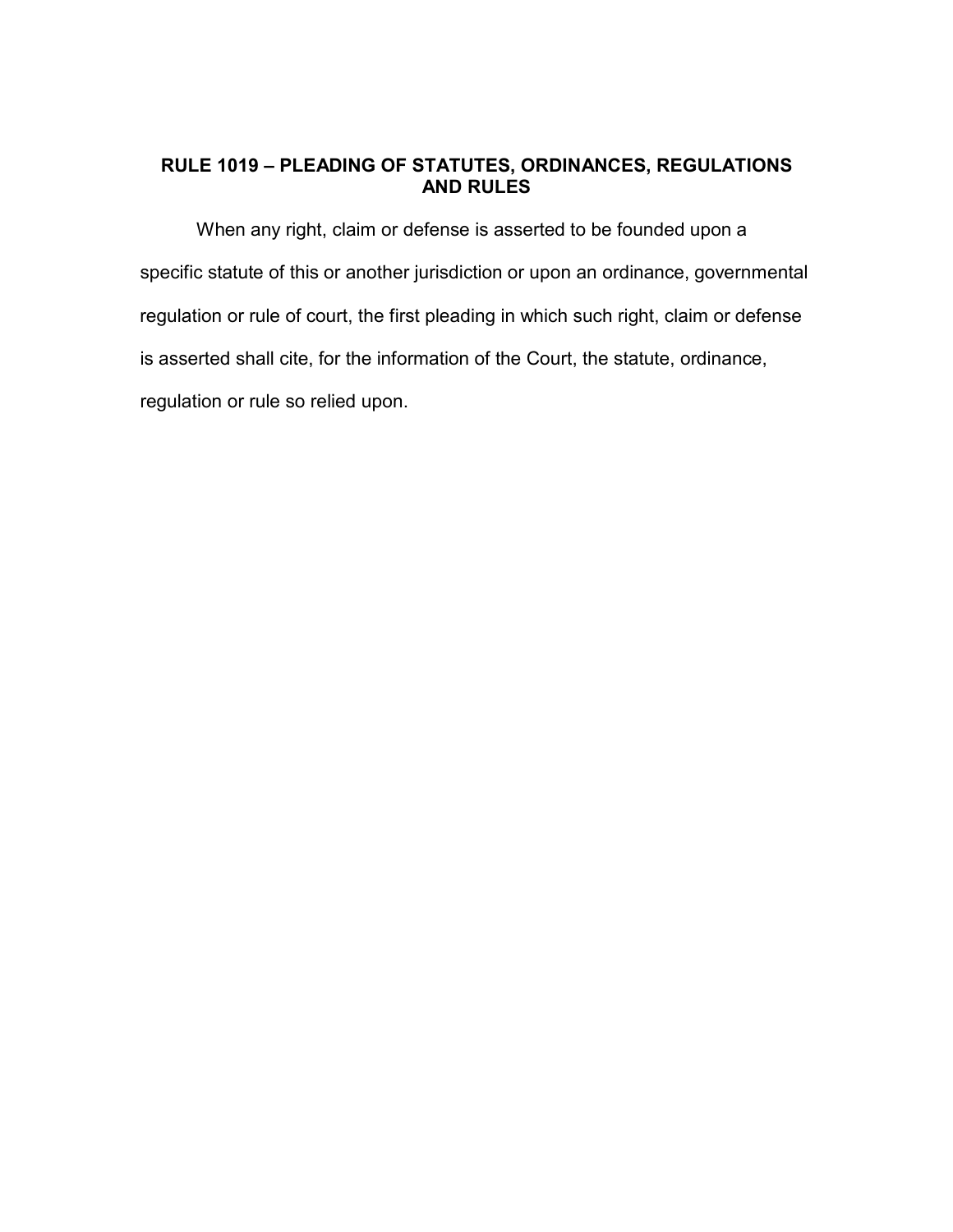**RULE 1021 – MONEY DAMAGES. – rescinded, effective March 7, 2016**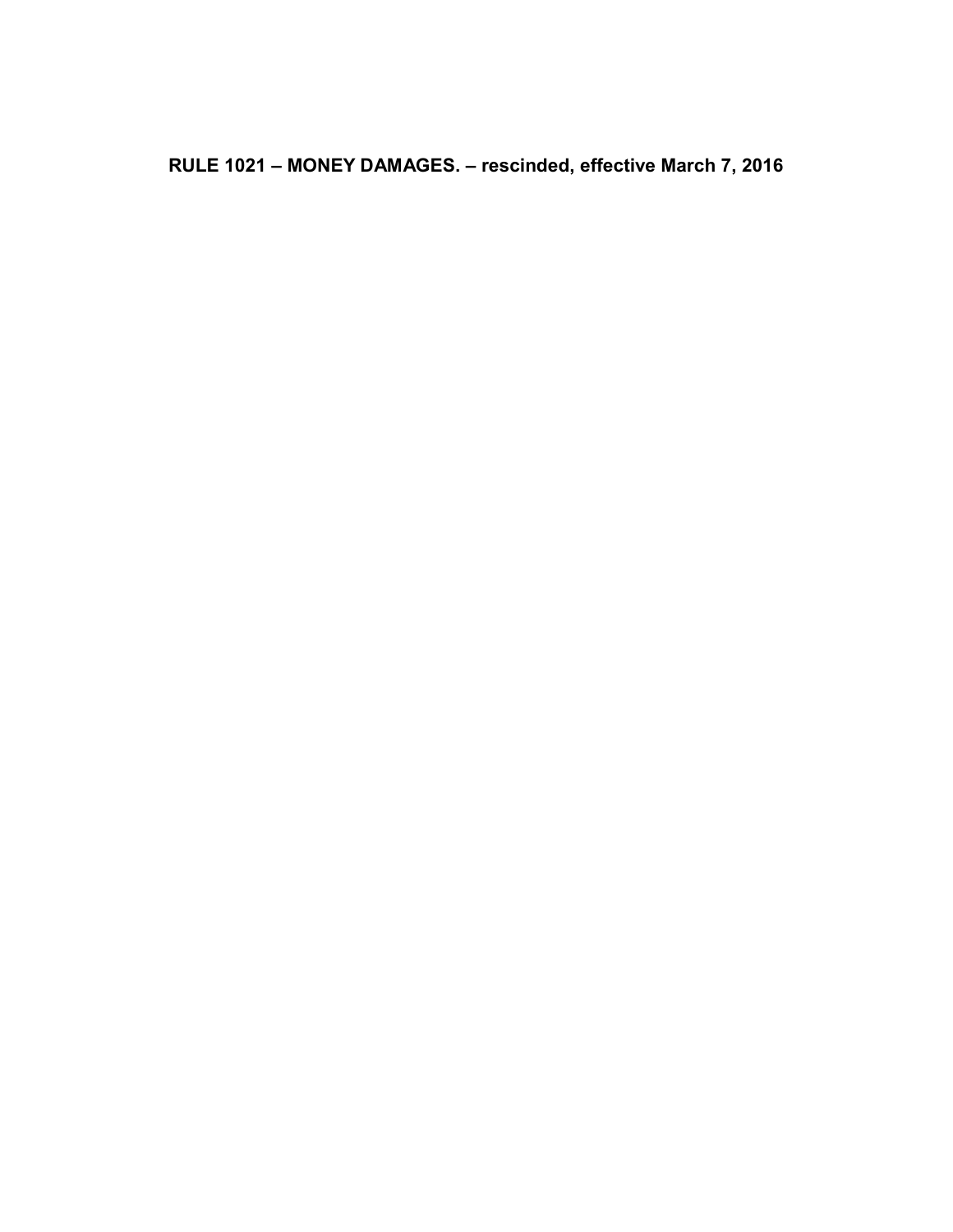## **RULE 1025 – ENDORSEMENT – CHANGE OF ADDRESS**

- (a) Praecipe. Any party may file with the Prothonotary a praecipe, which shall be noted upon the appearance docket and form part of the record in the case, setting forth a new address other than that appearing as an endorsement on a pleading theretofore filed.
- (b) Making of Endorsement. No paper shall be filed until it has first been endorsed, showing the title of the paper, the number and term and the name of the parties to the action. If the paper is presented by an attorney it shall be endorsed by him.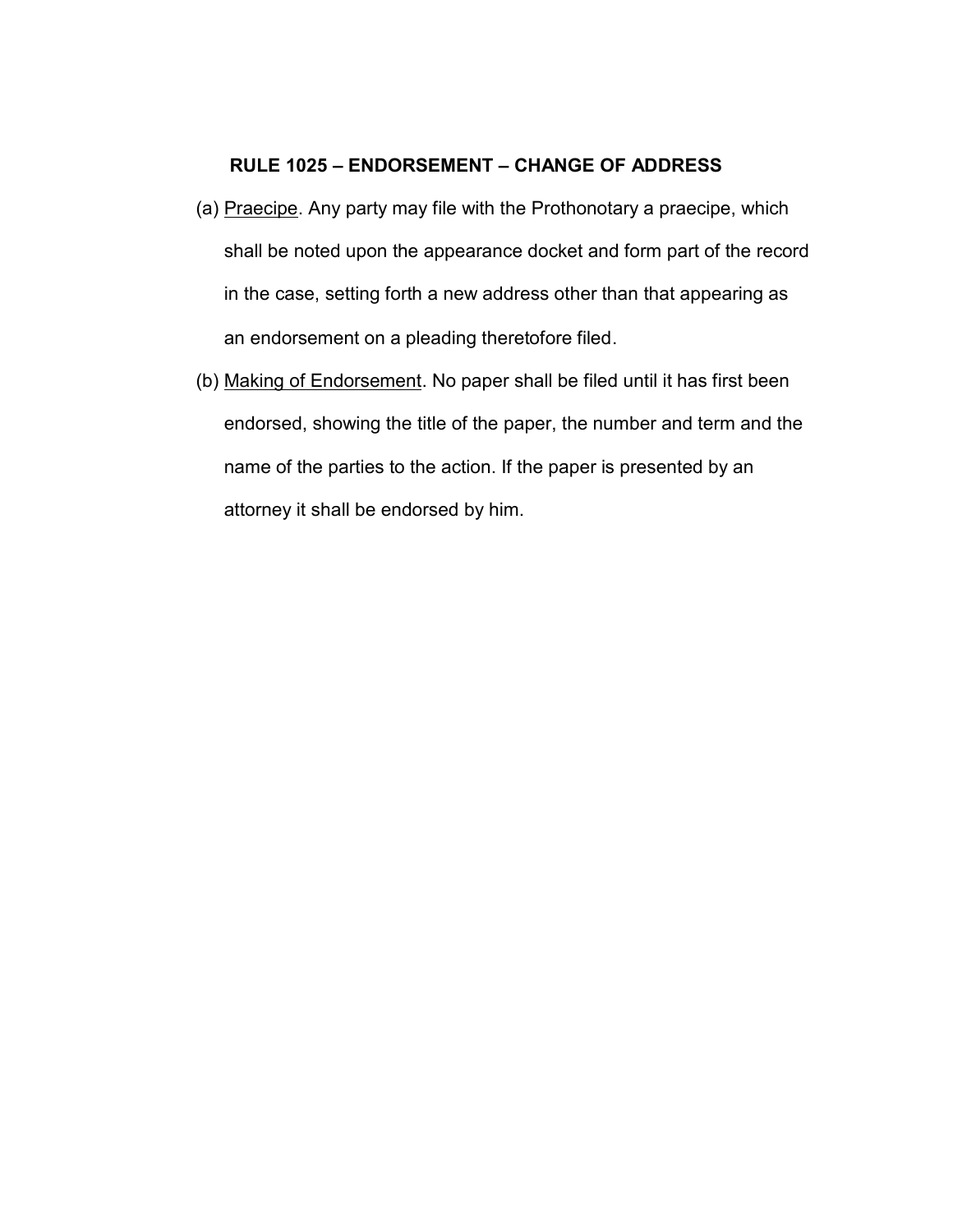# **RULE 1028(c) – PRELIMINARY OBJECTIONS**

 (1) Preliminary objections shall be filed with the Prothonotary. The Court will then schedule the preliminary objections for decision by order. If a party desires argument, that request shall be made by filing a Request for Argument substantially in the form of Monroe County Local Rule 208.3(a)(6) Form B-Request for Argument pursuant to Pa.R.C.P. 211. Any responding party may file a Request for Argument using the same form within ten days of the filing of the application. The judge assigned to the case will decide by order if argument is to occur.

 (2) The parties shall file briefs in accordance with Monroe County Local Rule 210.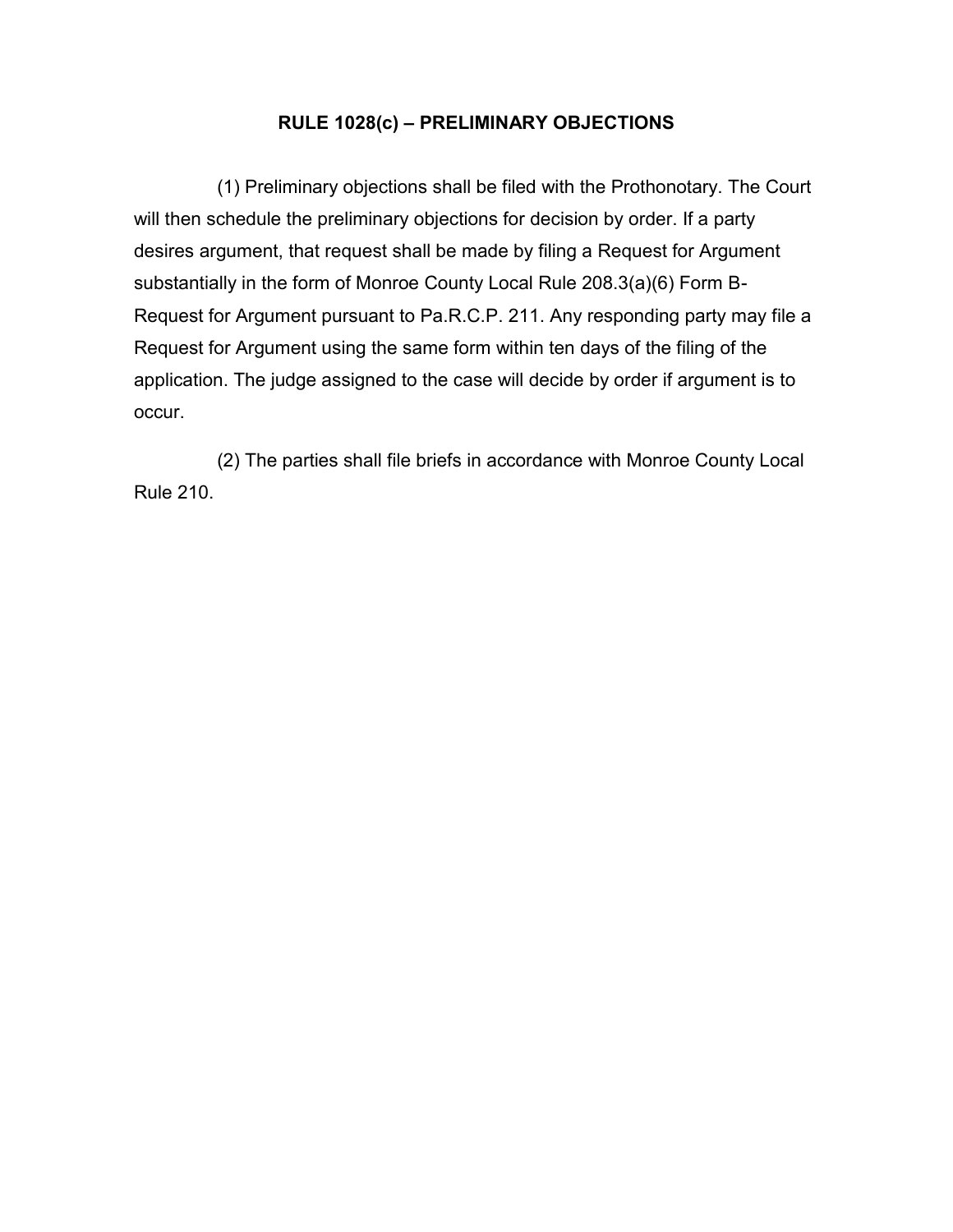**RULE 1029 – ACTION ON BOOK ACCOUNT. – rescinded, effective March 7, 2016. See Pa. Rule of Evidence 1003.**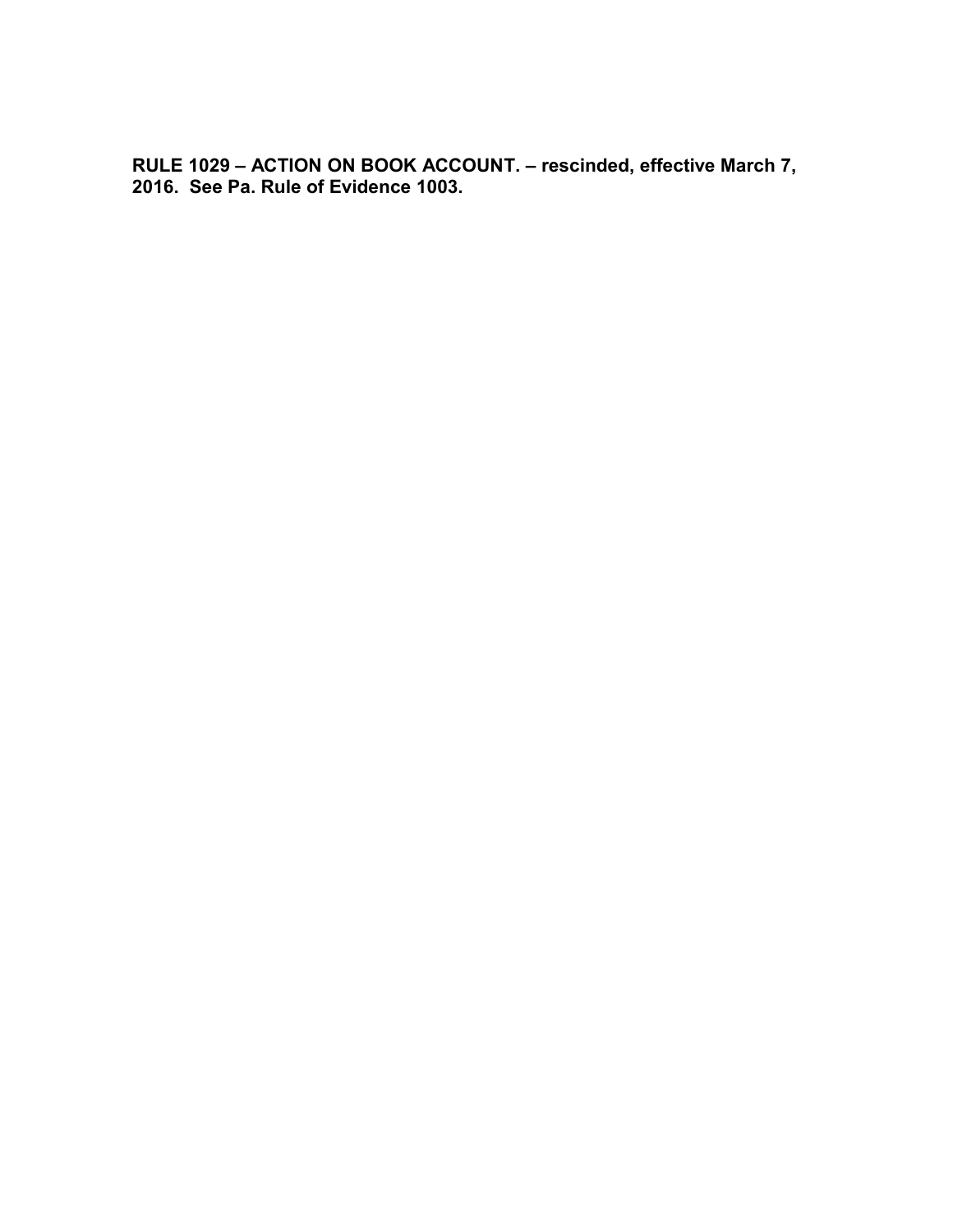## **RULE 1034(a) – MOTION FOR JUDGMENT ON THE PLEADINGS**

(1) A motion for judgment on the pleadings shall be filed with the Prothonotary. The Court will then schedule the motion for decision by order. If a party desires argument, that request shall be made by filing a Request for Argument substantially in the form of Monroe County Local Rule 208.3(a)(6) Form B- Request for Argument pursuant to Pa.R.C.P. 211. Any responding party may file a Request for Argument using the same form within ten days of the filing of the application. The judge assigned to the case will decide by order if argument is to occur.

 (2) The parties shall file briefs in accordance with Monroe County Local Rule 210.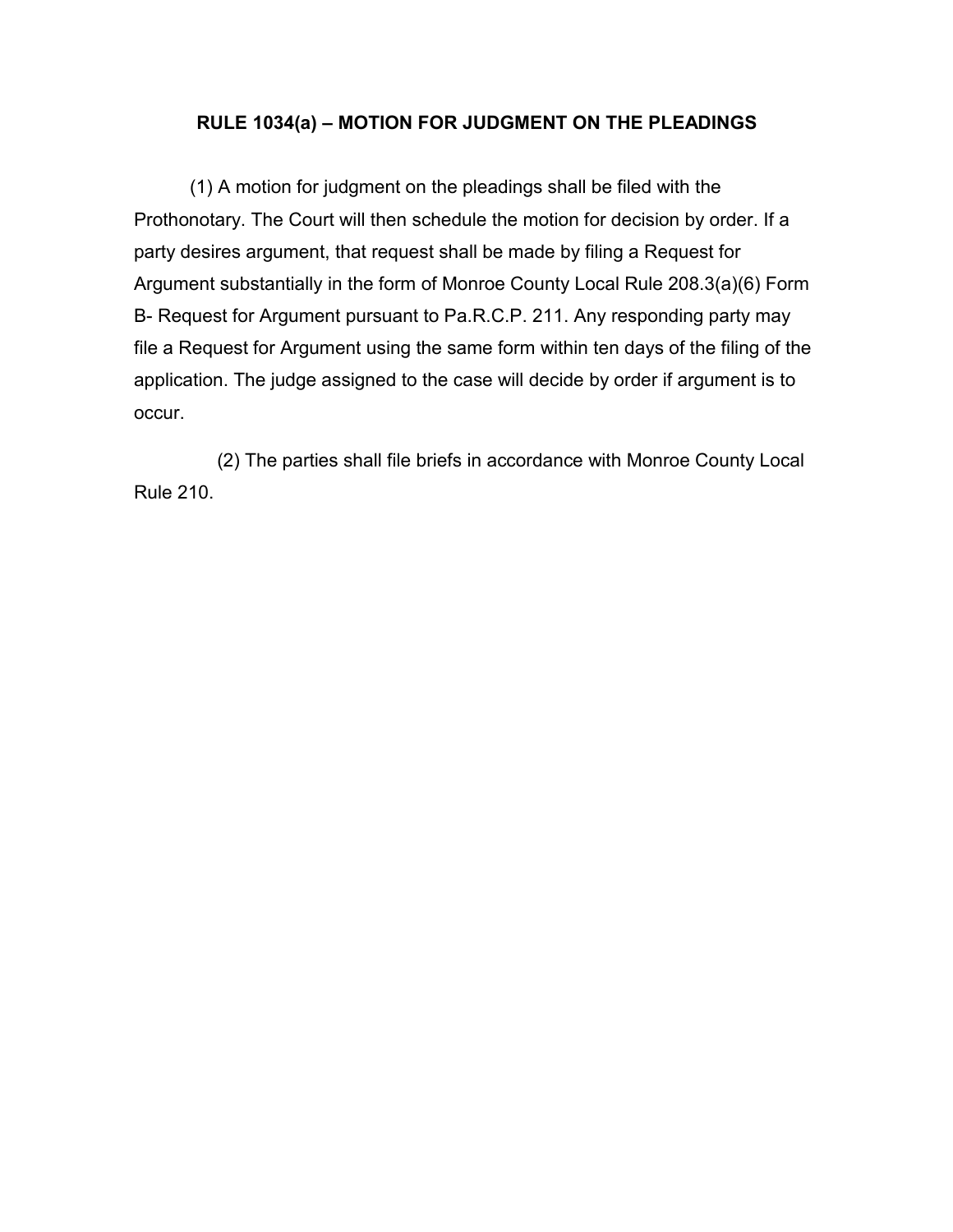#### **RULE 1035.2(a) – MOTION FOR SUMMARY JUDGMENT**

 (1) A motion for summary judgment shall be filed with the Prothonotary. The Court will then schedule the motion for decision by order. If a party desires argument, that request shall be made by filing a Request for Argument substantially in the form of Monroe County Local Rule 208.3(a)(6) Form B-Request for Argument pursuant to Pa.R.C.P. 211. Any responding party may file a Request for Argument using the same form within ten days of the filing of the application. The judge assigned to the case will decide by order if argument is to occur.

 (2) The parties shall file briefs in accordance with Monroe County Local Rule 210.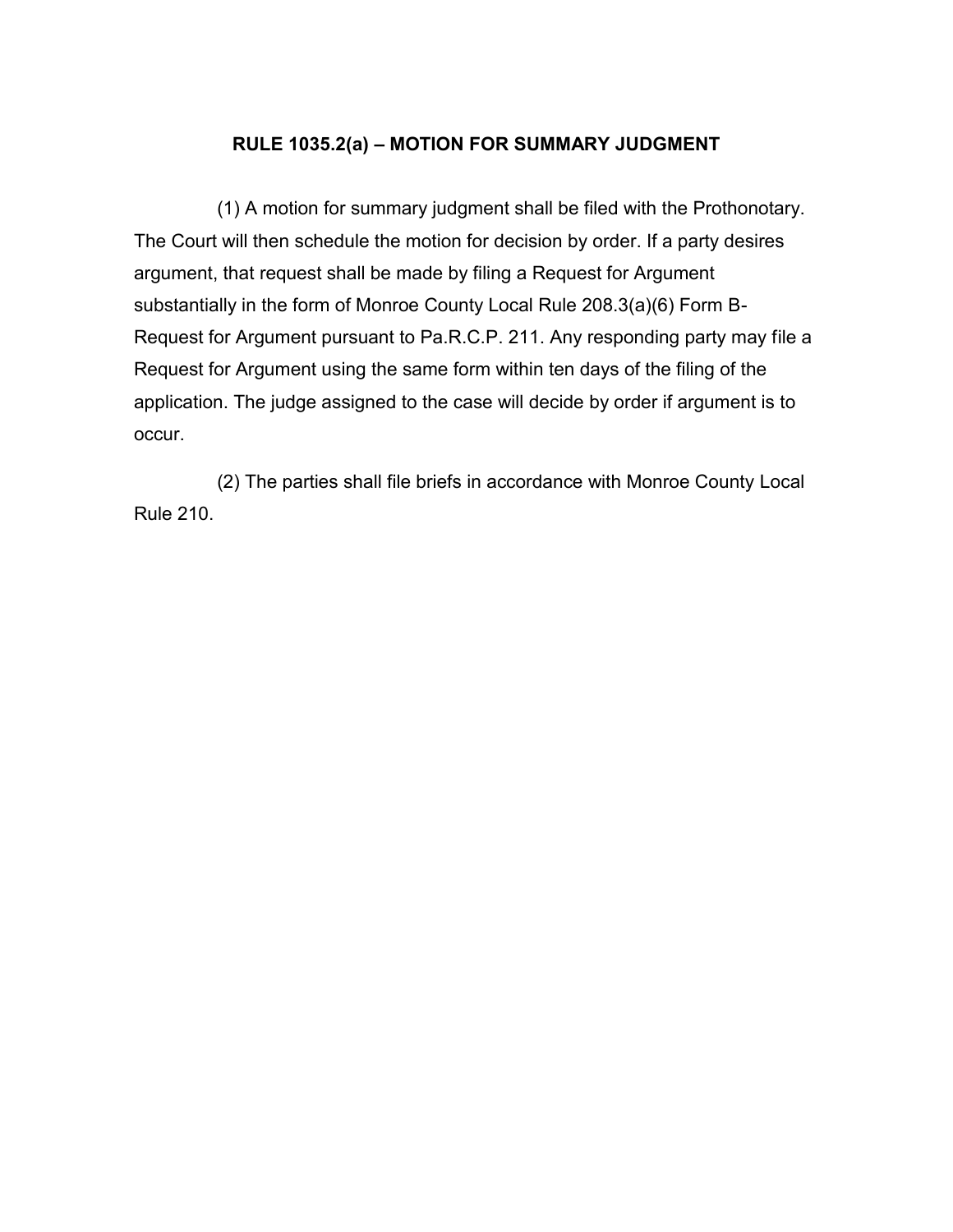**RULE 1037 – OPENING DEFAULT JUDGMENTS. – rescinded, effective March 7, 2016**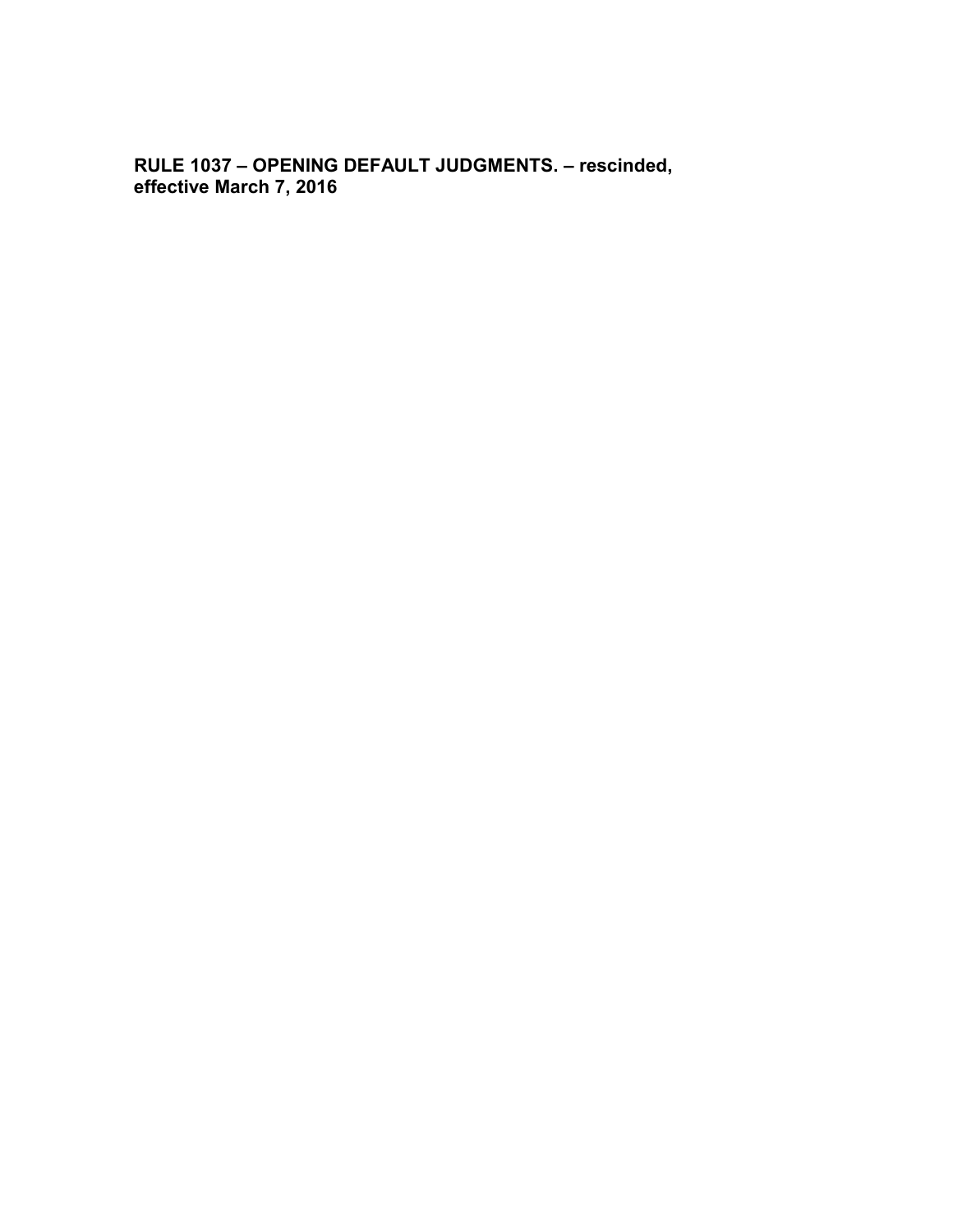**RULE 1051 – COMMENCING ACTION BY PRAECIPE. – Rescinded, effective March 7, 2016. See Pa.R.C.P. 1051, 1054**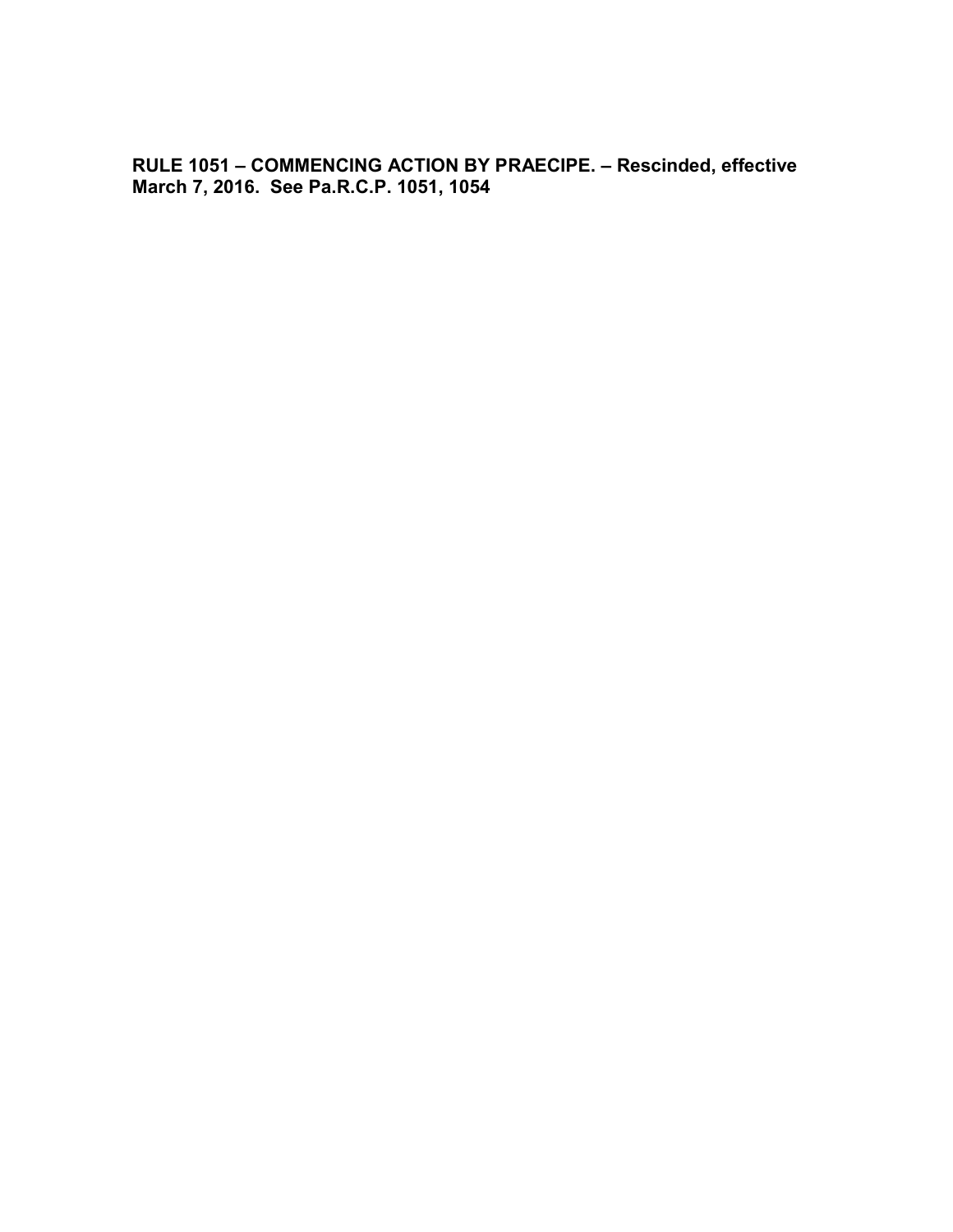#### **Compulsory Arbitration**

#### **RULE 1301 – SCOPE**

1. All civil cases where the amount in controversy (exclusive of interest and costs) shall be Fifty Thousand (\$50,000.00) Dollars or less except those involving title to real estate, equity cases, mandamus, quo warranto and mortgage foreclosure, shall first be submitted to a Board of Arbitrators in accordance with Section 7361 of the Judicial Code, 42 Pa.C.S. §7361. The amount in controversy shall be determined from the pleadings or by agreement of counsel. The Court may of its own motion or upon the motion of any parties strike from the trial list and certify for arbitration any case which should have been arbitrated in the first instance.

2. No case shall be scheduled for arbitration until (1) the expiration of 30 days from the most recent service either of (a) the complaint upon an original or an additional defendant; or (b) a counterclaim upon the plaintiff; and (2) unless counsel for the moving party certifies at the time of filing of Praecipe for the trial list that:

- a. All preliminary objections have been finally determined;
- b. Counsel for the moving party has completed all discovery and knows of no pending discovery on the part of opposing counsel which will delay hearing;

c. The moving party and witnesses are available and ready to proceed to hearing;

3. Form: A case shall be listed for arbitration by filing a Praecipe in the form attached to this rule.

4. Notice: Notice of the date, time and place of arbitration shall be provided to counsel for the parties or if unrepresented, to the party directly by the Court Administrator, and shall include the following provision pursuant to Pa. R.C.P. 1303(a)(2):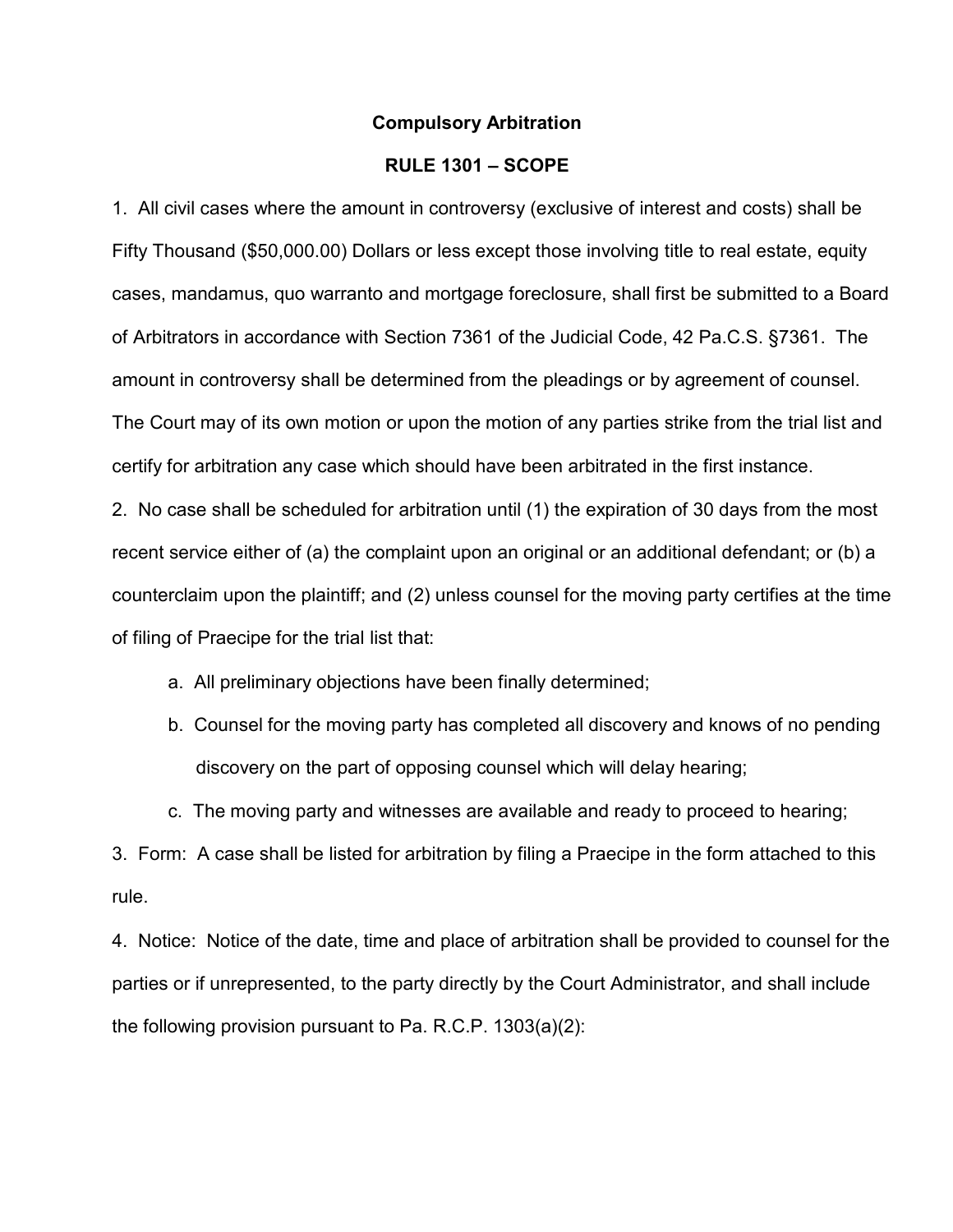**"This matter will be heard by a board of arbitrators at the time, date and place specified but, if one or more of the parties is not present at the hearing, the matter may be heard at the same time and date before a judge of the court without the absent party or parties. There is no right to a trial de novo on appeal from a decision entered by a judge."**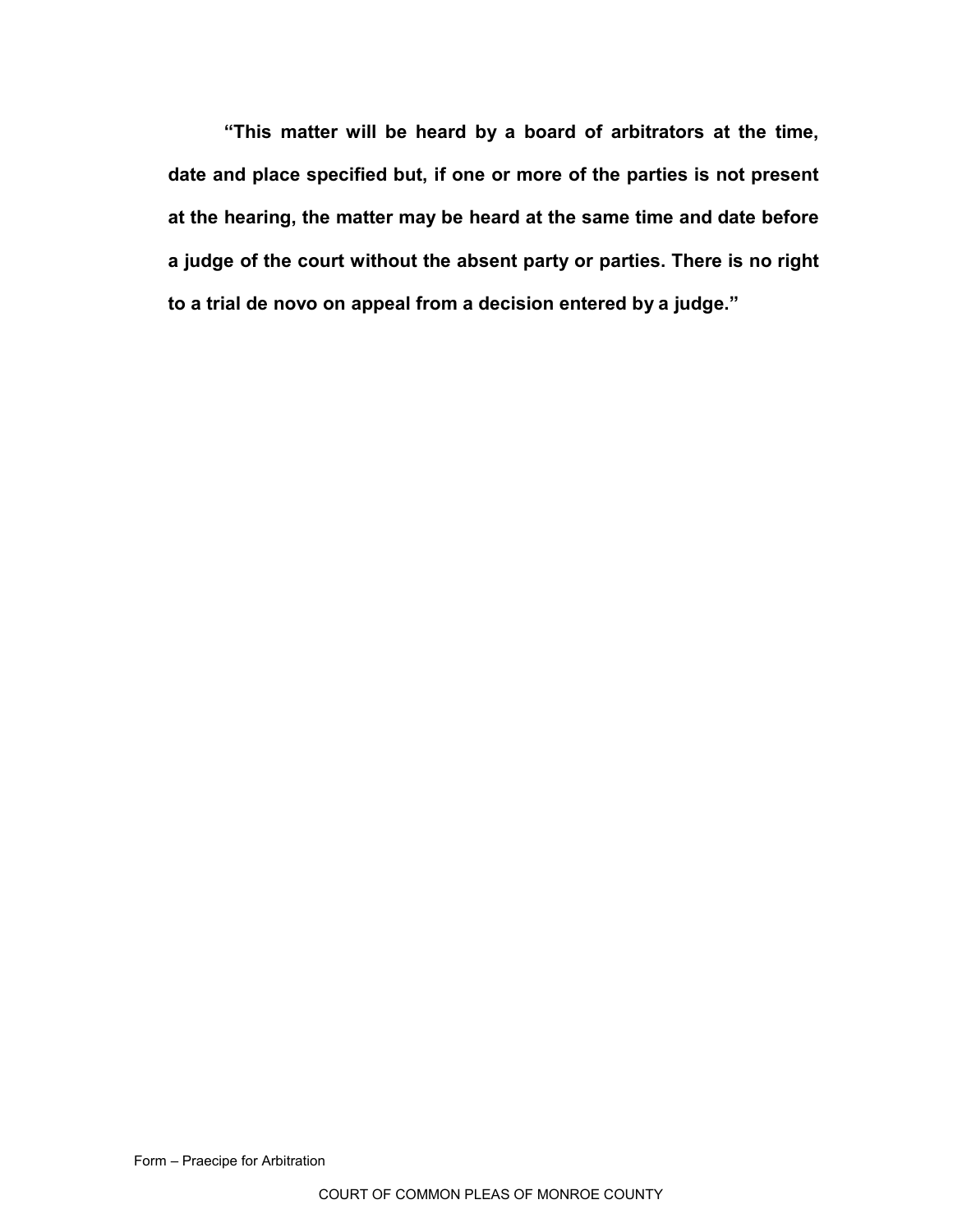#### FORTY-THIRD JUDICIAL DISTRICT

#### COMMONWEALTH OF PENNSYLVANIA

|                                                                                                                                                                                                                                             | NO:                                                                                                                                                                                                                          |
|---------------------------------------------------------------------------------------------------------------------------------------------------------------------------------------------------------------------------------------------|------------------------------------------------------------------------------------------------------------------------------------------------------------------------------------------------------------------------------|
| VS.                                                                                                                                                                                                                                         | PRAECIPE FOR ARBITRATION<br>43 J.D.R.C.P. 1301                                                                                                                                                                               |
| TO THE PROTHONOTARY OF SAID COURT:<br>Appoint arbitrators in the above case<br>() Amount in controversy is \$50,000 or less.<br>() The case has been at issue more than thirty days.<br>() Order of the Court.                              | ARBITRATION NO.                                                                                                                                                                                                              |
| () Judgment has been entered Sec Leg. Assessment of Damages only.<br>() Estimated time required for hearing is __________ hours.<br>() There is Companion Case No. __________________.<br>$( )$ Other                                       |                                                                                                                                                                                                                              |
| The case is to be tried by and notices sent to:                                                                                                                                                                                             |                                                                                                                                                                                                                              |
| Attorney(s) for Plaintiff (s) or Pro Se Plaintiff                                                                                                                                                                                           | Attorney(s) for Defendant(s) or Pro Se Defendant                                                                                                                                                                             |
| Address                                                                                                                                                                                                                                     | Address                                                                                                                                                                                                                      |
| Phone Number                                                                                                                                                                                                                                | <b>Phone Number</b>                                                                                                                                                                                                          |
| witnesses are available and ready to proceed.                                                                                                                                                                                               | I CERTIFY that all preliminary objections have been finally determined; that I have completed all discovery and<br>know of no discover on the part of opposing counsel which will delay a hearing; that the moving party and |
| I CERTIFY that a copy of this Praecipe has been provided to the following by the moving party.                                                                                                                                              |                                                                                                                                                                                                                              |
|                                                                                                                                                                                                                                             |                                                                                                                                                                                                                              |
| Dated: <u>with the set of the set of the set of the set of the set of the set of the set of the set of the set of the set of the set of the set of the set of the set of the set of the set of the set of the set of the set of </u><br>.20 | Attorney for the                                                                                                                                                                                                             |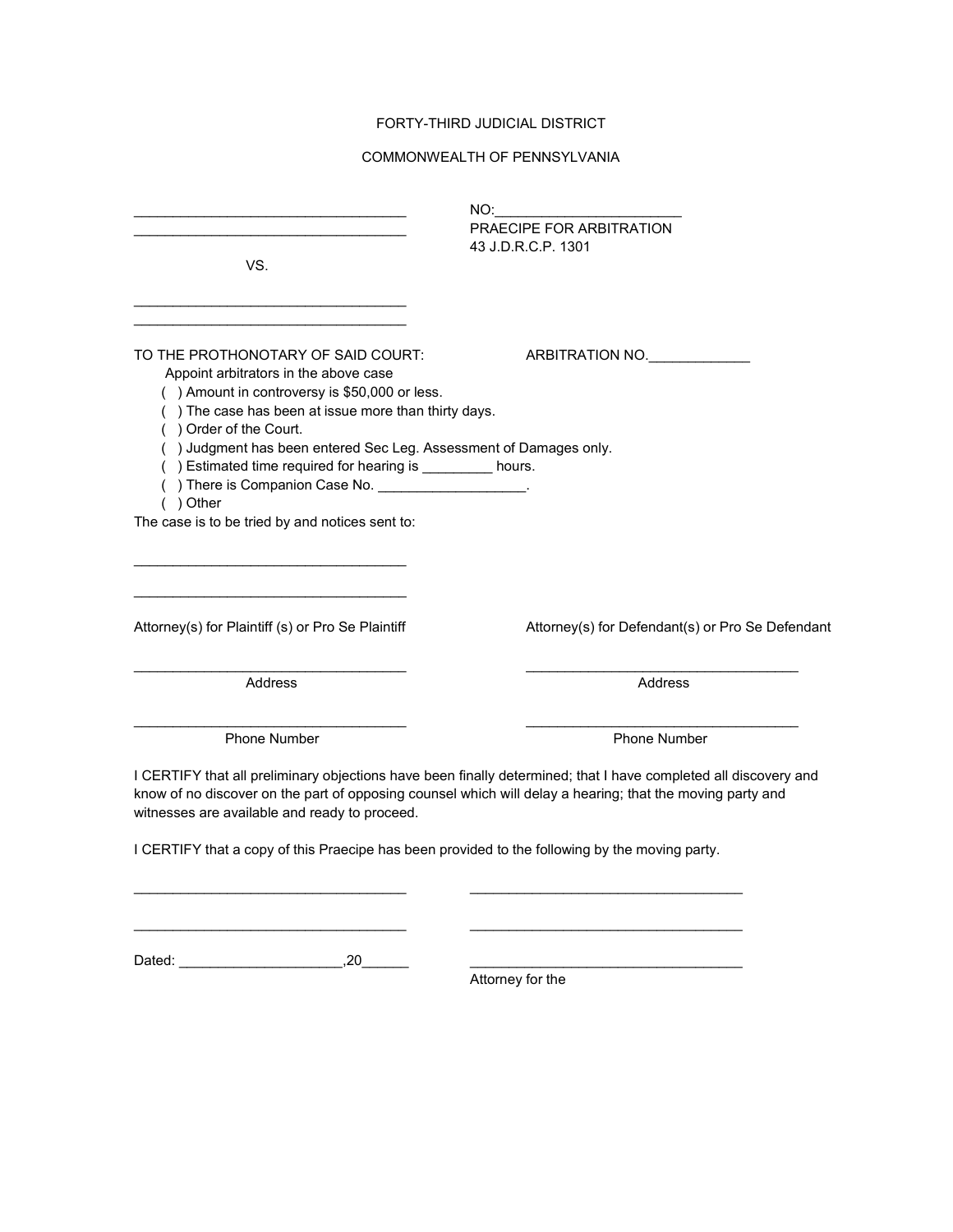#### **RULE 1302 – SELECTION AND COMPENSATION OF ARBITRATORS**

1. The attorneys admitted to the Bar of the Court shall constitute a list of members qualified to act as arbitrators. The Court Administrator shall select from said list three (3) arbitrators for each action; the chairperson shall have been a member of the Bar of this Court for least five (5) years.

2. If any attorney wishes to be replaced as an arbitrator in any particular hearing, the attorney shall request replacement by letter directed to the Court Administrator at least seven (7) days before the scheduled hearing, except where excused by the Court for exigent circumstances. In the event that an attorney, without leave of Court, fails to serve as an arbitrator after having been notified of his appointment by mail by the Court Administrator, the attorney may be subject to sanctions.

3. The Court Administrator shall mail a copy of the notice of appointment to each attorney of record and to each arbitrator appointed. In the event that any party is not represented by an attorney, the Court Administrator shall send such copy to the party at his last known address. The address of the unrepresented party is to be furnished to the Court Administrator when the attorney files the praecipe for arbitration.

4. The President Judge or his designee shall have the power to grant continuances and all applications for continuances shall be in motion form as set forth in Rule 206.1(a) and 208.2(d) and filed at least seven (7) business days prior to the date of the hearing.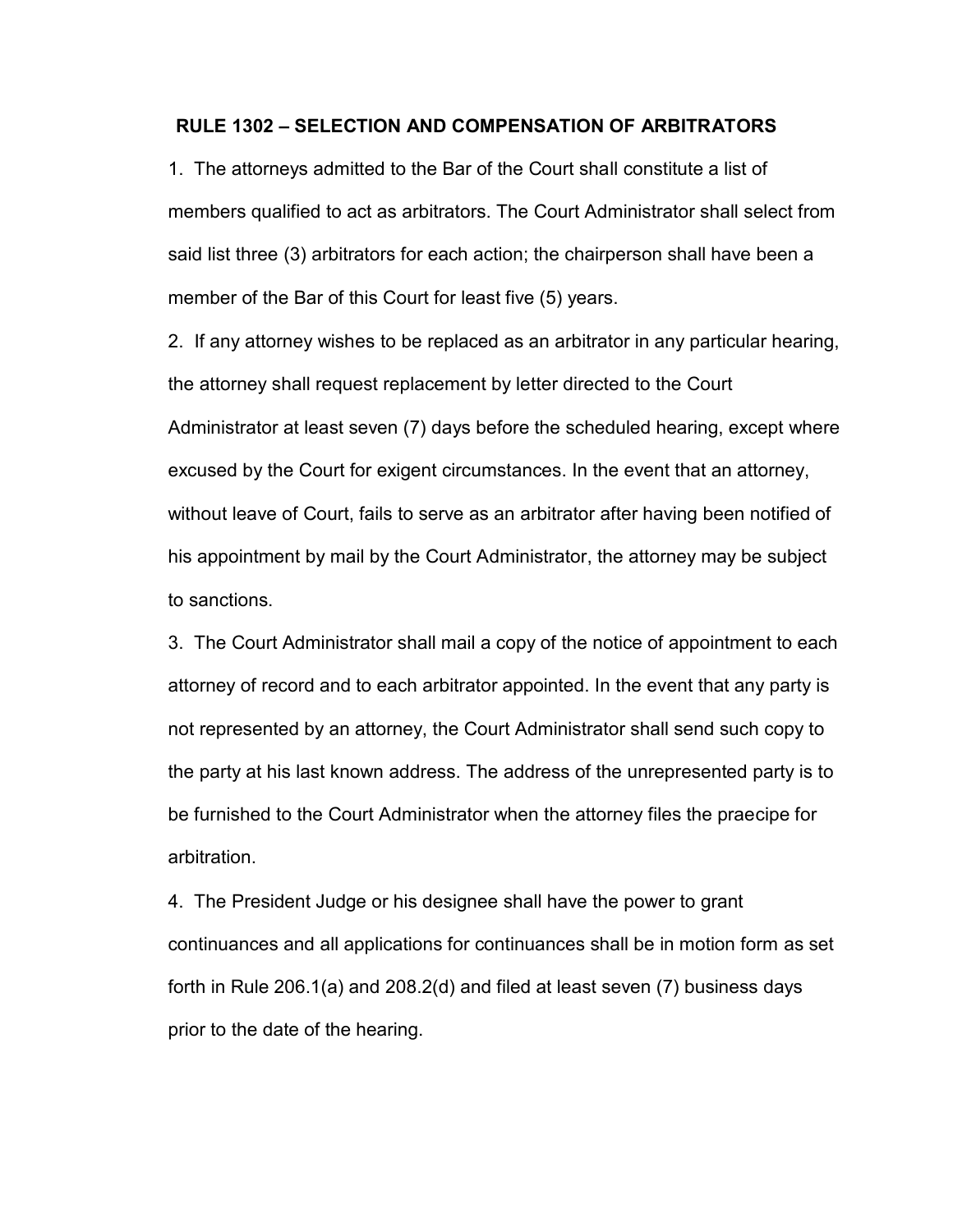5. If a party fails to appear, no default judgment shall be entered. The arbitrators shall proceed to hear the case and enter an appropriate award upon the conclusion of the evidence. The arbitrators shall in all respects comply with Pa.R.C.P. 1303, 1304, 1305, 1306.

6. The compensation for each member of the Board of Arbitrators to be paid by the County shall be established from time to time by the Court. When more than one hearing becomes necessary, additional amounts may be allowed at the discretion of the Court upon petition by the Chairperson on behalf of the Board. If there is concurrence, the motion shall include a certification that all participants are in concurrence with the motion and shall set forth a hearing date mutually agreed upon by counsel, the parties and the arbitrators.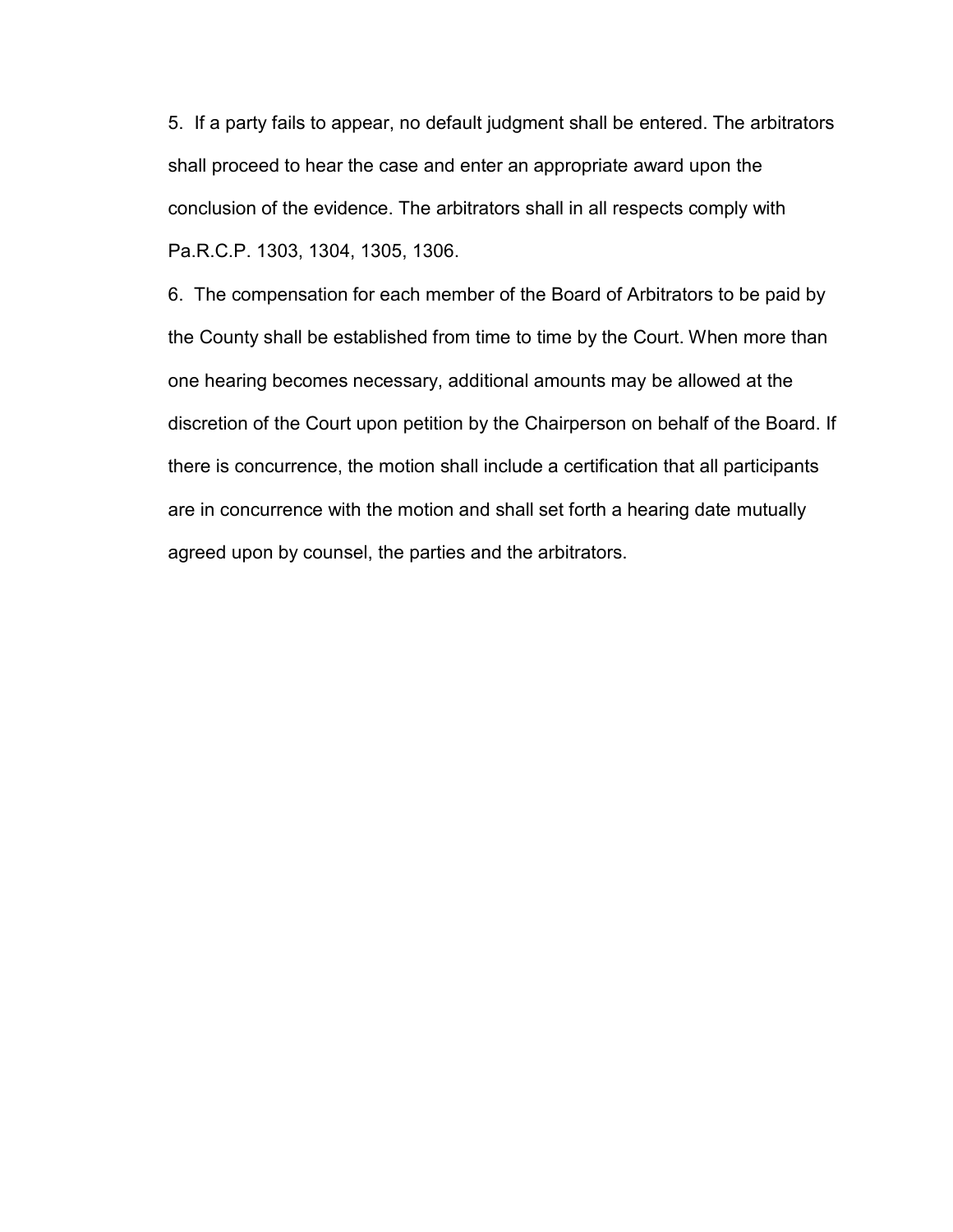# **COURT OF COMMON PLEAS OF MONROE COUNTY FORTY-THIRD JUDICIAL DISTRICT COMMONWEALTH OF PENNSYLVANIA**

**NO:**  $\mathbf{N}$ 

VS.

#### **OATH OF ARBITRATORS**

| the same to the Prothonotary within twenty days of the date of hearing the same,<br>Sworn to and subscribed before me                                                                                                                  | Arbitrators in the above cause, do hereby swear that we will hear the evidence and allegations to the parties, justly and<br>equitably try all matters in variance submitted to us, determine the matters in controversy, make an award, and transmit |
|----------------------------------------------------------------------------------------------------------------------------------------------------------------------------------------------------------------------------------------|-------------------------------------------------------------------------------------------------------------------------------------------------------------------------------------------------------------------------------------------------------|
| This____________day of______________________                                                                                                                                                                                           | Chairman                                                                                                                                                                                                                                              |
|                                                                                                                                                                                                                                        | Panelist                                                                                                                                                                                                                                              |
|                                                                                                                                                                                                                                        | Panelist                                                                                                                                                                                                                                              |
| Appearing for Defendant<br><u>Letter and the contract of the contract of the contract of the contract of the contract of the contract of the contract of the contract of the contract of the contract of the contract of the contr</u> |                                                                                                                                                                                                                                                       |
|                                                                                                                                                                                                                                        | <b>REPORT AND AWARD OF ARBRITRATORS</b><br>case, after having been duly sworn, and having heard the evidence and allegations of the parties, do award and find for                                                                                    |
|                                                                                                                                                                                                                                        | In the sum of: <u>example and the sum of example and the sum of example and the sum of example and the sum of example and the sum of example and the sum of example and the sum of example and the sum of the sum of the sum of </u>                  |
| Hearing held: <b>Market Community Community</b> Community Community Community Community Community Community Community                                                                                                                  |                                                                                                                                                                                                                                                       |
|                                                                                                                                                                                                                                        |                                                                                                                                                                                                                                                       |

 $\mathcal{L}_\text{max}$  , and the contract of the contract of the contract of the contract of the contract of the contract of the contract of the contract of the contract of the contract of the contract of the contract of the contr

**Chairman** 

\_\_\_\_\_\_\_\_\_\_\_\_\_\_\_\_\_\_\_\_\_\_\_\_\_\_

 $\overline{\phantom{a}}$ 

Panelist

**Panelist**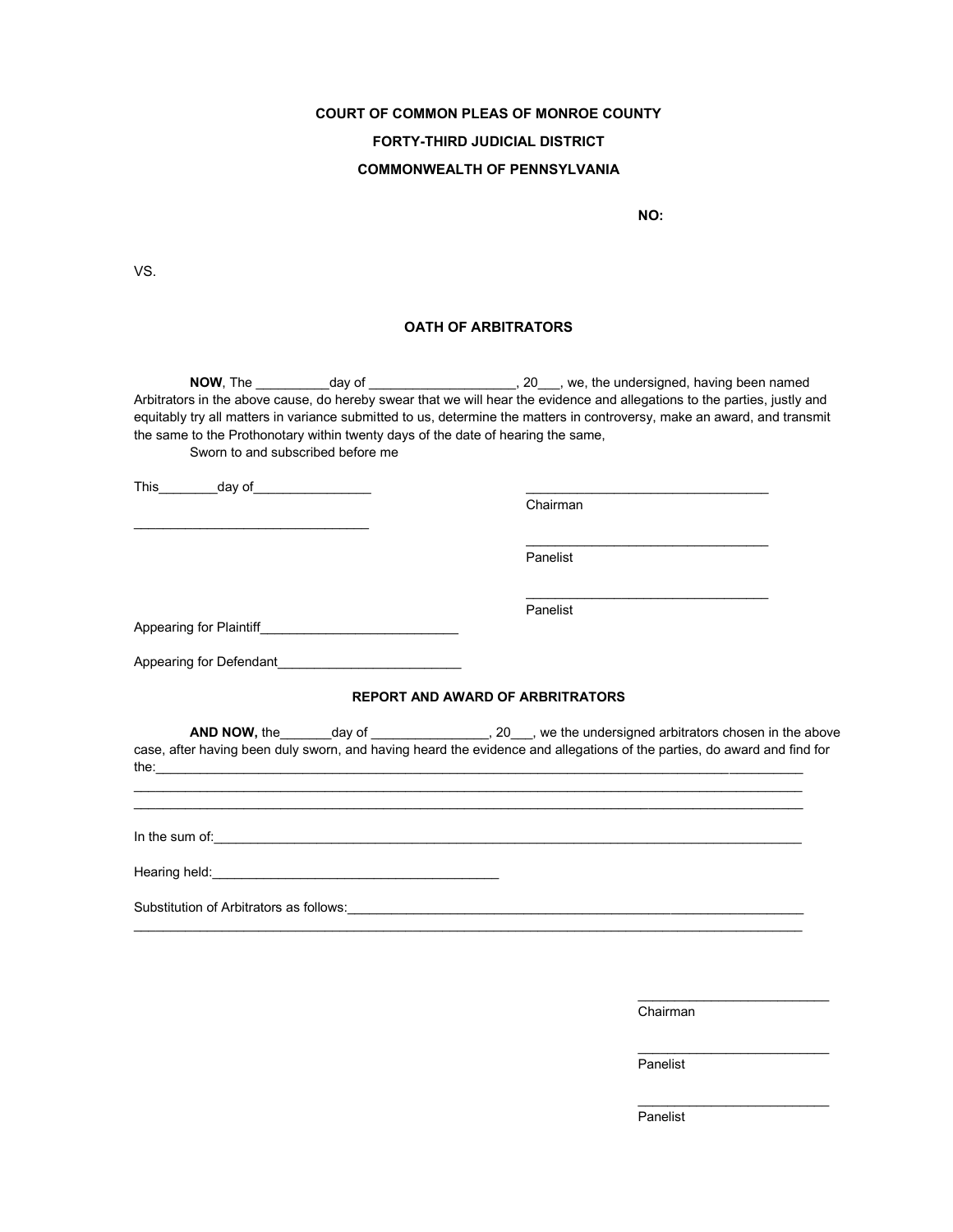# **RULE 1311 – PROCEDURE ON APPEAL. – Rescinded, effective March 7, 2016.**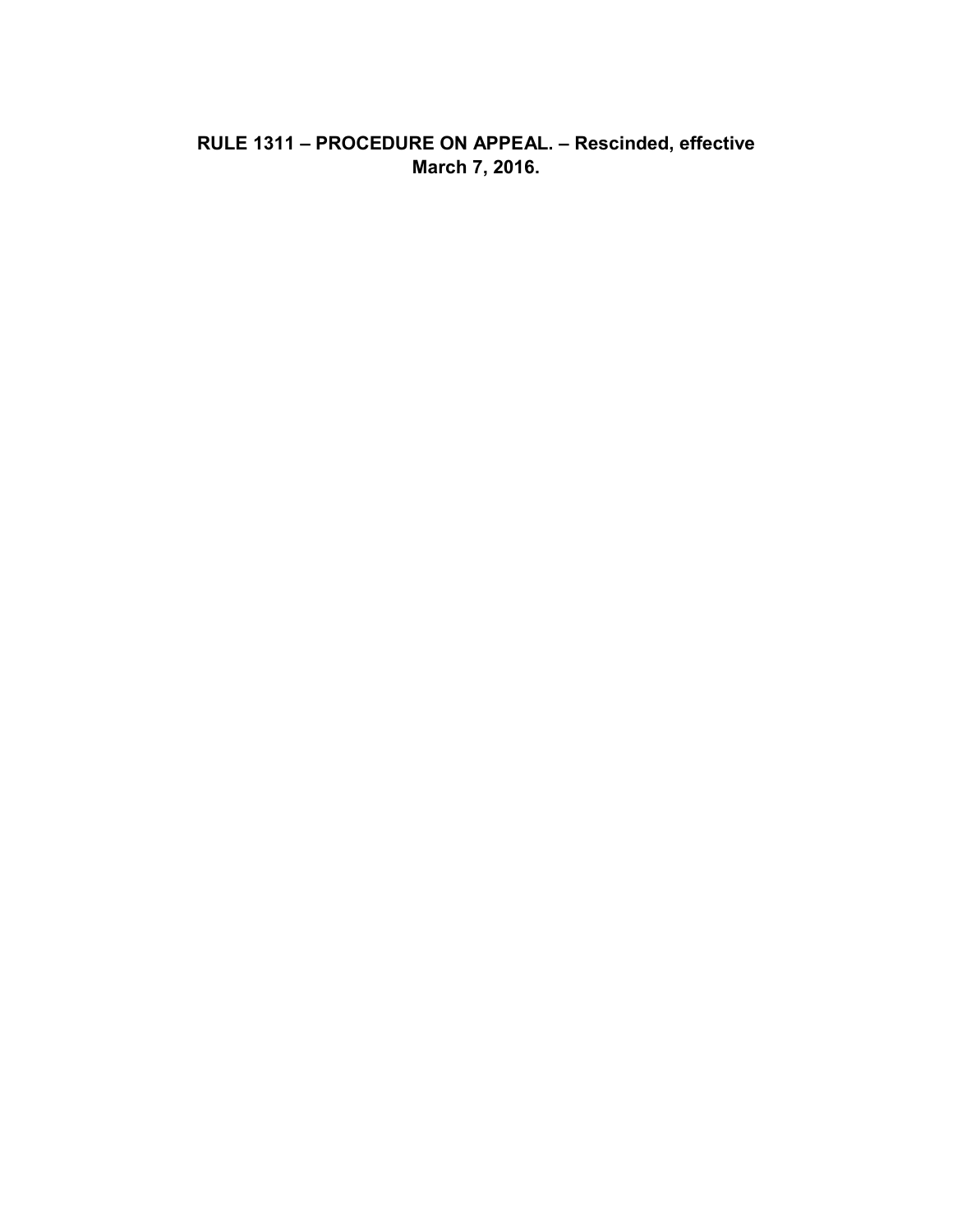#### **Minors as Parties**

#### **RULE 2039 – COMPROMISE SETTLEMENT AND PHYSICIAN'S STATEMENT OF EXTENT OF INJURY. – Rescinded, effective March 7, 2016. See Pa.R.C.P. 2039**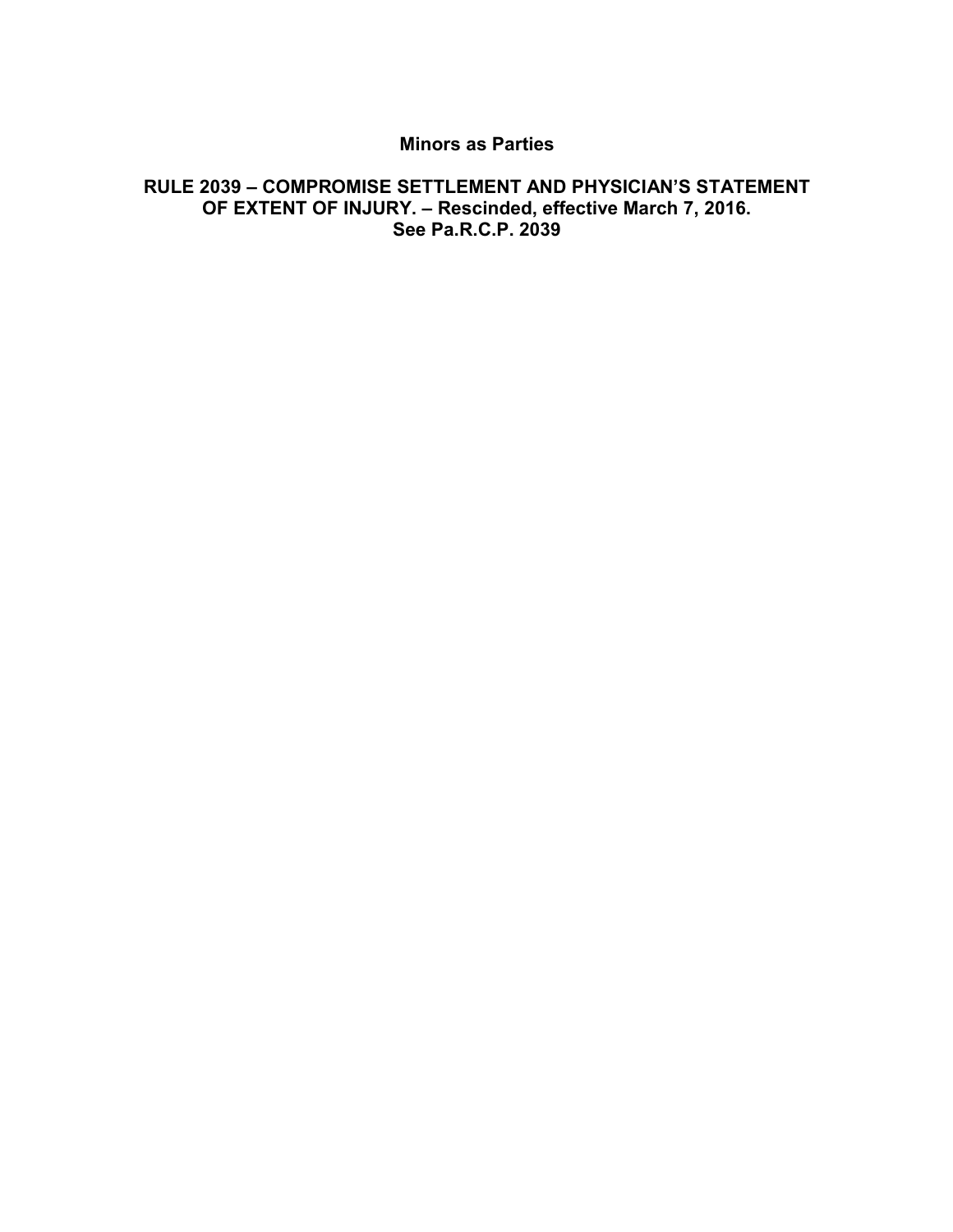# **Incompetents as Parties**

#### **RULE 2064 – COMPROMISE SETTLEMENT AND PHYSICIAN'S STATEMENT OF EXTEND OF INJURY. – RESCINDED, effective date March 7, 2016. See Pa.R.C.P. 2064**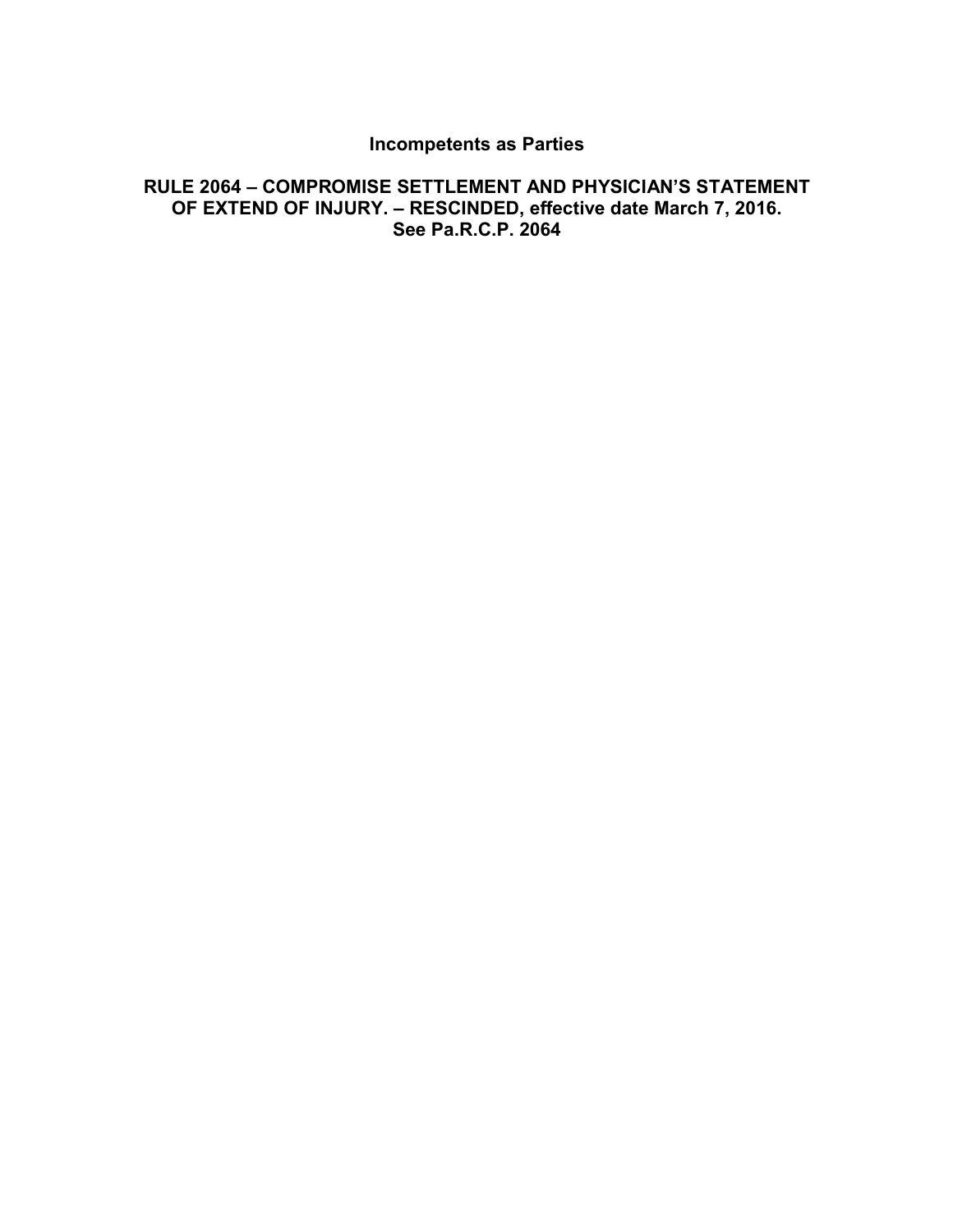#### **Actions for Wrongful Death**

#### **RULE 2206 – SETTLEMENT, COMPROMISE, DISCONTINUANCE AND JUDGMENT NOTICE TO THE DEPARTMENT OF REVENUE CONTENTS OF THE PETITION DEPARTMENT'S RESPONSE**

A. When a petition is presented seeking an order permitting a compromise of a claim, whether in suit or not, by an estate or when a petition is presented pursuant to Pa.R.C.P. 2206, the Court shall set a date for hearing. Petitioner shall provide a copy of the petition and notice of the hearing date to the Office of Chief Counsel, Department of Revenue, Commonwealth of Pennsylvania, at least twenty-one (21) days prior to the hearing date.

- B. Said petition shall contain the following information:
	- 1. the extent, if any, of the decedent's conscious pain and suffering resulting from the incident giving rise to the decedent's claim;
	- 2. a copy of an accident report, if available;
	- 3. the medical expenses incurred resulting from the incident giving rise to the decedent's claim;
	- 4. name, age, relationship to decedent, and the extent of financial dependence upon decedent of wrongful death beneficiaries of decedent;
	- 5. Non-minor decedent's probable future earned income less cost of maintenance discounted to present worth (attach supporting economist's report, if available).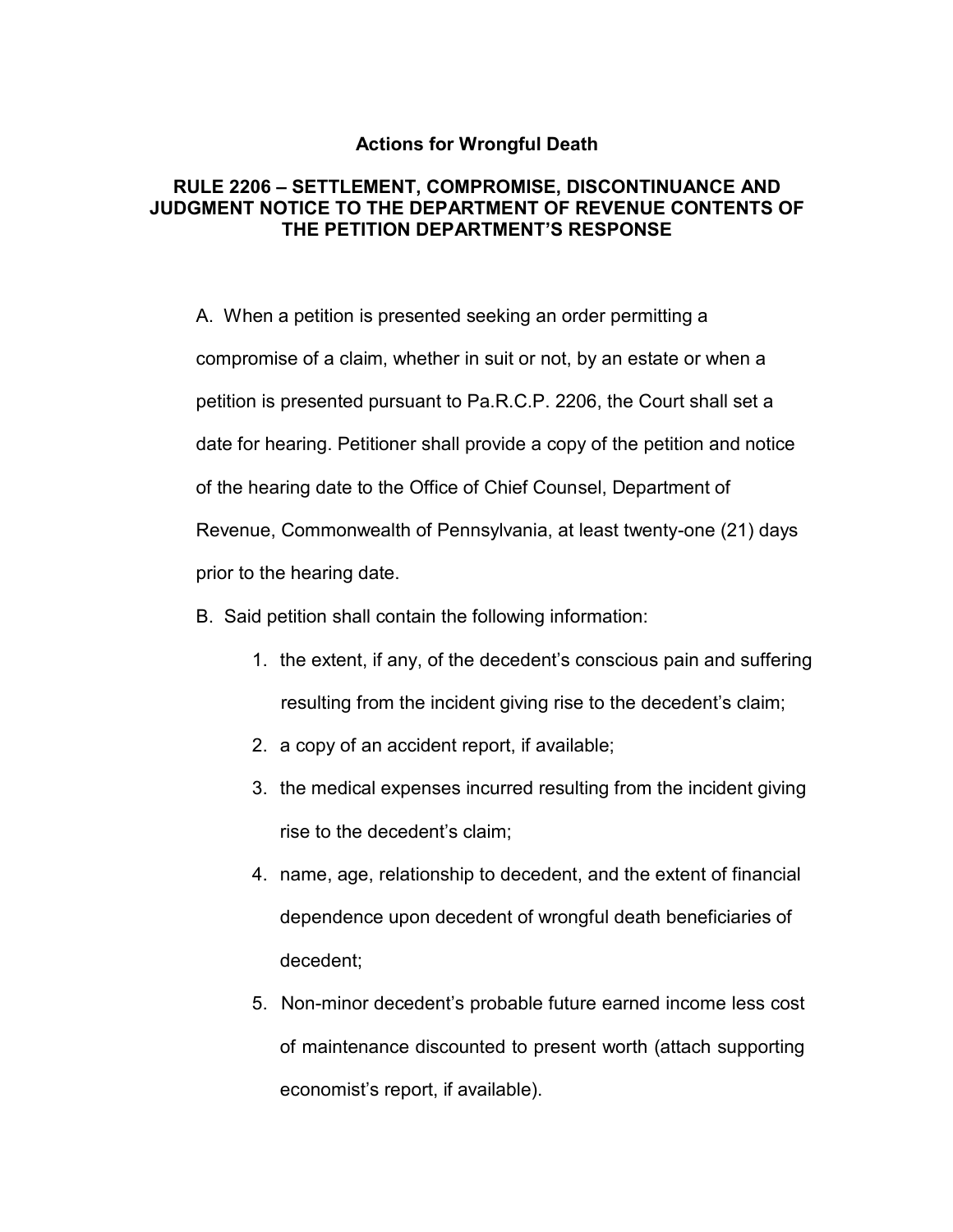C. Counsel for the Department of Revenue shall notify the petitioner's counsel at least seven (7) days prior to the hearing date whether or not the Department agrees with the proposed apportionment.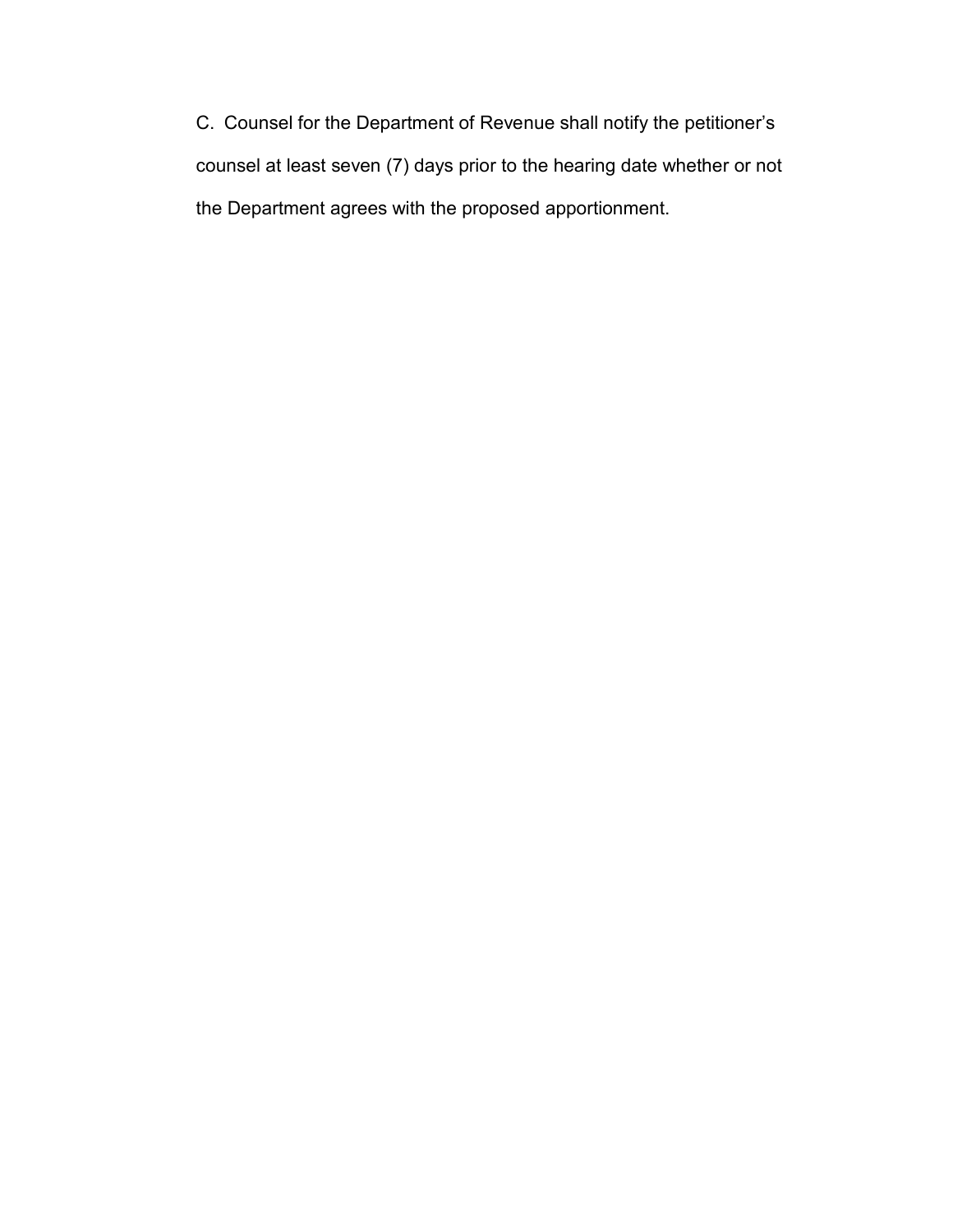# **Substitution of Parties**

### **RULE 2353 – SERVICE BY PUBLICATION**.

– Rescinded, effective March 7, 2016. See Pa.R.C.P. 2353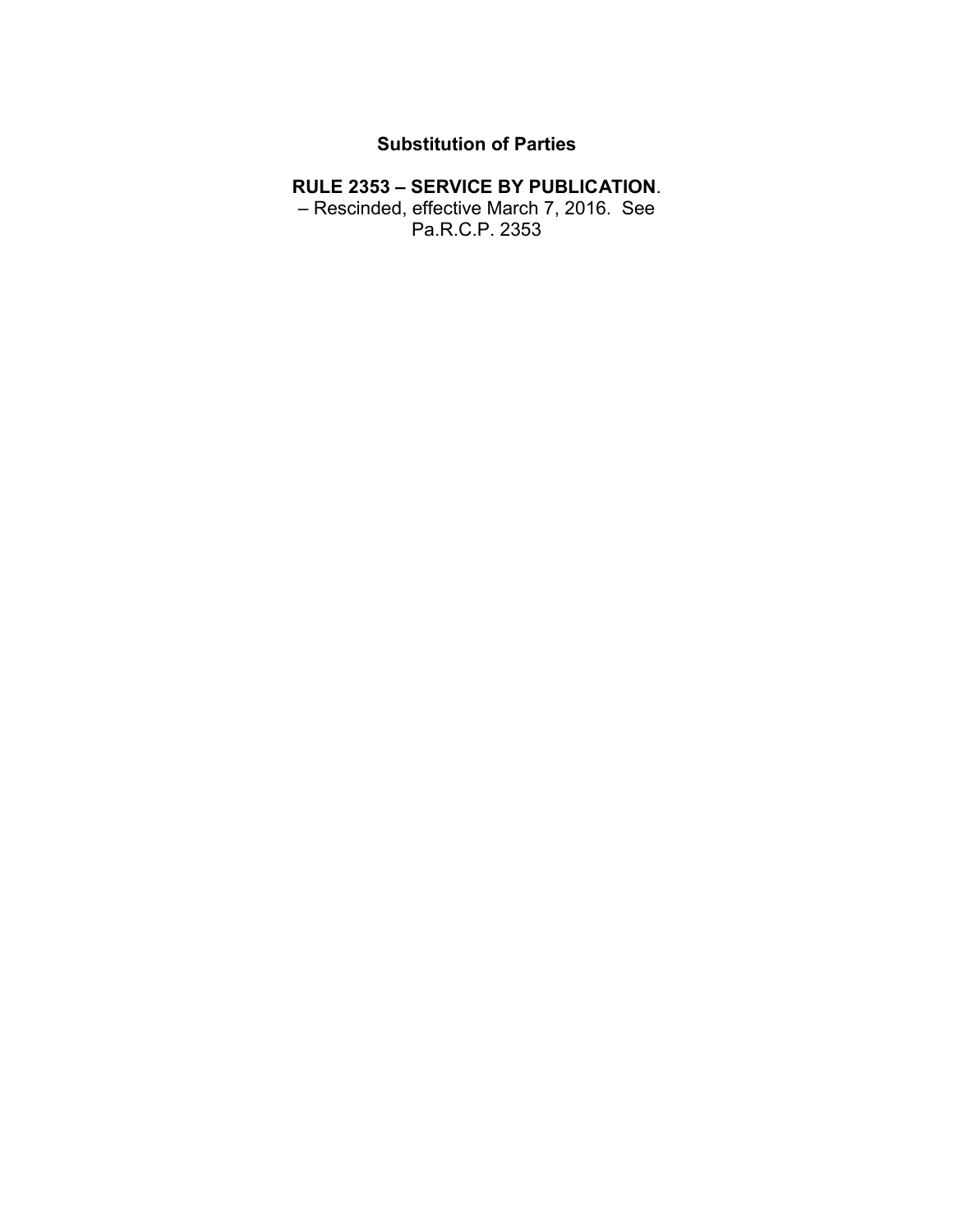# **Confession of Judgment for Money**

#### **RULE 2959 – PROCEDURE FOR PETITION TO OPEN OR STRIKE-OFF JUDGMENT-DEPOSITIONS**. – **Rescinded, effective March 7, 2016. See Pa.R.C.P. 2959.**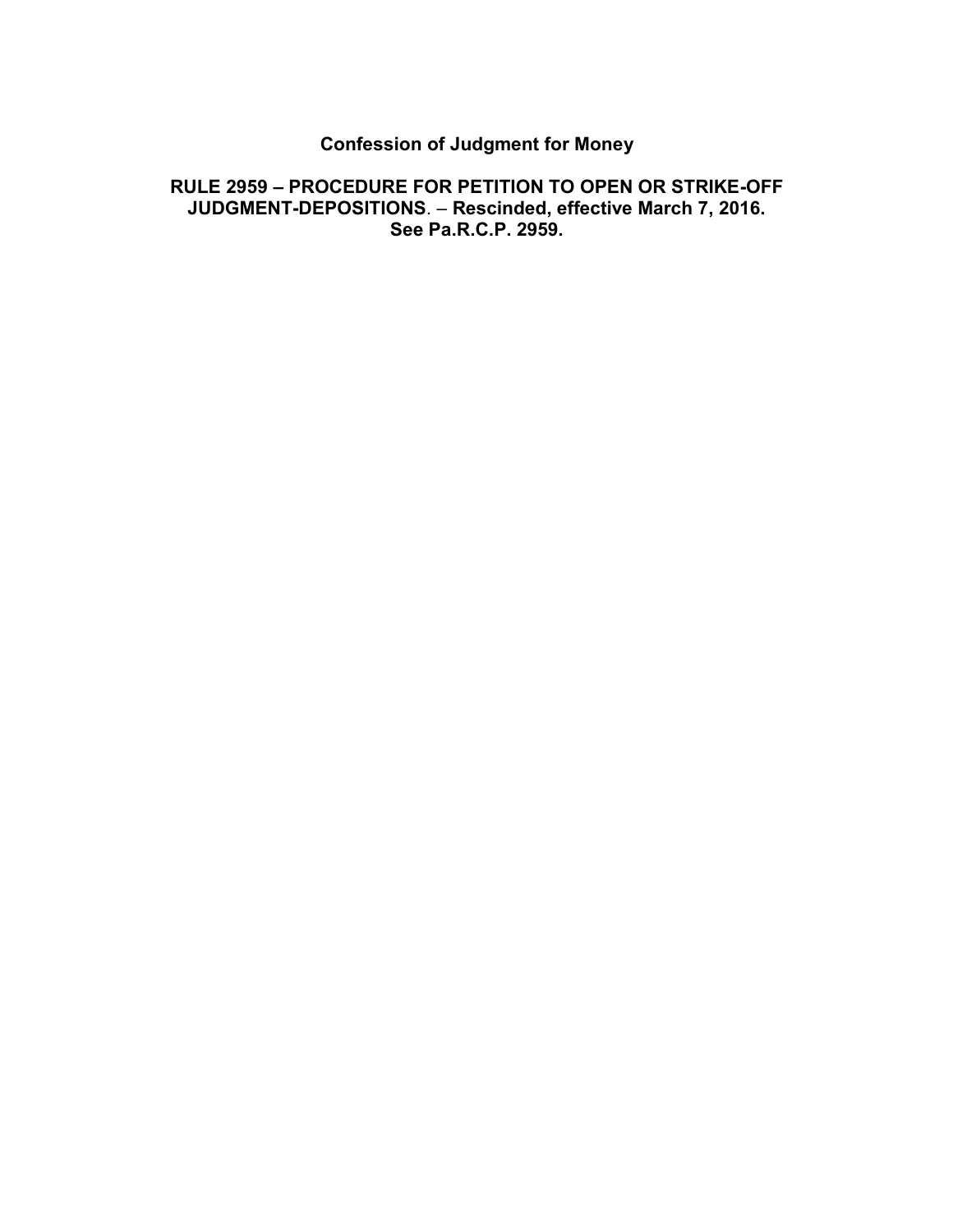# **RULE 3252.b – ORGANIZATION NAMED IN NOTICE OF WRIT OF EXECUTION**

The name address and telephone number of the organization to be set forth in the notice attached to a writ of execution shall be:

# MONROE COUNTY BAR ASSOCIATION FIND A LAWYER PROGRAM 913 MAIN STREET STROUDSBURG, PA 18360 Telephone (570) 424-7288 Fax (570) 424-8234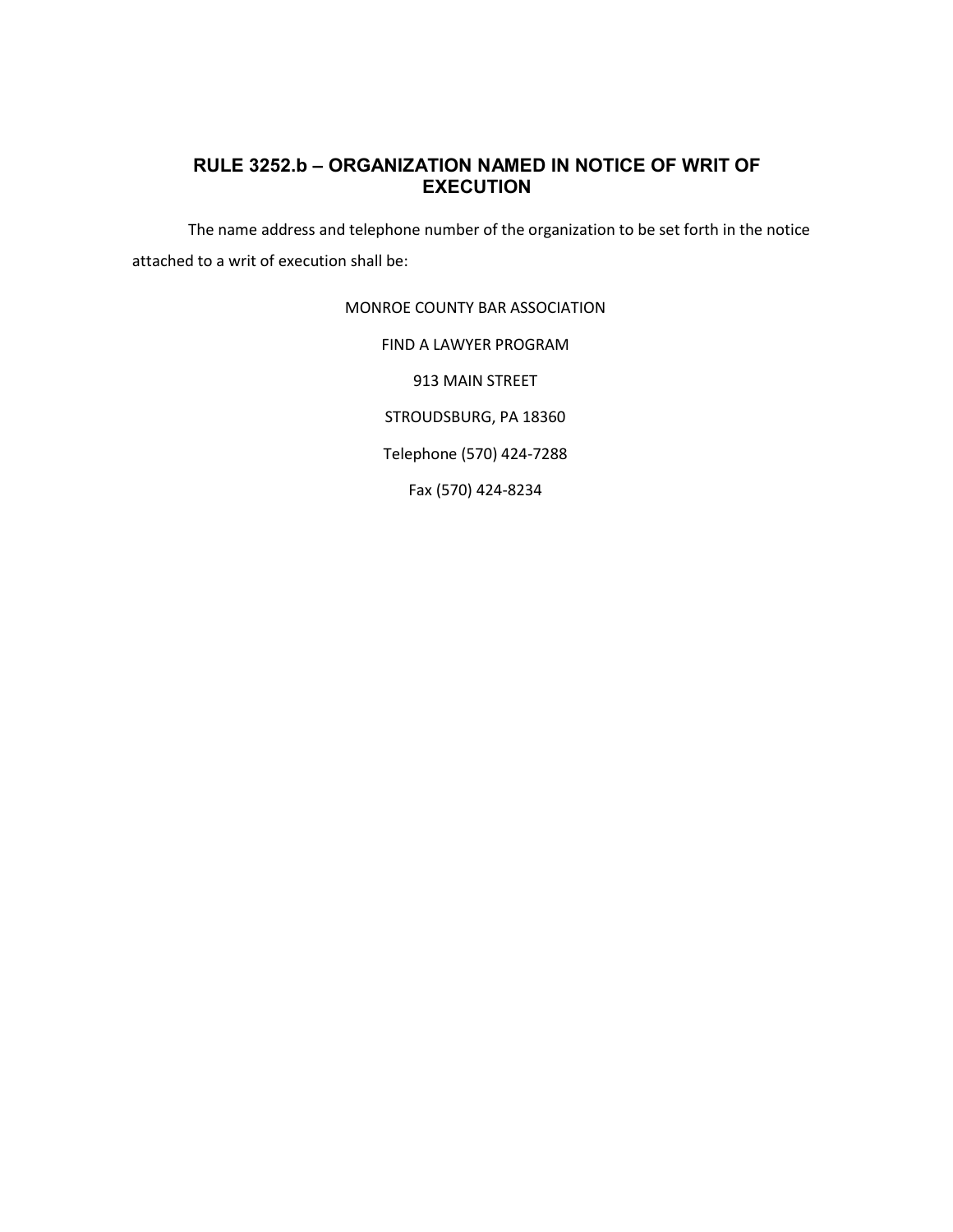# **RULE 4005 – LIMITATION ON NUMBER OF INTERROGATORIES**

Except upon leave of Court or agreement of the parties, interrogatories,

including subpart thereto, shall not exceed twenty-five (25) in number.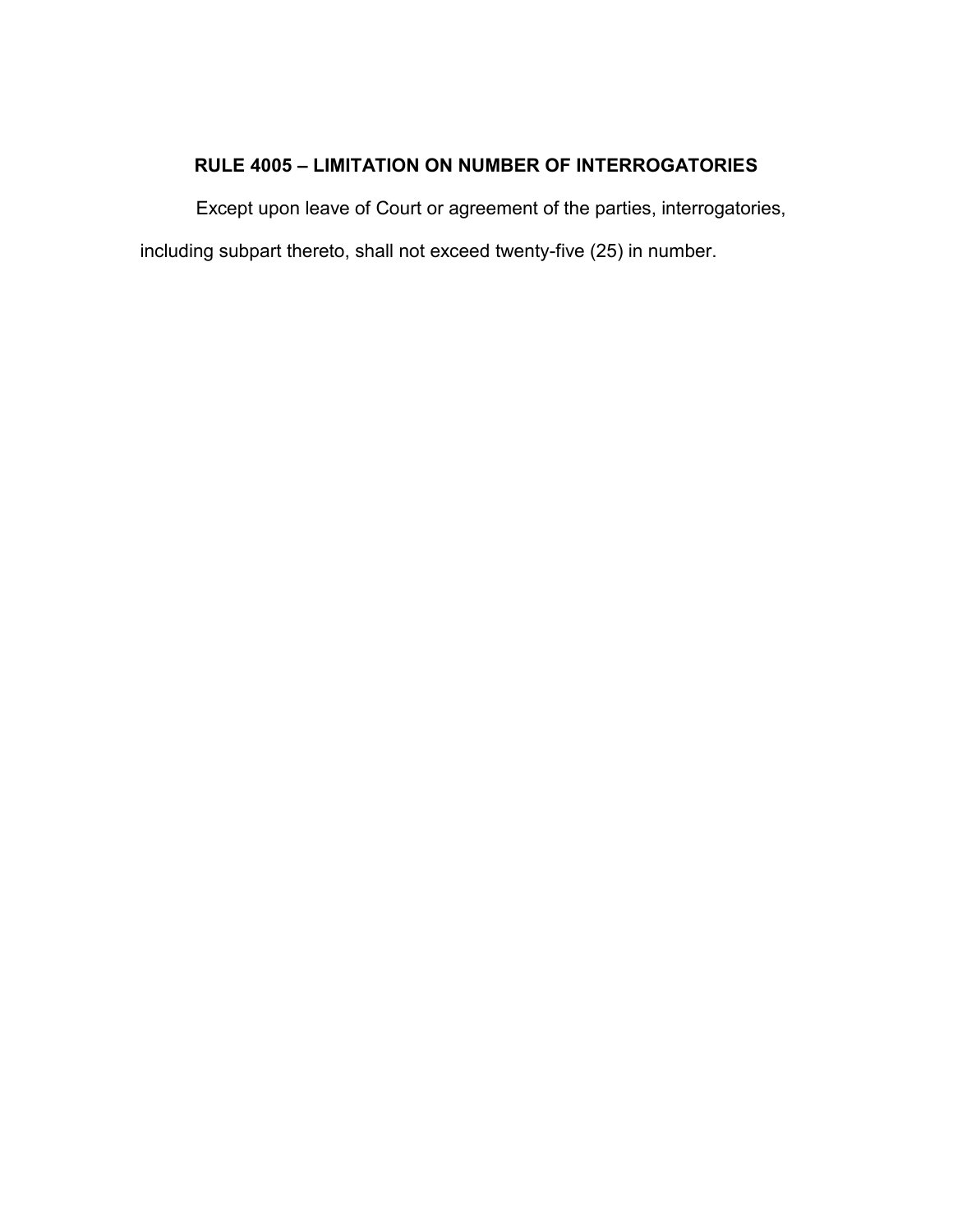#### **RULE 4007.1 – OBJECTIONS AT ORAL DEPOSITIONS**

1. Counsel making an objection during an oral deposition shall state the word "objection" and state the legal basis for the objection.

2. Any amplification of the objection, or argument of the objection, shall take place only after the witness has been excused from the deposition room. Argument shall be on the record unless all counsel agrees to go off record. The witness shall return to the deposition room only after argument has been completed.

3. An instruction by counsel for a witness that the witness shall not answer a question shall be sufficient basis for other counsel to suspend the deposition pending presentation of the propriety the instruction not to answer to a judge. Counsel shall make every effort to contact a judge by telephone to promptly present the issue raised by the instruction not to answer.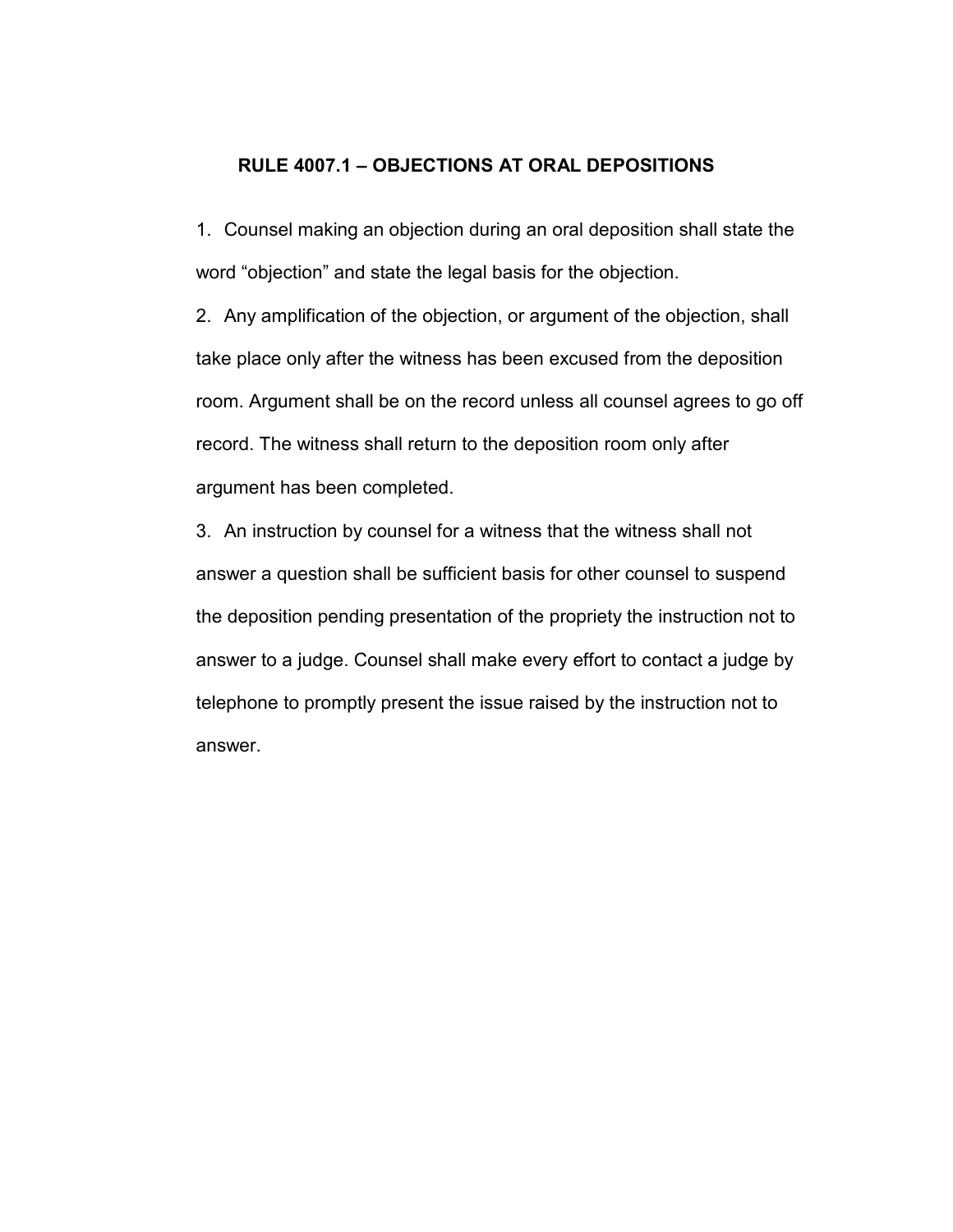#### **RULE 4017.1 – OBJECTIONS AT VIDEOTAPE DEPOSITIONS**

1. When Counsel makes an objection, he or she shall merely state the word "objection" and request that the video operator stop the videotape. Any arguments on objections shall be made on the written transcript but off camera.

2. Once the video is stopped, counsel should first summarize the reasons for the objection in a word or phrase. Counsel may then proceed with arguments on the transcript and off the camera or may merely state the summary grounds for the objection. Arguments should be brief, and should consist of no more than the reason for the objection, an answer to the reason for the objections, and brief rebuttal. If requested by Counsel for any party, the witness must leave the deposition room while the arguments are made.

3. Counsel shall review the transcript together before presentation to the trial judge to resolve whatever objections can be resolved. They shall present to the judge a list by page and line of the objections that still need rulings at the time of the pretrial conference.